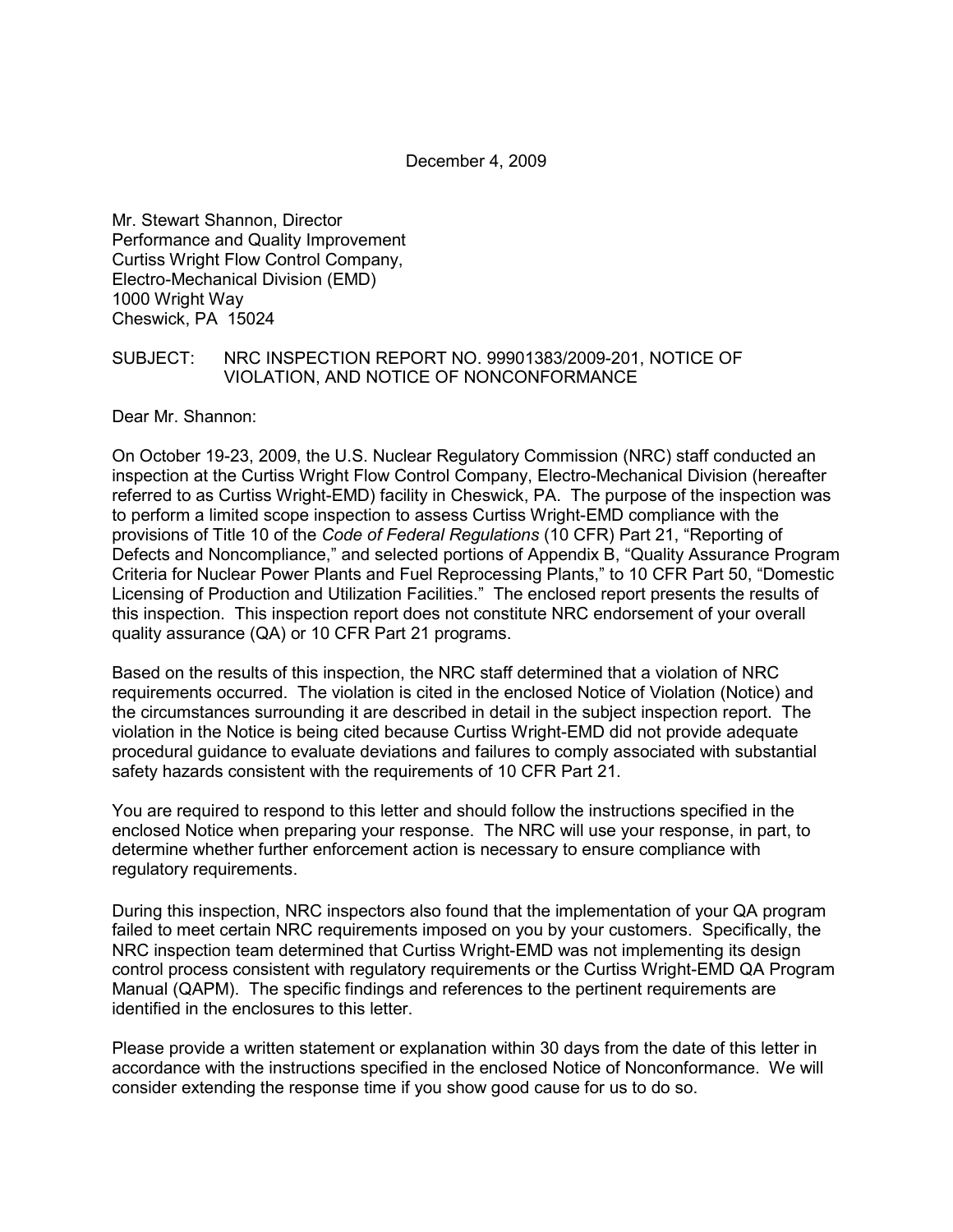In accordance with 10 CFR 2.390 of the NRC's "Rules of Practice," a copy of this letter, its enclosures, and your response will be made available electronically for public inspection in the NRC Public Document Room or from the NRC's document system (ADAMS), accessible at http://www.nrc.gov/reading-rm/adams.html. To the extent possible, your response, (if applicable), should not include any personal privacy, proprietary, or safeguards information so that it can be made available to the Public without redaction. If personal privacy or proprietary information is necessary to provide an acceptable response, then please provide a bracketed copy of your response that identifies the information that should be protected and a redacted copy of your response that deletes such information. If you request that such material is withheld from public disclosure, you must specifically identify the portions of your response that you seek to have withheld and provide in detail the bases for your claim (e.g., explain why the disclosure of information will create an unwarranted invasion of personal privacy or provide the information required by 10 CFR 2.390(b) to support a request for withholding confidential commercial or financial information). If Safeguards Information is necessary to provide an acceptable response, please provide the level of protection described in 10 CFR 73.21.

Sincerely,

### */RA/*

 Juan Peralta, Chief Quality and Vendor Branch 1 Division of Construction Inspection & Operational Programs Office of New Reactors

Docket No. 99901383

Enclosures:

- 1. Notice of Violation
- 2. Notice of Nonconformance
- 3. Inspection Report No. 99901383/2009-201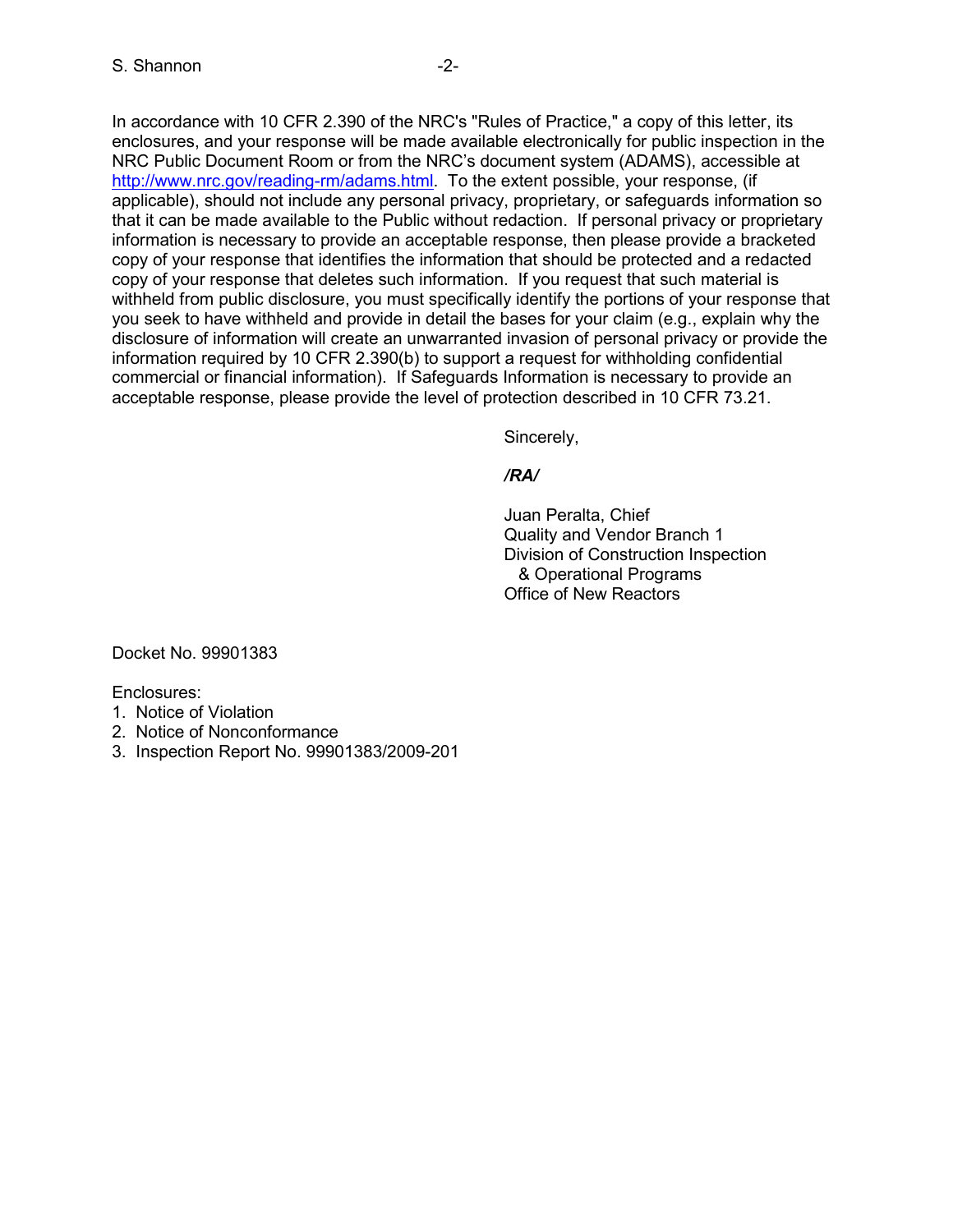In accordance with 10 CFR 2.390 of the NRC's "Rules of Practice," a copy of this letter, its enclosures, and your response will be made available electronically for public inspection in the NRC Public Document Room or from the NRC's document system (ADAMS), accessible at http://www.nrc.gov/reading-rm/adams.html. To the extent possible, your response, (if applicable), should not include any personal privacy, proprietary, or safeguards information so that it can be made available to the Public without redaction. If personal privacy or proprietary information is necessary to provide an acceptable response, then please provide a bracketed copy of your response that identifies the information that should be protected and a redacted copy of your response that deletes such information. If you request that such material is withheld from public disclosure, you must specifically identify the portions of your response that you seek to have withheld and provide in detail the bases for your claim (e.g., explain why the disclosure of information will create an unwarranted invasion of personal privacy or provide the information required by 10 CFR 2.390(b) to support a request for withholding confidential commercial or financial information). If Safeguards Information is necessary to provide an acceptable response, please provide the level of protection described in 10 CFR 73.21.

Sincerely,

#### */RA/*

 Juan Peralta, Chief Quality and Vendor Branch 1 Division of Construction Inspection & Operational Programs Office of New Reactors

Docket No. 99901383

Enclosures:

- 1. Notice of Violation
- 2. Notice of Nonconformance
- 3. Inspection Report No. 99901383/2009-201

#### DISTRIBUTION:

| RidsNroDcipCQVP            | RidsNroDcipCQVB | RidsNroDcip KKavanagh |       | RPrato |
|----------------------------|-----------------|-----------------------|-------|--------|
| SCrane                     | KHeck           | YWona                 | SSoto | RPatel |
| SShannon@CURTISSWRIGHT.com |                 |                       |       |        |

#### ADAMS Package Accession No.: **ML093220003**

| <b>OFFICE</b> | NRO/DCIP/CQVP | NRO/DCIP/CQVP | NRO/DE/EMB2        | NRO/DCIP/CQVP    | NRO/DCIP/CQVP |
|---------------|---------------|---------------|--------------------|------------------|---------------|
| <b>NAME</b>   | SSoto         | <b>SCrane</b> | YWong              | RPatel           | <b>KHeck</b>  |
| <b>DATE</b>   | 11/23/2009    | 11/20/2009    | 11/23/2009         | 11/19/2009       | 11/19/2009    |
| <b>OFFICE</b> | NRO/DCIP/CQVP | NRO/DCIP/COVP | NRO/DCIP/CCIP.CAET | NRO/DCIP/CQVP/BC |               |
| <b>NAME</b>   | <b>RPrato</b> | KKavanagh     | <b>TFrye</b>       | <b>JPeralta</b>  |               |
| <b>DATE</b>   | 11/23/2009    | 11/30/2009    | 11/23/2009         | 12/4/2009        |               |

# **OFFICIAL RECORD COPY**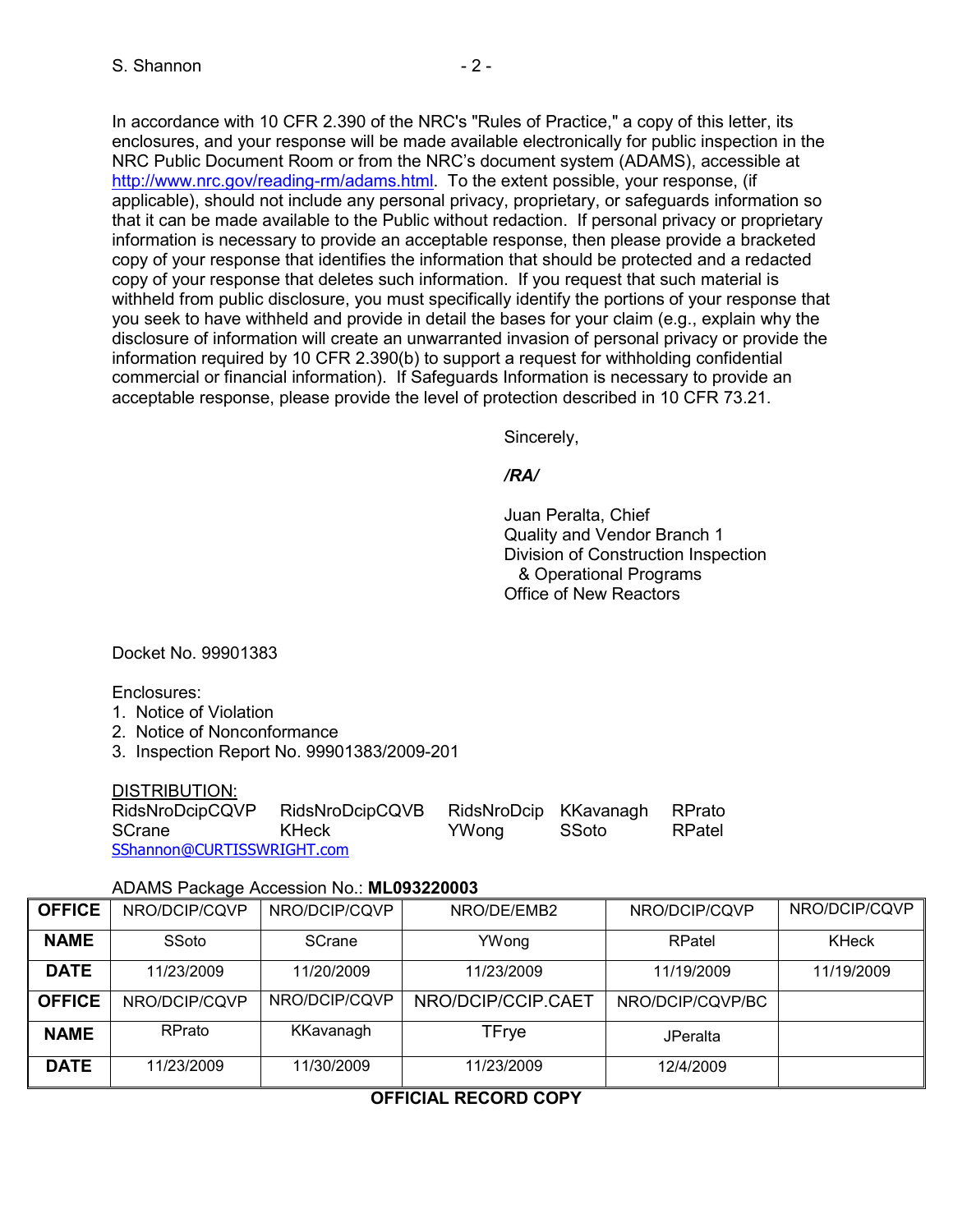#### **NOTICE OF VIOLATION**

Curtiss Wright Flow Control Company Docket Number 99901383 Electro-Mechanical Division (EMD) Inspection Report Number 2009-201 Cheswick, PA 15024

During a U.S. Nuclear Regulatory Commission (NRC) inspection conducted at the Curtiss Wright Flow Control Company, Electro-Mechanical Division (Curtiss Wright-EMD) facility in Cheswick, Pennsylvania on October 19 -23, 2009, a violation of NRC requirements was identified. In accordance with the NRC Enforcement Policy, the violation is listed below:

Title 10, Section 21.21, "Notification of Failure to Comply or Existence of a Defect and Its Evaluation," of the *Code of Federal Regulations* (CFR), paragraph 21.21(a), requires, in part, that each individual, corporation, partnership, or other entity subject to 10 CFR Part 21 shall adopt appropriate procedures to evaluate deviations and failures to comply associated with substantial safety hazards as soon as practicable.

In part, 10 CFR 21.21(a)(1) requires that deviations and failures to comply be evaluated within 60 days of discovery in order to identify a reportable defect or failure to comply that could create a substantial safety hazard were it to remain uncorrected.

Paragraph §21.21(a)(2) requires, in part, that, if an evaluation of an identified deviation or failure to comply cannot be completed within 60 days from discovery, an interim report is prepared and submitted to the Commission through the director or responsible officer in writing within 60 days of discovery of the deviation or failure to comply.

Paragraph §21.21(a)(3) requires, in part, that a director or responsible officer be informed as soon as practicable, and, in all cases, within the five working days after completion of the evaluation if the manufacture, construction, or operation of a facility or activity, or a basic component supplied for such a facility or activity (i) fails to comply with the Atomic Energy Act of 1954, as amended, or (ii) contains a defect.

Paragraph §21.21(b) requires, in part, that if a deviation or failure to comply is discovered by a supplier of basic components and the supplier determines that it does not have the capability to perform the evaluation to determine if a defect exists, then the supplier must inform the purchasers or affected licensees within five working days of this determination.

Paragraph §21.21(d)(3)(i) requires, in part, an initial notification by facsimile to NRC Operations Center or by telephone within two days following receipt of information by the director or responsible officer on the identification of a defect or a failure to comply.

Paragraph §21.21(d)(3)(ii) requires, in part, a written notification to the NRC within 30 days following receipt of information by the director or responsible corporate officer on the identification of a defect or a failure to comply.

Contrary to the above, as of October 23, 2009, Curtiss Wright-EMD's 10 CFR Part 21, implementing procedure IDPQ02, "Identification and Reporting of Conditions Adverse to Safety Per 10 CFR Part 21" did not provide procedural guidance for: 1) evaluating deviations and failures to comply associated with substantial safety hazards within 60 days of discovery; 2) submitting an interim report to the NRC if an evaluation of an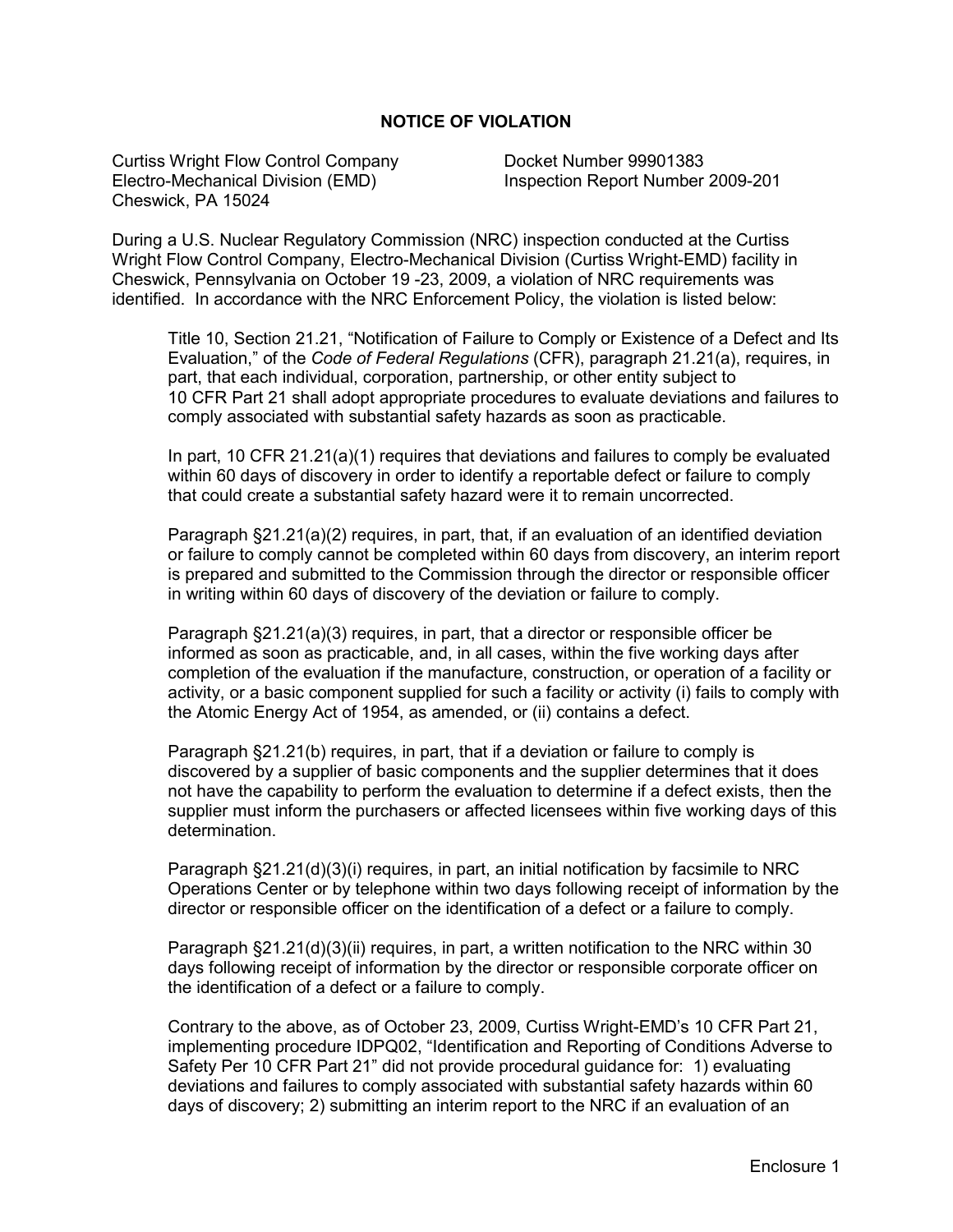identified deviation or failure to comply cannot be completed within 60 days of discovery; 3) notifying the Curtiss Wright-EMD responsible officer within five days when it is determined that a defect that could cause a substantial safety hazard exists; 4) notifying the affected purchasers or licensees if Curtiss Wright-EMD does not have the capability to perform the evaluation to determine if a defect exists; and 5) notifying the NRC of defects and failures to comply (i.e., initial and written notification).

In addition, Curtiss Wright-EMD failed to make an interim report regarding a Part 21 evaluation that was ongoing for more than 60 days after discovery.

These issues have been identified as Violation 99901383/2009-201-01.

This is a Severity Level IV Violation (Supplement VII).

Pursuant to the provisions of 10 CFR 2.201, "Notice of Violation," Curtiss Wright-EMD is hereby required to submit a written statement or explanation to the U.S. Nuclear Regulatory Commission, ATTN: Document Control Desk, Washington, DC 20555-0001, with a copy to the Chief, Quality and Vendor Branch 1, Division of Construction Inspection and Operational Programs, Office of New Reactors, within 30 days of the date of the letter transmitting this Notice of Violation. This reply should be clearly marked as a "Reply to a Notice of Violation" and should include for each violation (1) the reason for the violation, or, if contested, the basis for disputing the violation or severity level, (2) the corrective steps that have been taken and the results achieved, (3) the corrective steps that will be taken to avoid further violations, and (4) the date when full compliance will be achieved. Your response may reference or include previous docketed correspondence, if the correspondence adequately addresses the required response. Where good cause is shown, the NRC will consider extending the response time.

Because your response will be made available electronically for public inspection in the NRC Public Document Room or from the NRC's Agencywide Documents Access and Management System, accessible at http://www.nrc.gov/reading-rm/adams.html, to the extent possible, it should not include any personal privacy, proprietary, or Safeguards Information so that it can be made available to the public without redaction. If personal privacy or proprietary information is necessary to provide an acceptable response, then please provide a bracketed copy of your response that identifies the information that should be protected and a redacted copy of your response that deletes such information. If you request withholding of such material, you must specifically identify the portions of your response that you seek to have withheld and provide in detail the bases for your claim of withholding (e.g., explain why the disclosure of information will create an unwarranted invasion of personal privacy or provide the information required by 10 CFR 2.390(b) to support a request for withholding confidential commercial or financial information). If safeguards information is necessary to provide an acceptable response, please provide the level of protection described in 10 CFR 73.21, "Requirements for the Protection of Safeguards Information."

Dated this the  $4<sup>th</sup>$  day of December 2009.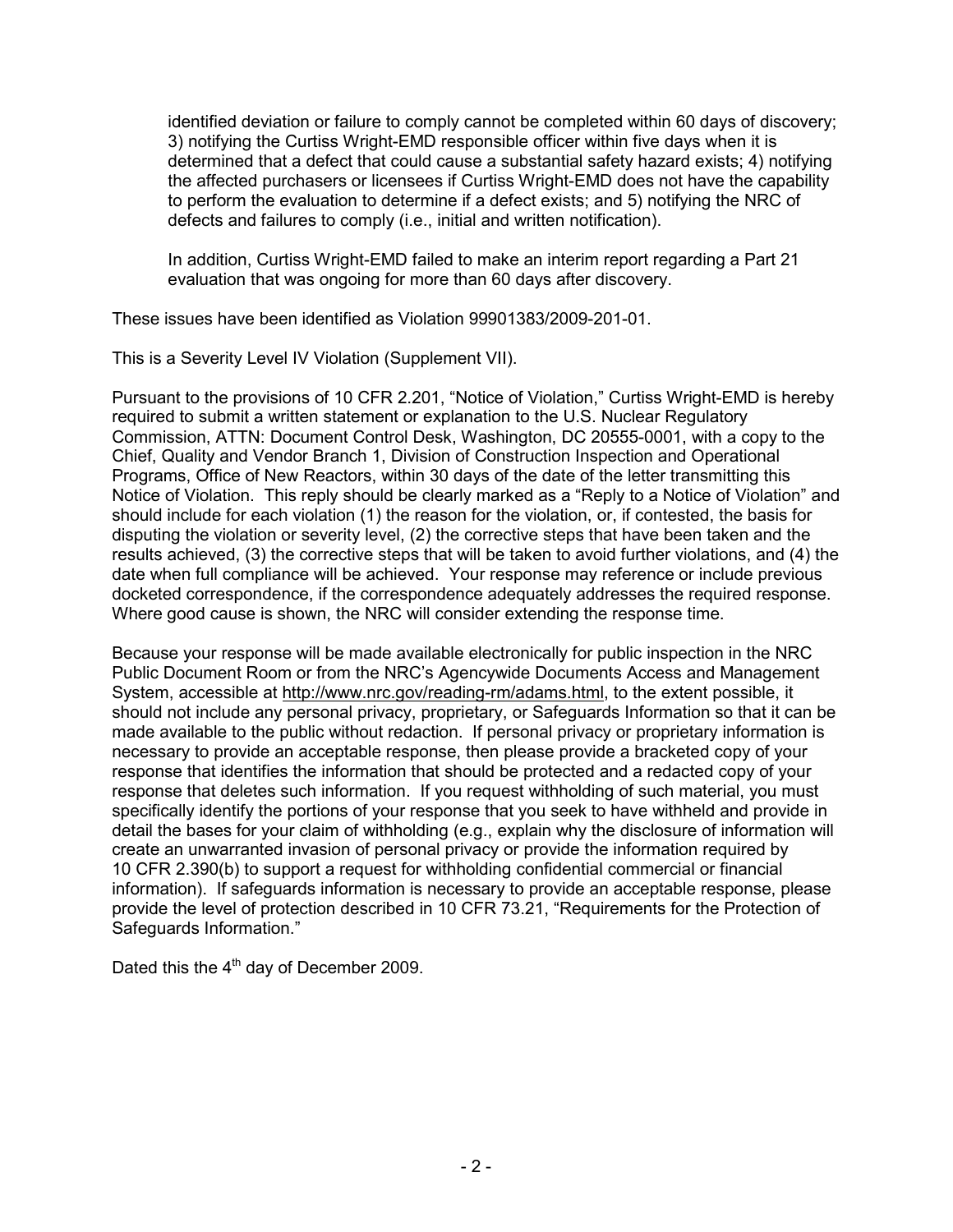#### **NOTICE OF NONCONFORMANCE**

Curtiss Wright Flow Control Company Docket Number 99901383 Electro-Mechanical Division (EMD) Inspection Report Number 2009-201 Cheswick, PA 15024

Based on the results of a U.S. Nuclear Regulatory Commission (NRC) inspection conducted at the Curtiss Wright Flow Control Company, Electro-Mechanical Division (Curtiss Wright-EMD) facility in Cheswick, Pennsylvania on October 19 -23, 2009, certain activities were not conducted in accordance with NRC requirements which were contractually imposed on Curtiss Wright-EMD by NRC licensees:

A. Criterion III, "Design Control," of Appendix B, "Quality Assurance Criteria for Nuclear Power Plants and Fuel Reprocessing Plants," to Title 10 of the *Code of Federal Regulations* (10 CFR Part 50), "Domestic Licensing of Production and Utilization Facilities," states, in part, that measures shall be established to assure that applicable regulatory requirements and the design basis are correctly translated into specifications, drawings, procedures, and instructions. These measures shall include provisions to assure that appropriate quality standards are specified and included in appropriate design documents.

Curtiss Wright-EMD, "Quality Assurance Program Manual" (QAPM), Section 3.3, "Design Specification," states, in part, that the design specification shall include all information required by NCA-3252 and is to be reviewed and approved by Performance & Quality Improvement (PQI) and other functional departments, as applicable. The American Society of Mechanical Engineers (ASME) Boiler and Pressure Vessel Code, 1998 Edition, Section III, Division 1, NCA-3252, "Content of Design Specifications," states, in part, that the Design Specification shall contain sufficient detail to provide a complete basis for Division 1 construction. NCA-3252 further states that *[a]ll Design Specifications shall include items (1) through (7) below:* 

*(1) the functions and boundaries of the items covered (NCA-3254); (2) the design requirements [NCA-2110(a) and (b) and NCA-2140] including all required overpressure protection requirements [NCA-3220(m)]; (3) the environmental conditions, including radiation; (4) the Code classification of the items covered (NCA-2000); (5) material requirements including impact test requirements; (6) when operability of a component is a requirement, the Design Specification shall make reference to other appropriate documents which specify the operating requirements; (7) the effective Code Edition, Addenda, and Code Cases to be used for construction.* 

Contrary to the above, Curtiss Wright-EMD Design Specification DS10031, "AP1000 Reactor Coolant Pump External Heat Exchanger Design Specification," Revision 0, did not include 1) references to the design bases (NCA-2140, Design Bases) or 2) reference to other appropriate documents which specify any additional operating requirements (NCA-3252(a)(6)) for the external heat exchanger design.

These issues are identified as Nonconformance 99901383/2009-201-02.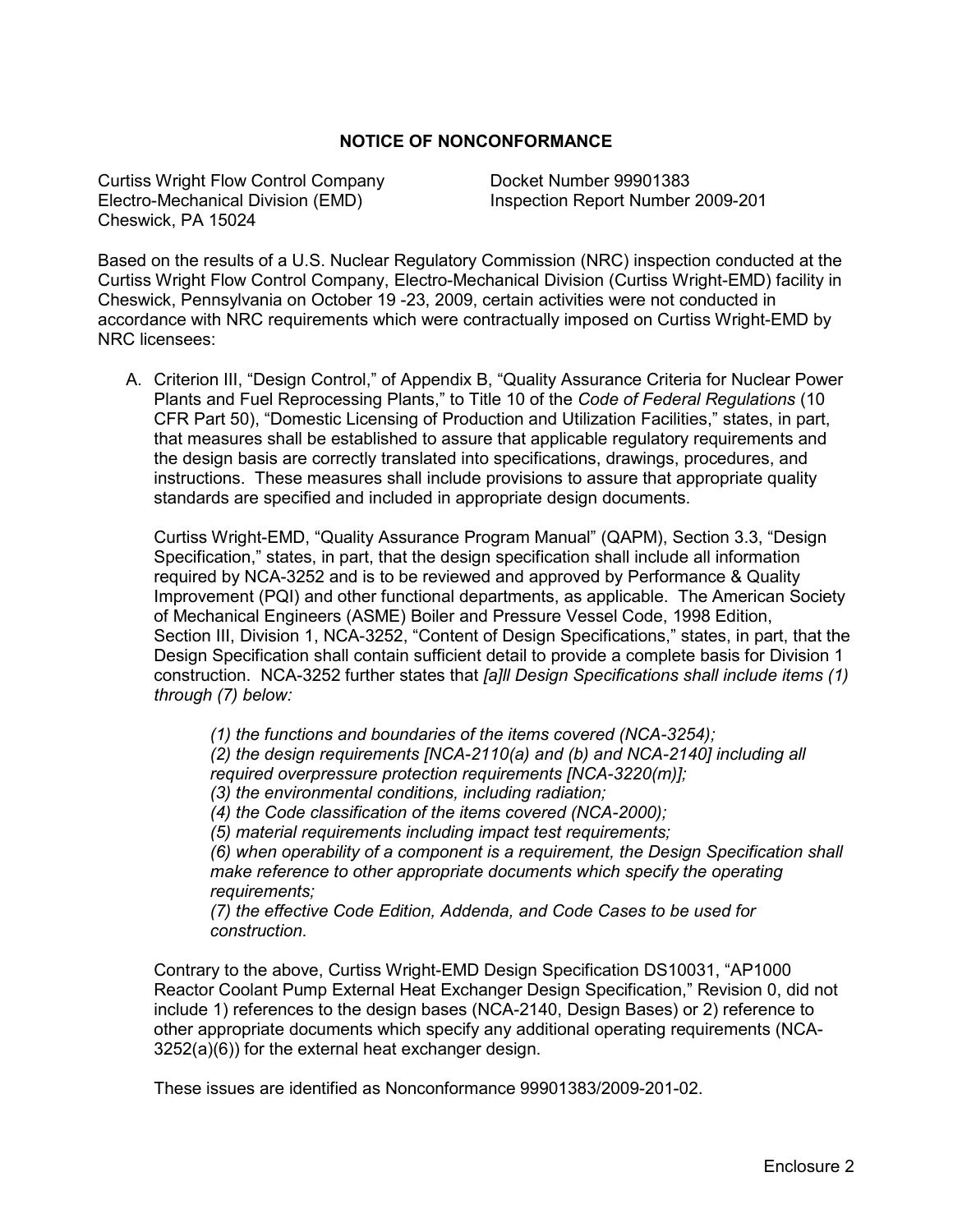B. Criterion III of Appendix B to 10 CFR Part 50 states, in part, that design control measures shall provide for verifying or checking the adequacy of design, such as by performance of design reviews or by the use of alternate or simplified calculational methods.

Curtiss Wright-EMD QAPM, Section 3.5.1 "Design Reviews," states that "Design reviews are to verify that designs meet the functional requirements, contractual requirements, and industry codes and standards which are specified in the design specification. To do this, the design review committee reviews drawings, specifications and analyses, and any other documentation which substantiates that the design meets the applied requirements." In addition, Curtiss Wright-EMD implementing procedure, IDPE22, "Checking Design Calculations and Design Verification," requires that the design review chairperson and lead engineer perform the applicable design reviews and sign and date each action item chit form to document their review of the technical content.

Contrary to the above, 121 design review action item chit forms, related to the AP1000 reactor coolant pump (RCP) flywheel and AP1000 RCP pressure boundary components and seismic analysis design reports, did not document that the applicable design reviews had been performed since they had not been signed and dated by the chairperson or lead engineer.

This issue is identified as Nonconformance 99901383/2009-201-03.

Please provide a written statement or explanation to the U.S. Nuclear Regulatory Commission, ATTN: Document Control Desk, Washington, DC 20555-0001, with a copy to the Chief, Quality and Vendor Branch 1, Division of Construction Inspection and Operational Programs, Office of New Reactors, within 30 days of the date of the letter transmitting this Notice of Nonconformances. This reply should be clearly marked as a "Reply to a Notice of Nonconformance" and should include for each noncompliance: (1) the reason for the noncompliance, or if contested, the basis for disputing the noncompliance; (2) the corrective steps that have been taken and the results achieved; (3) the corrective steps that will be taken to avoid noncompliance; and (4) the date when your corrective action will be completed. Where good cause is shown, the NRC will consider extending the response time.

Because your response will be made available electronically for public inspection in the NRC Public Document Room or from the NRC'S Agencywide Documents Access and Management System, which is accessible from the NRC Web site at http://www.nrc.gov/reading-rm/adams.html, to the extent possible, it should not include any personal privacy, proprietary, or Safeguards Information so that it can be made available to the public without redaction. If personal privacy or proprietary information is necessary to provide an acceptable response, then please provide a bracketed copy of your response that identifies the information that should be protected and a redacted copy of your response that deletes such information. If you request that such material be withheld, you must specifically identify the portions of your response that you seek to have withheld and provide in detail the bases for your claim of withholding (e.g., explain why the disclosure of information will create an unwarranted invasion of personal privacy or provide the information required by 10 CFR 2.390(b) to support a request for withholding confidential commercial or financial information). If Safeguards Information is necessary to provide an acceptable response, please provide the level of protection described in 10 CFR 73.21, "Protection of Safeguards Information: Performance Requirements."

Dated this the  $4<sup>th</sup>$  day of December 2009.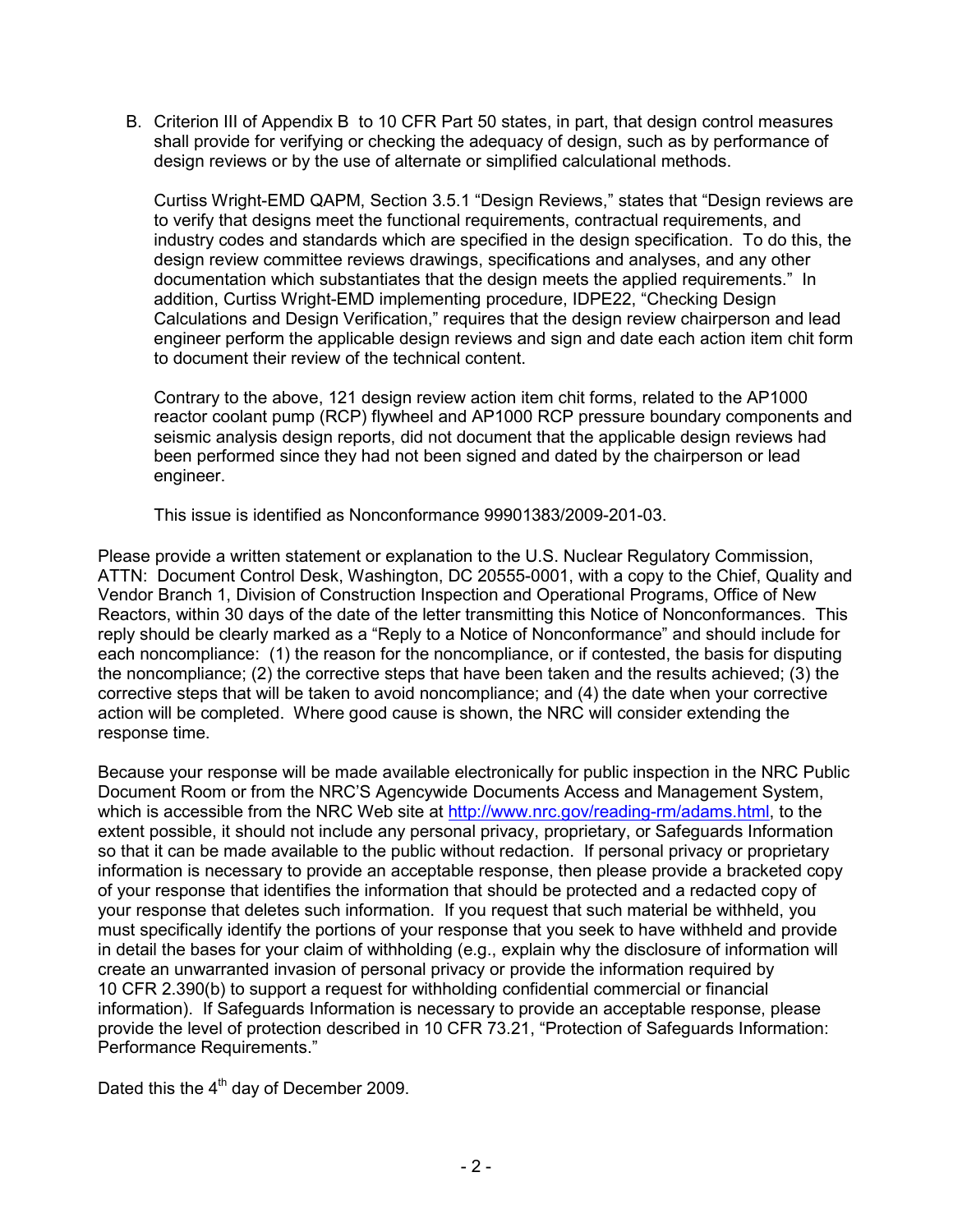#### **U.S. NUCLEAR REGULATORY COMMISSION OFFICE OF NEW REACTORS DIVISION OF CONSTRUCTION INSPECTION AND OPERATIONAL PROGRAMS VENDOR INSPECTION REPORT**

| Docket No.:                         | 99901383                                                                                                                                                                                                                      |                                                                                                                                |  |
|-------------------------------------|-------------------------------------------------------------------------------------------------------------------------------------------------------------------------------------------------------------------------------|--------------------------------------------------------------------------------------------------------------------------------|--|
| Report No.:                         | 99901383/2009-201                                                                                                                                                                                                             |                                                                                                                                |  |
| Vendor:                             | Curtiss Wright Flow Control Company,<br>Electro-Mechanical Division (EMD)<br>1000 Wright Way<br>Cheswick, PA 15024                                                                                                            |                                                                                                                                |  |
| Vendor Contact:                     | Mr. Stewart Shannon, Director<br>Performance and Quality Improvement<br>(724) 275-5671<br>E-mail: sshannon@curtisswright.com                                                                                                  |                                                                                                                                |  |
| <b>Nuclear Industry Activities:</b> | Curtiss Wright Flow Control Company is a supplier of safety-<br>related and commercial-grade components and services to<br>nuclear utilities, the U.S. Navy, and power plant equipment<br>manufacturers throughout the world. |                                                                                                                                |  |
| <b>Inspection Dates:</b>            | October 19-23, 2009                                                                                                                                                                                                           |                                                                                                                                |  |
| Inspectors:                         | Kerri Kavanagh<br>Robert Prato<br>Kenneth Heck<br>Raju Patel<br>Samantha Crane<br>Soly Soto<br>Yuken Wong                                                                                                                     | NRO/DCIP/CQVA, Team Leader<br>NRO/DCIP/CQVA<br>NRO/DCIP/CQVA<br>NRO/DCIP/CQVA<br>NRO/DCIP/CQVA<br>NRO/DCIP/CQVA<br>NRO/DE/EMB2 |  |
| Approved by:                        | Juan Peralta, Chief<br>Quality and Vendor Branch A<br>Division of Construction Inspection<br>& Operational Programs<br>Office of New Reactors                                                                                 |                                                                                                                                |  |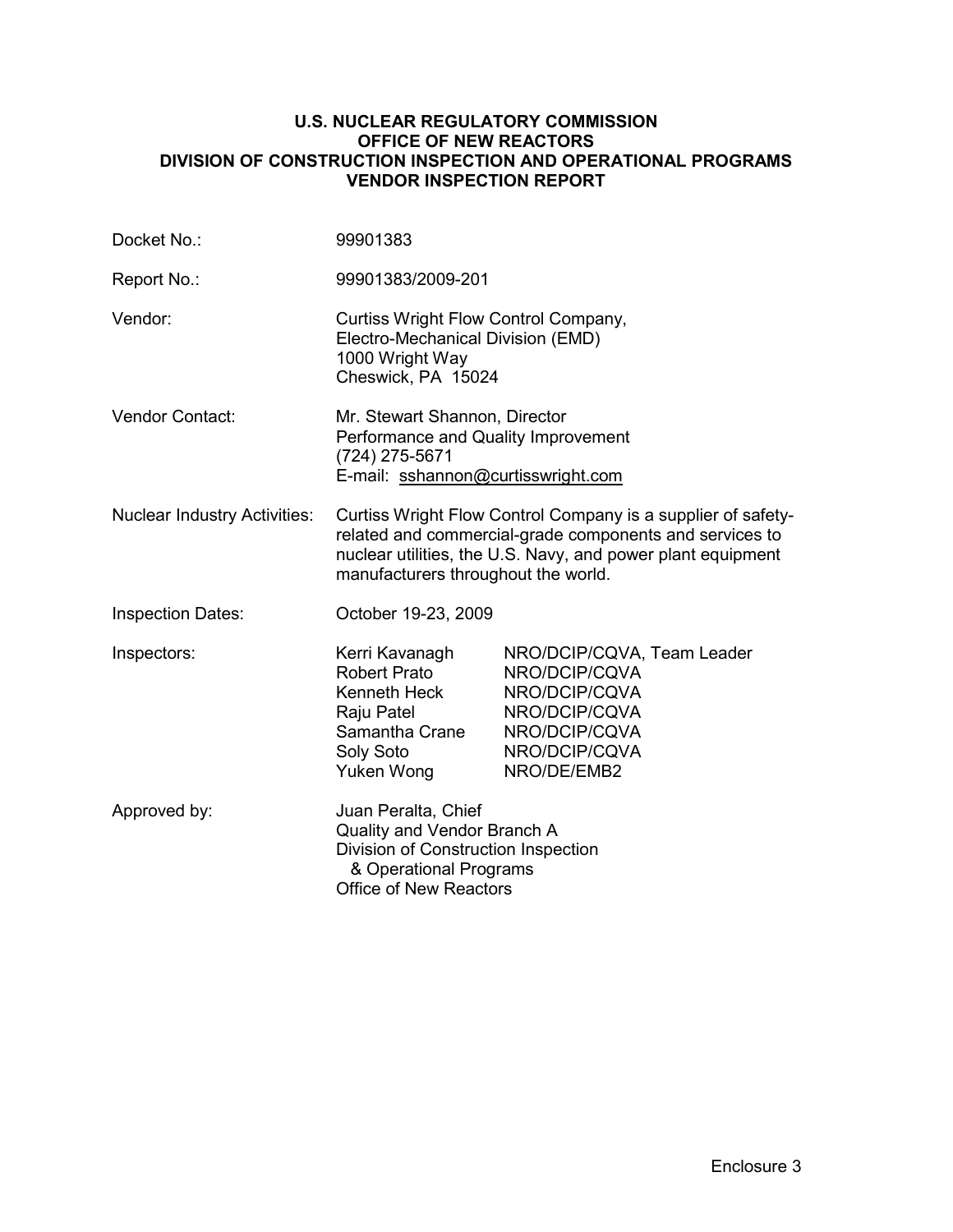## **EXECUTIVE SUMMARY**

#### Curtiss Wright Flow Control Company 99901383/2009-201

The purpose of this inspection was to verify that Curtiss Wright Flow Control Company, Electro-Mechanical Division (Curtiss Wright-EMD) implemented an adequate quality assurance (QA) program that complied with the requirements of Appendix B, "Quality Assurance Criteria for Nuclear Power Plants and Fuel Reprocessing Plants," to Title 10 of the *Code of Federal Regulations (10 CFR)* Part 50, "Domestic Licensing of Production and Utilization Facilities." The inspection also verified that Curtiss Wright-EMD implemented a program under 10 CFR Part 21, "Reporting of Defects and Noncompliance" (hereafter referred to as 10 CFR Part 21), that met the regulatory requirements of the U.S. Nuclear Regulatory Commission (NRC). The inspection was conducted at the Curtiss Wright-EMD facility in Cheswick, Pennsylvania, during the period October 19-23, 2009.

The following served as the bases for the NRC inspection:

- Appendix B to 10 CFR Part 50
- 10 CFR Part 21

The NRC inspection team implemented Inspection Procedure (IP) 43002, "Routine Inspections of Nuclear Vendors," and IP 36100, "Inspection of 10 CFR Part 21 and 50.55(e) Programs for Reporting Defects and Nonconformance," during the conduct of this inspection.

The NRC had not previously performed an inspection at the Curtiss Wright-EMD facility in Cheswick, PA. The results of this inspection are summarized below.

With the exception of one violation and two nonconformances described below, the NRC inspection team concluded that the Curtiss Wright-EMD QA policies and procedures complied with the applicable requirements of 10 CFR Part 21 and Appendix B to 10 CFR Part 50. The NRC inspection team further concluded that Curtiss Wright-EMD personnel were implementing these policies and procedures effectively.

#### 10 CFR Part 21

The NRC inspection team identified Violation 99901383/2009-201-01 involving multiple examples of Curtiss Wright-EMD's failure to meet the requirements of 10 CFR Part 21. The specifics of the violation are documented in the Notice of Violation and are described below in the body of this report. The NRC cited the violation because Curtiss Wright-EMD did not provide adequate procedural guidance to evaluate deviations and failures to comply associated with substantial safety hazards, and failed to make an interim report regarding a Part 21 evaluation that was ongoing for more than 60 days.

#### Training and Qualification of Personnel

The NRC inspection team concluded that the training and qualification of Curtiss Wright-EMD personnel conform to the regulatory requirements of Criterion II, "Quality Assurance Program," of Appendix B to 10 CFR Part 50. In addition, the NRC inspection team concluded that Curtiss Wright-EMD's staff has been effectively implementing the Curtiss Wright-EMD Quality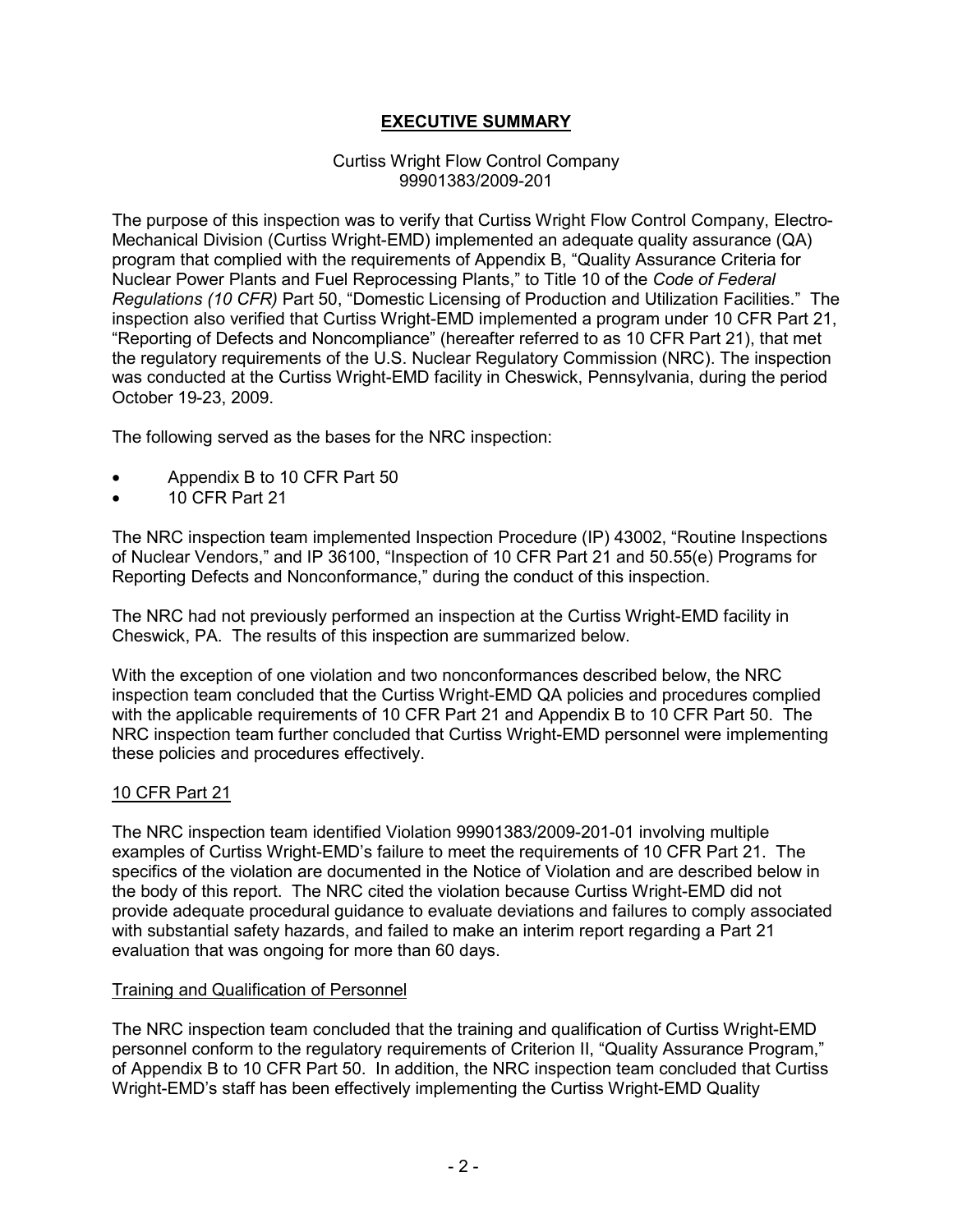Assurance Program Manual (QAPM), and associated implementing procedures for training and qualification of personnel. The NRC inspection team did not identify any significant findings.

### Design Control

The NRC inspection team identified two nonconformances associated with Curtiss Wright-EMD's failure to meet the requirements of Criterion III, "Design Control," of Appendix B to 10 CFR Part 50. Nonconformance 99901383/2009-201-02 identifies Curtiss Wright-EMD's failure to reference the design bases and other appropriate documents which specify operating requirements in the reactor coolant pump external heat exchanger design specification. Nonconformance 99901383/2009-201-03 identifies Curtiss Wright-EMD's failure to provide documented evidence that the technical review activities required by their design review process had been performed. With the exception of these issues, the NRC inspection team concluded that Curtiss Wright-EMD's design control process conforms to regulatory requirements and has been implemented in accordance with the applicable Curtiss Wright-EMD policies and procedures.

### Document Control

The NRC inspection team concluded that Curtiss Wright-EMD's document control activities conform to the regulatory requirements of Criterion VI, "Document Control," of Appendix B to 10 CFR Part 50. The NRC inspection team also concluded that Curtiss Wright-EMD's staff has been effectively implementing the Quality Program Manual (QPM), QAPM and the associated implementing procedures for document control. The NRC inspection team did not identify any significant findings.

#### Control of Purchased Material, Equipment, and Services and Audits

The NRC inspection team concluded that the external and internal audits performed by Curtiss Wright-EMD conform to the regulatory requirements of Criterion VII, "Control of Purchased Material, Equipment, and Services," and Criterion XVIII, "Audits," of Appendix B to 10 CFR Part 50. The NRC inspection team also concluded that Curtiss Wright-EMD's staff has been effectively implementing the Curtiss Wright-EMD QPM and associated implementing procedures for external and internal audits. The NRC inspection team did not identify any significant findings.

#### Control of Special Processes

The NRC inspection team concluded that Curtiss Wright-EMD's controls of special processes conform to the regulatory requirements of Criterion IX, "Control of Special Processes," of Appendix B to 10 CFR Part 50. The NRC inspection team also concluded that Curtiss Wright-EMD's staff has been effectively implementing the QPM, QAPM and the associated implementing procedures for the control of special processes. The NRC inspection team did not identify any significant findings.

## Test Control

The NRC inspection team concluded that Curtiss Wright-EMD's test controls conform to the regulatory requirements of Criterion XI, "Test Control," of Appendix B to 10 CFR Part 50. The NRC inspection team also concluded that Curtiss Wright-EMD's staff has been effectively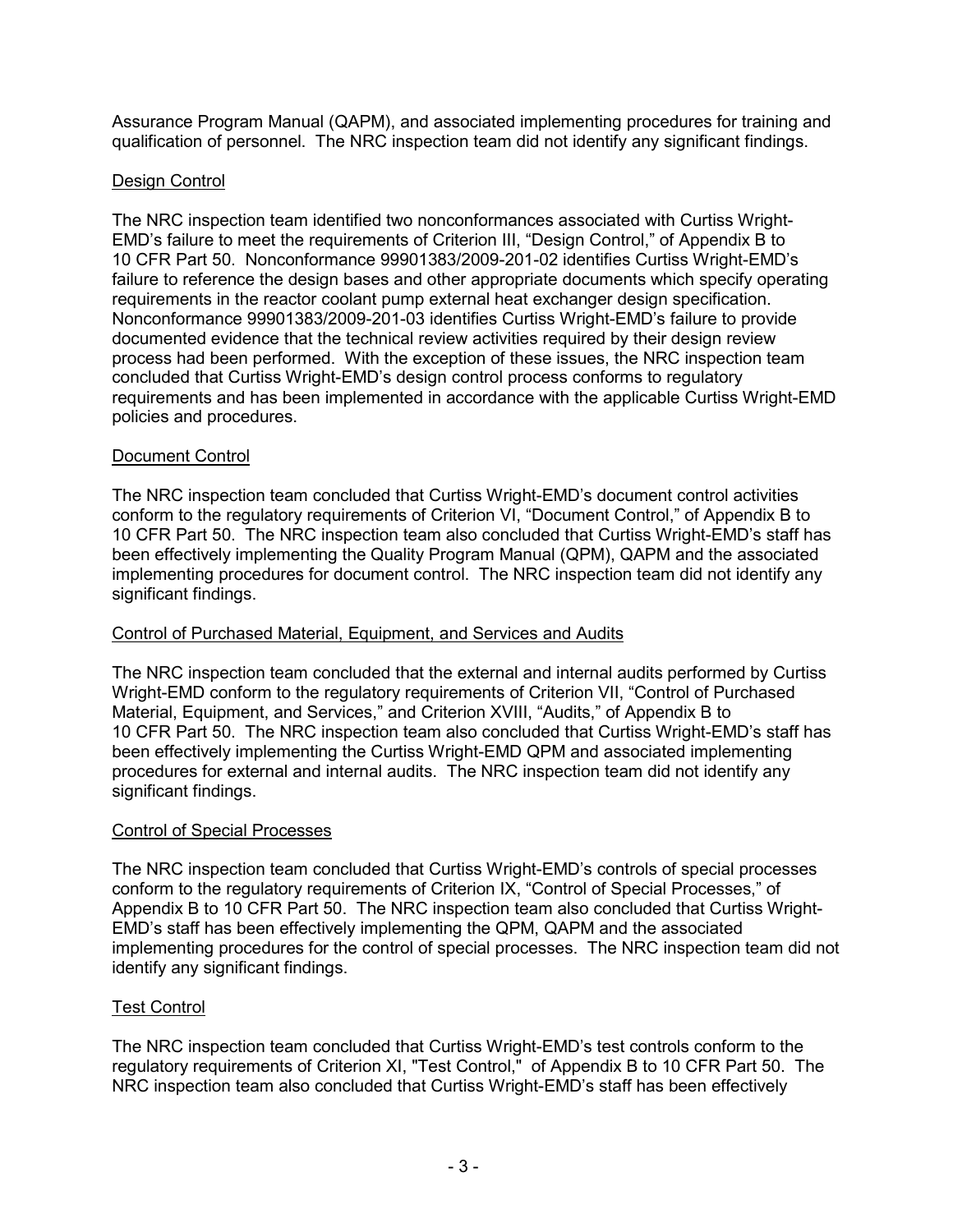implementing the QPM, QAPM and the associated implementing procedures for test control. The NRC inspection team did not identify any significant findings.

#### Nonconforming Materials, Parts, or Components

The NRC inspection team concluded that Curtiss Wright-EMD's controls of nonconforming materials, parts, and components conform to the regulatory requirements of Criterion XV, "Nonconforming Materials, Parts, or Components," of Appendix B to 10 CFR Part 50. The NRC inspection team also concluded that Curtiss Wright-EMD's staff has been effectively implementing the Curtiss Wright-EMD QPM and associated implementing procedures for nonconforming materials, parts, or components. The NRC inspection team did not identify any significant findings.

#### Corrective Action

The NRC inspection team concluded that Curtiss Wright-EMD's corrective action program conforms to the regulatory requirements of Criterion XVI, "Corrective Actions," of Appendix B to 10 CFR Part 50. The NRC inspection team also concluded that Curtiss Wright-EMD's staff has been effectively implementing the Curtiss Wright-EMD QAPM and the associated implementing procedures for its corrective action process. The NRC inspection team did not identify any significant findings.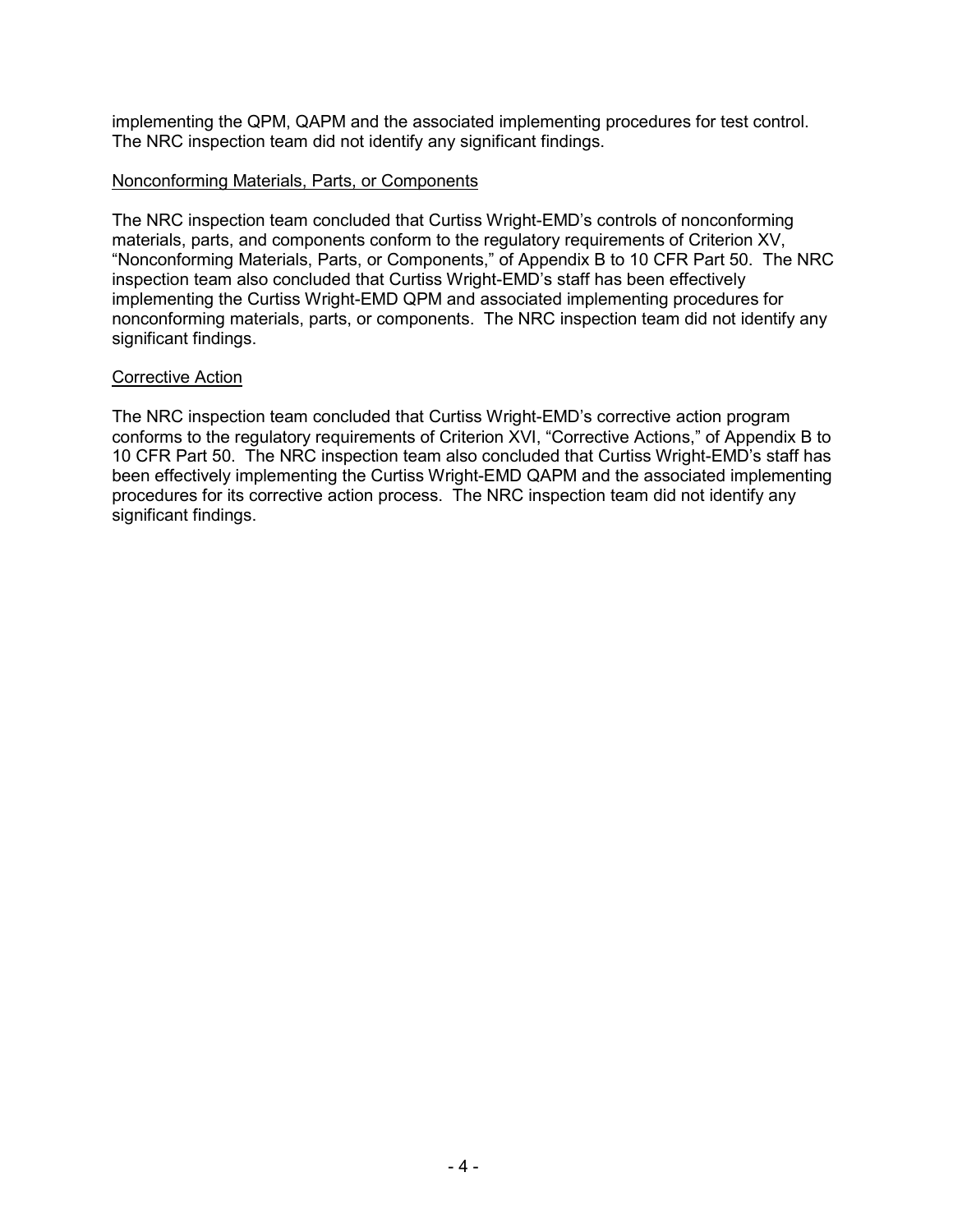# **REPORT DETAILS**

### 1. 10 CFR Part 21 Program

#### a. Inspection Scope

The NRC inspection team reviewed Curtiss Wright-EMD's policies and implementing policy and procedures that govern the 10 CFR Part 21 (Part 21) process to verify compliance with the requirements of 10 CFR Part 21, "Reporting of Defects and Noncompliance." In addition, the NRC inspection team evaluated a sample of Curtiss Wright-EMD's purchase orders (POs) for compliance with the requirements of 10 CFR 21.31, "Procurement Documents," reviewed two Part 21 evaluations, and reviewed Curtiss Wright-EMD's implementation of posting requirements in accordance with 10 CFR 21.6, "Posting Requirements." Specifically, the NRC inspection team reviewed the following Curtiss Wright-EMD policies, procedures, and supporting documentation:

- QPM, "Quality Program Manual," Revision 8, dated April 16, 2009
- IDPQ02, "Identification and Reporting of Conditions Adverse to Safety Per 10CFR21," Revision 6, Effective Date 02/27/2007
- IDPQ18, "Significant Quality Problem Investigation and Resolution," Revision 3, dated July 31, 2009
- Curtiss Wright Corporate Policy No. 5, "Record Retention Policy and Schedules"
- PAI304 and IDPA14, Curtiss Wright-EMD's records management procedures
- Recent Part 21 Training slides on a draft revision of the Part 21 procedure, IDPQ02, and applicable training records from 07/23/2009 through 09/11/2009
- Part 21 Report regarding AP1000 RCP SN001 shortened coast-down time and speed sensor failure, dated 10/16/2009
- Part 21 Report regarding the No 1 Seal Housing for Cartridge Seals RTD plug fillet weld code compliance, dated 09/29/2008
- CAR-2009-00315 and 00316 regarding 10CFR Part 21 procedural deficiencies both dated 09/23/2009
- PO No. 452607, Change Notice 1: Atlas Castings and Technology Impeller Casting, dated October 12, 2009
- PO No. 453078: Nova Machine Products Co. Hex Nuts, dated October 5, 2009
- PO No. 453283: Patriot Forge Inc. Radial Bearing Cartridge, Rough Turned, dated October 12, 2009

#### b. Observations and Findings

#### b.1 Postings

The NRC inspection team observed that Curtiss Wright-EMD had posted a notice in bulletin boards at the two main entryways. Each posting included a copy of Section 206 of the Energy Reorganization Act of 1974, as amended; a copy of 10 CFR Part 21; and a reference to IDPQ02, "Identification and Reporting of Conditions Adverse to Safety Per 10CFR21" and where the implementing procedure may be examined.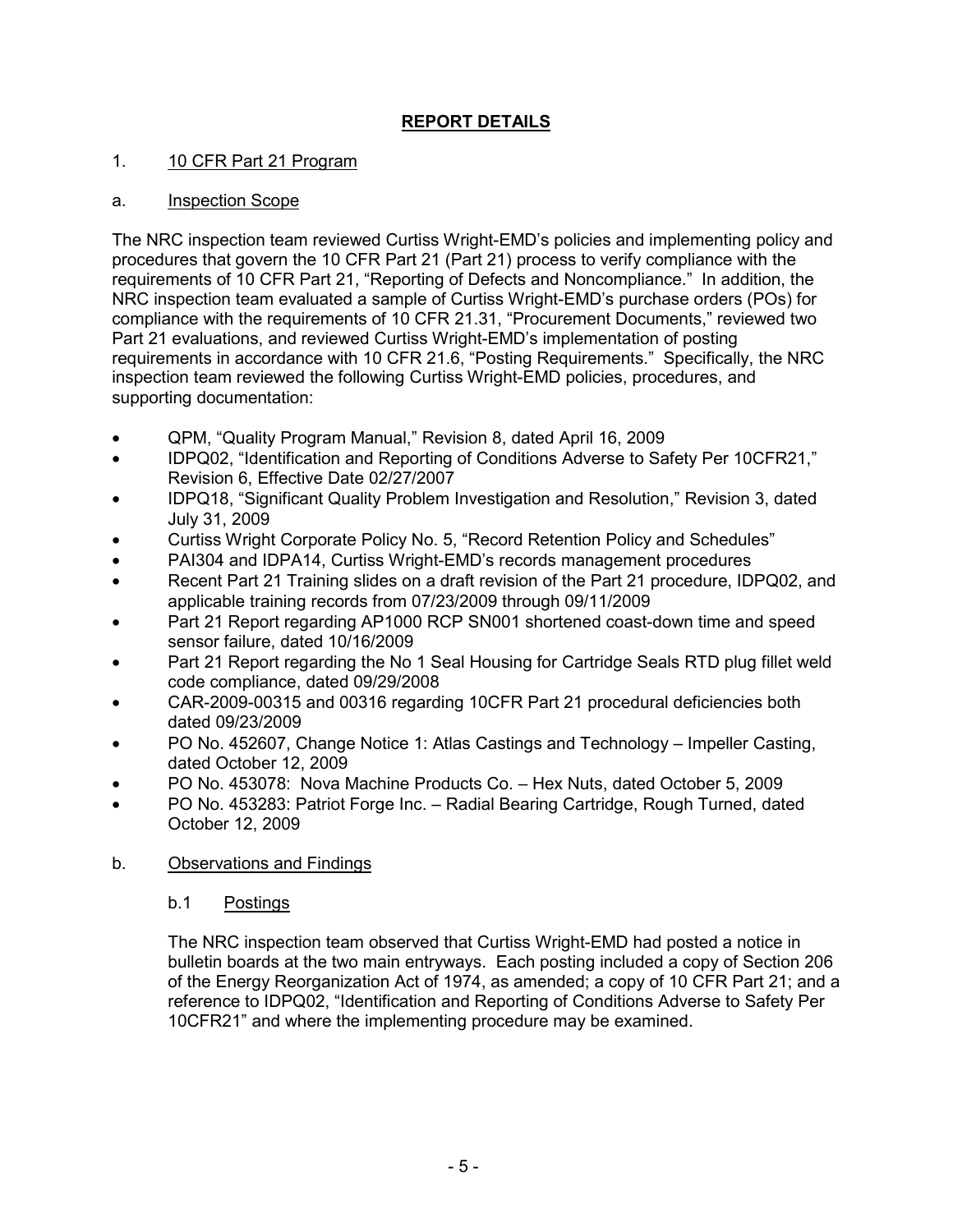## b.2 10 CFR Part 21 Procedure

The NRC inspection team reviewed the QPM, and implementing procedure IDPQ02. IDPQ02 outlines the responsibilities to identify, control, document, and resolve conditions used for reporting of deviations and failures to comply discovered at the Curtiss Wright-EMD facility. During its review of the procedure, the NRC inspection team determined that IDPQ02 did not contain sufficient guidance to ensure adequate implementation of 10 CFR Part 21 requirements. More specifically, the NRC inspection team identified the following procedural deficiencies:

- IDPQ02 did not provide instructions to identify deviations and failures to comply associated with substantial safety hazards as soon as practicable and in all cases, except as provided under 10 CFR  $21.21(a)(2)$ , within 60 days of discovery
- IDPQ02 did not provide instructions to ensure that if an evaluation of an identified deviation or failure to comply potentially associated with a substantial safety hazard cannot be completed within 60 days from the discovery of a deviation or failure to comply, an interim report is prepared and submitted to the Commission
- IDPQ02 did not provide instructions to ensure that a director or responsible officer subject to the regulations of this part is informed as soon as practicable and, in all cases, within the five working days after completion of the evaluation
- IDPQ02 did not provide instructions to ensure that deviations or failure to comply discovered by suppliers of basic components, or services associated with basic components that does not have the capability to perform the evaluation to determine if the defect exists, then the supplier must inform the purchasers or affected licensees within five working days
- IDPQ02 did not provide instructions to notify the NRC of defects and failures to comply (i.e., initial and written notification)

The NRC inspection team identified these procedural deficiencies as an example of Violation 99901383/2009-201-01.

## b.3 10 CFR Part 21 Implementation

The NRC inspection team requested copies of the records pertaining to all Curtiss Wright-EMD 10 CFR Part 21 (Part 21) evaluations. The NRC inspection team learned that Curtiss Wright-EMD had performed only two Part 21 evaluations as a result of an identified deviation. The Part 21 evaluation regarding AP1000 RCP SN001 was initiated on October 16, 2009, and was still in the evaluation stage at the time of this inspection. The second Part 21 evaluation regarding the Number 1 Seal Housing for Cartridge Seals resistance temperature detector (RTD) plug fillet weld code compliance was initiated on September 29, 2008, and, although determined not to be a deviation or failure to comply associated with a substantial safety hazard, the evaluation was not completed until August 25, 2009, and no interim report had been provided to the NRC.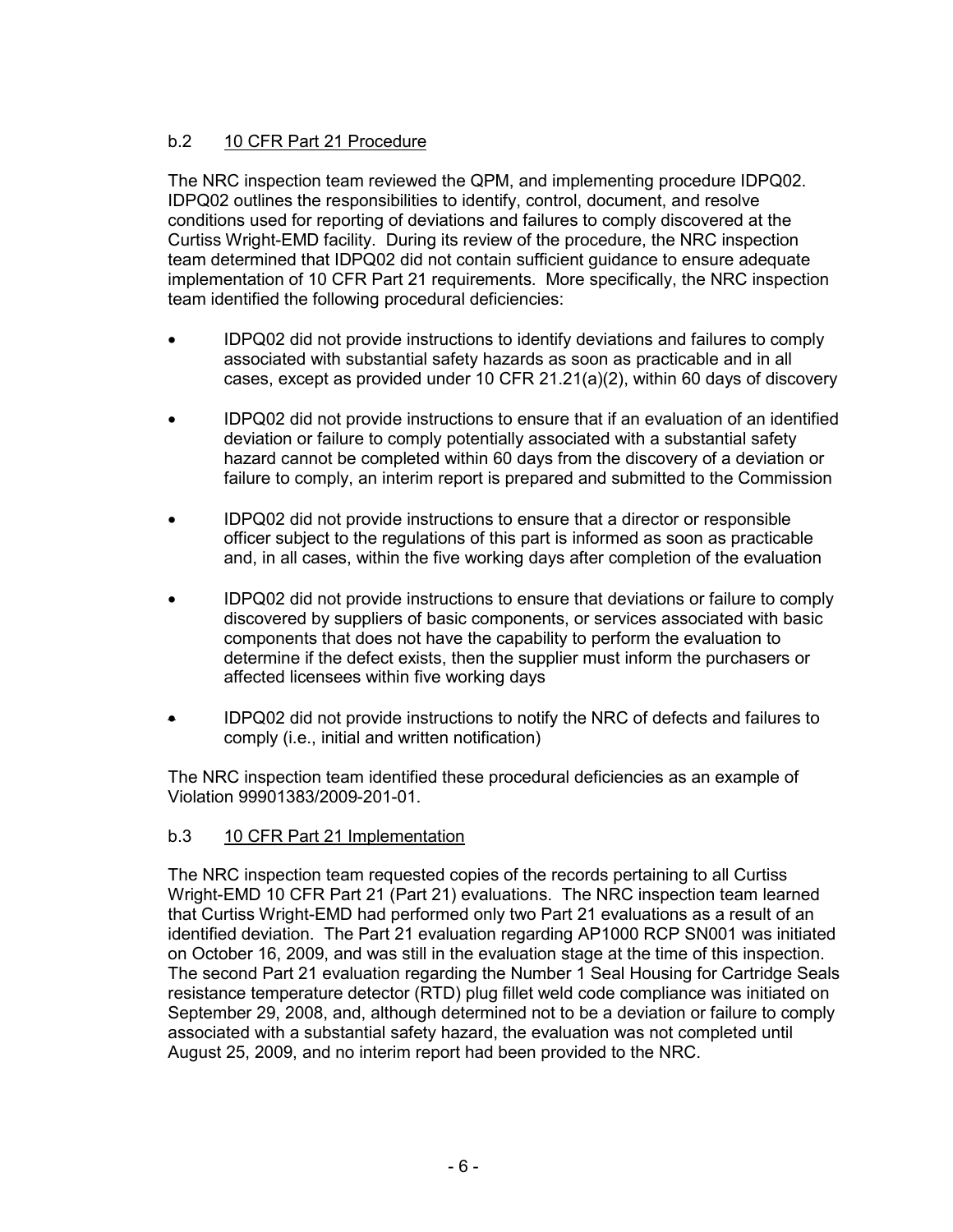Therefore, the NRC inspection team determined that Curtiss Wright-EMD's failure to provide an interim report to the NRC to be another example of Violation 99901383/2009-201-01.

The NRC inspection team also reviewed a select sample of corrective action reports (CARs) and nonconformance reports to verify that Curtiss Wright-EMD had adequate guidance in place to evaluate such reports for applicability to 10 CFR Part 21. The NRC inspection team determined that both the nonconformance and corrective actions processes contain the necessary guidance to evaluate applicability to 10 CFR Part 21 requirements.

## b.4 Purchase Orders

The NRC inspection team noted that the Curtiss Wright-EMD procurement process imposes the requirements of 10 CFR Part 21 on its qualified suppliers by incorporating supplier quality requirements into all POs for nuclear safety-related materials, items, and services.

The NRC inspection team reviewed a sample of Curtiss Wright-EMD POs and verified that Curtiss Wright-EMD had implemented its 10 CFR Part 21 program in a manner consistent with the requirements described in 10 CFR 21.31 for basic components.

## c. Conclusions

The NRC inspection team issued Violation 99901383/2009-201-01 for Curtiss Wright-EMD's failure to adopt appropriate procedures pursuant to 10 CFR 21.21 and for its failure to provide an interim report to the NRC. Specifically, the NRC inspection team determined that procedure IDPQ02 did not provide adequate guidance to: 1) evaluate deviations and failures to comply associated with substantial safety hazards within 60 days of discovery; 2) submit an interim report to the NRC if an evaluation of an identified deviation or failure to comply cannot be completed within 60 days of discovery; 3) notify the Curtiss Wright-EMD's responsible officer within five days when it is determined that a defect that could cause a substantial safety hazard exists; 4) notify the affected purchasers or licensees if Curtiss Wright-EMD does not have the capability to perform the evaluation to determine if a defect exists; and 5) notify the NRC of defects or failures to comply (i.e., initial and written notification).

## 2. Training and Qualification of Personnel

## a. Inspection Scope

The NRC inspection team reviewed Curtiss Wright-EMD's policies and procedures to verify that Curtiss Wright-EMD was implementing training activities in a manner consistent with regulatory requirements and industry standards. The NRC inspection team reviewed the personnel training and qualification process to verify conformance with the requirements of Criterion II, "Quality Assurance Program," of Appendix B to 10 CFR Part 50. In addition, the NRC inspection team discussed the personnel training and qualification process with Curtiss Wright-EMD management and technical staff.

Specifically, the NRC inspection team reviewed the following Curtiss Wright-EMD policies and procedures: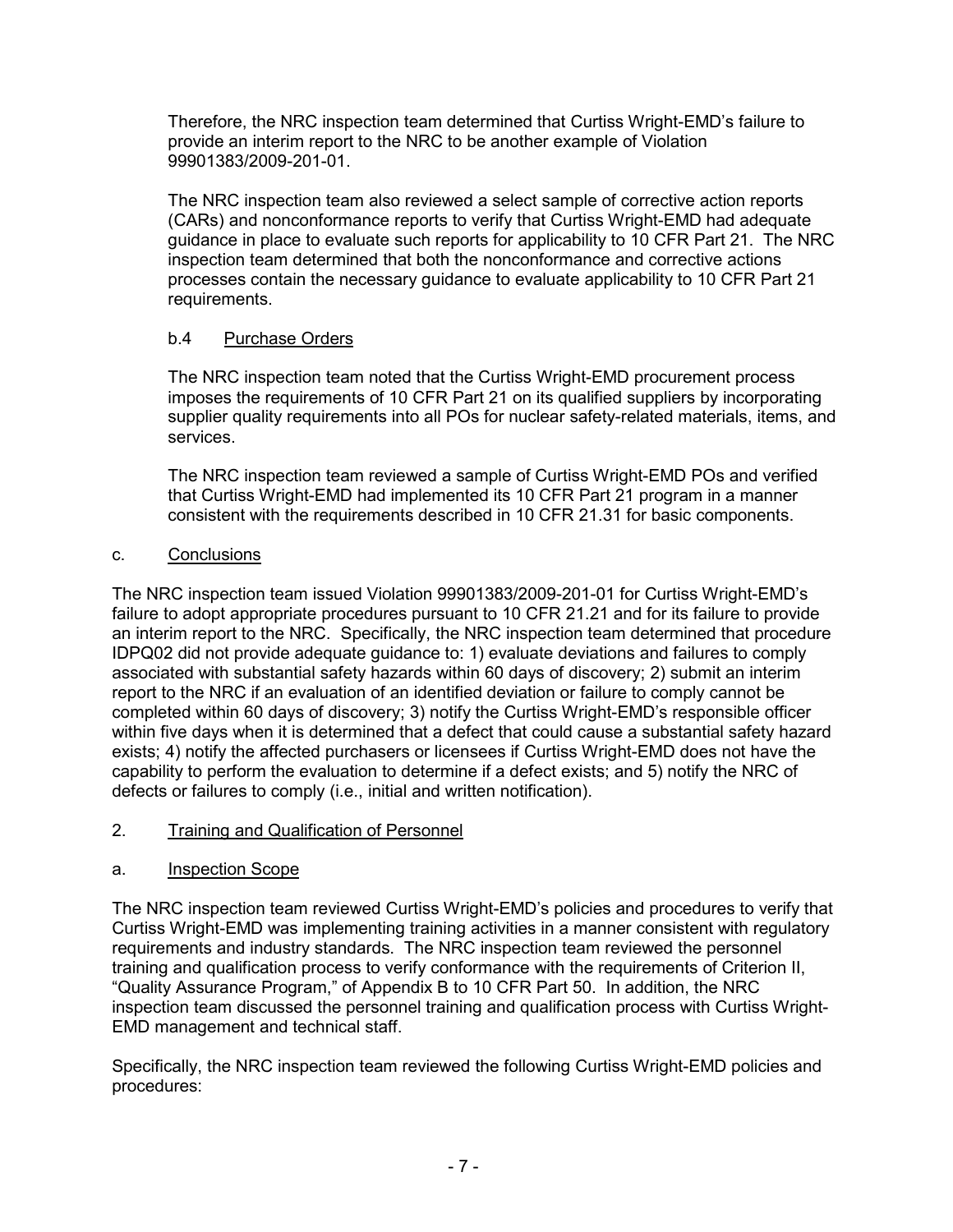- Quality Assurance Program Manual For Construction of Class 1, 2, 3 Components, Parts, NS Supports and Supply of Material in Accordance With ASME Section III, Division 1 Requirements (QAPM), Chapter 1.2, "Indoctrination and Training," Revision 3, Dated April 17, 2009
- EP004, "Training," Revision 13, dated April 16, 2007
- 107 WE, "Training of Materials and Processes Engineering and Laboratory Personnel," Revision 4, dated April 30, 2007
- IDPA33, "Training and Development Needs Assessment," Revision 8, April 15, 2009
- DPQ03, "Indoctrination of New Personnel," Revision 6, dated March 10, 2003
- PAI 108, "Qualification Requirements for Audit Personnel," Revision 11, dated October 1, 2009
- PAI 105, "Qualification of Inspectors," Revision 15, dated June 23, 2004
- IDPM72, "Training of Hourly Personnel," Revision 4, dated February 12, 2008
- IDPM03, "Welder Performance Qualification," Revision 3, dated October 7, 2004
- PAI 801, "Nondestructive Examination Personnel Qualification Practice," Revision 16, dated October 6, 2006
- PAI 102, "Training of Performance and Quality Improvement (PQI) Office Personnel," Revision 12, dated April 13, 2009
- TP81, "Qualification of Test Technicians and Examiners," Revision A, dated March 10, 2003
- 329 WE, "Procedure for Metallographic Personnel Qualification," Revision 4, dated August 14, 2001

#### b. Observations and Findings

b.1 Qualification and Training of Inspection and Test Personnel

The Curtiss Wright-EMD QAPM, Section C10.2 describes the responsibilities and authority for establishing training and qualification requirements for Curtiss Wright-EMD personnel. The NRC inspection team determined that the qualification requirements are consistent with NQA-1994, Supplement 2S-1, "Supplementary Requirements for the Qualification of Inspection and Test Personnel," as required by American Society of Mechanical Engineers (ASME) Boiler and Pressure Vessel Code (ASME Code), Section III, "Rules for Construction of Nuclear Facility Components," and Criterion II of Appendix B to 10 CFR Part 50.

PAI 105 defines the program for establishing and maintaining the qualification of inspectors including an annual eye exam.

TP81 defines the program for establishing and maintaining the qualification of test technicians and examiners.

The NRC inspection team also reviewed training and qualification records for three inspectors and two test personnel and the associated eye exams for the three inspectors. The records reviewed included education, experience, on-the job training and additional training; and annual evaluations reviewed and approved by their managers. The NRC inspection team discussed the training requirements with the respective managers of inspection and test personnel. The inspection team verified that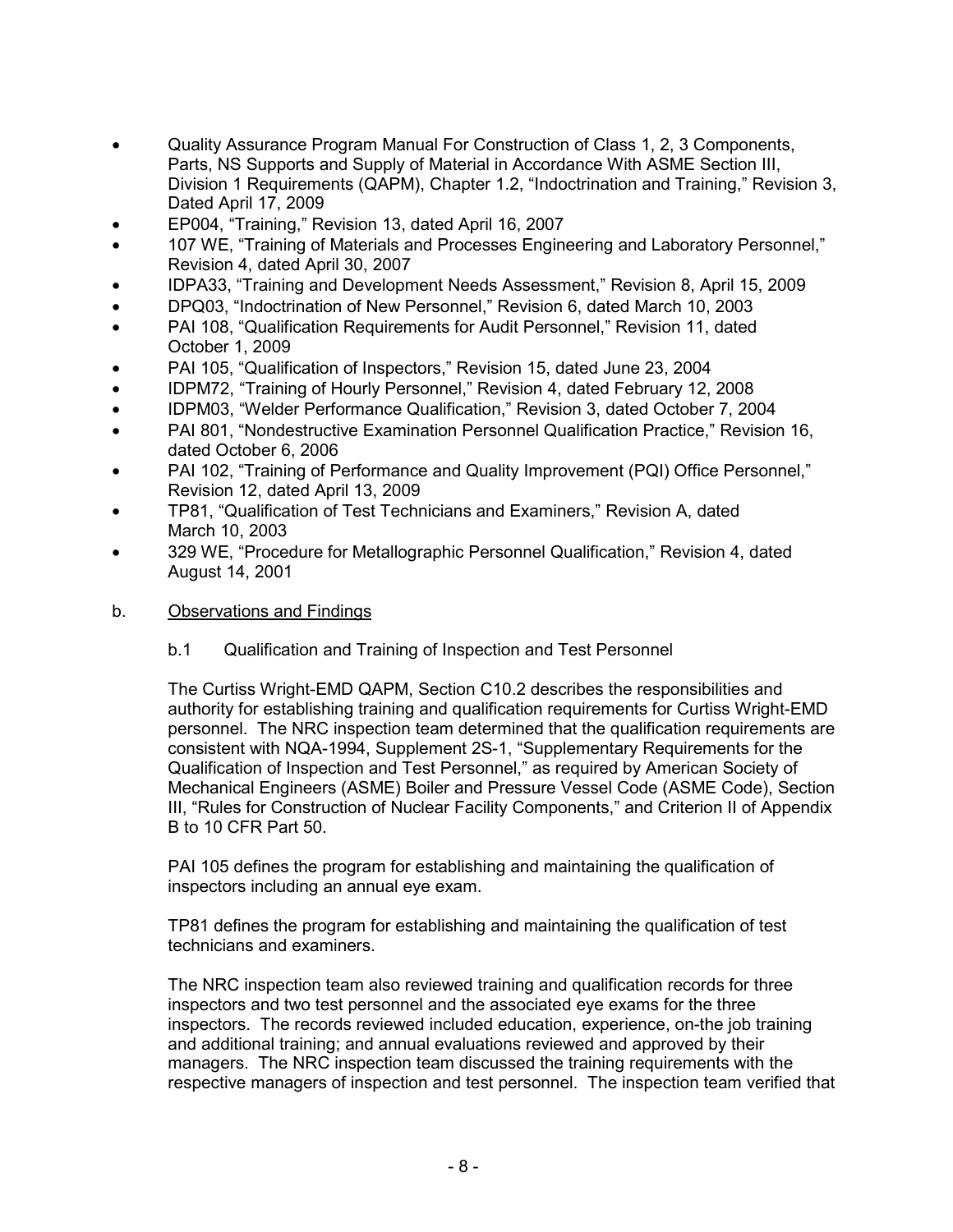the qualification records of the inspection and test personnel were complete and met the requirements of Curtiss Wright-EMD's procedures.

#### b.2 Lead Auditor Indoctrination and Training Activities

The Curtiss Wright-EMD QAPM, Section C18.1 describes the authority, responsibility, and qualification requirements for lead auditors. The NRC inspection team determined that the qualification requirements are consistent with NQA-1-1994, Supplement 2S-3, "Supplementary Requirements for the Qualification of Quality Assurance Program Audit Personnel" and Criterion II of Appendix B to 10 CFR Part 50.

The NRC inspection team reviewed training and qualification records for four lead auditors. The records reviewed included training, experience, qualification credits, audit participation, examination scores, and annual evaluations approved by the Principal Supplier Quality Administrator. The NRC inspection team verified that Curtiss Wright-EMD had documented training on the appropriate training record forms in accordance with Curtiss Wright-EMD's procedures.

### b.3 Qualifications and Training of Nondestructive Examination Personnel

The Curtiss Wright-EMD QAPM, Section C10.3 states that all nondestructive examination (NDE) personnel are examined, qualified, and certified in accordance with Curtiss Wright-EMD written practice which complies with the ASME Code, Sections III and V, "Nondestructive Examination," and American Society for Nondestructive Testing SNT-TC-1A, "Personnel Qualification and Certification in Nondestructive Testing," current ASME Code reference edition or addenda.

PAI 801 delineates the practice for qualifying and certifying personnel to perform nondestructive examinations and to establish a method of maintaining qualifications through periodic performance and monitoring. Instruction outlines the initial qualification and certification effort and the control for keeping the certification current.

The NRC inspection team reviewed qualification records for three NDE personnel. The qualification records reviewed were accurate, current, and met the requirements of the QAPM, ASME Code, Sections III and V, and SNT-TC-1A. The eye examination records of NDE personnel were current and conformed with the requirements of PAI 801.

#### b.4 Qualifications and Training of Welders

The Curtiss Wright-EMD QAPM, Section C9.4 describes the responsibilities, authority, and methods for qualifying welders. Performance qualification records for welders are evaluated and the performance qualification report is updated monthly.

IDPM03 defines Curtiss Wright-EMD's activities required to maintain the necessary complement of qualified production welders. These activities include the design, preparation, actual weld tests, and subsequent evaluations necessary to qualify welders, maintain qualifications, or re-qualify welders.

The NRC inspection team reviewed qualification records and eye exams for two welders. The records indicated that each welder was qualified in accordance with the requirements of Curtiss Wright-EMD's QAPM and ASME Code, Sections III and IX,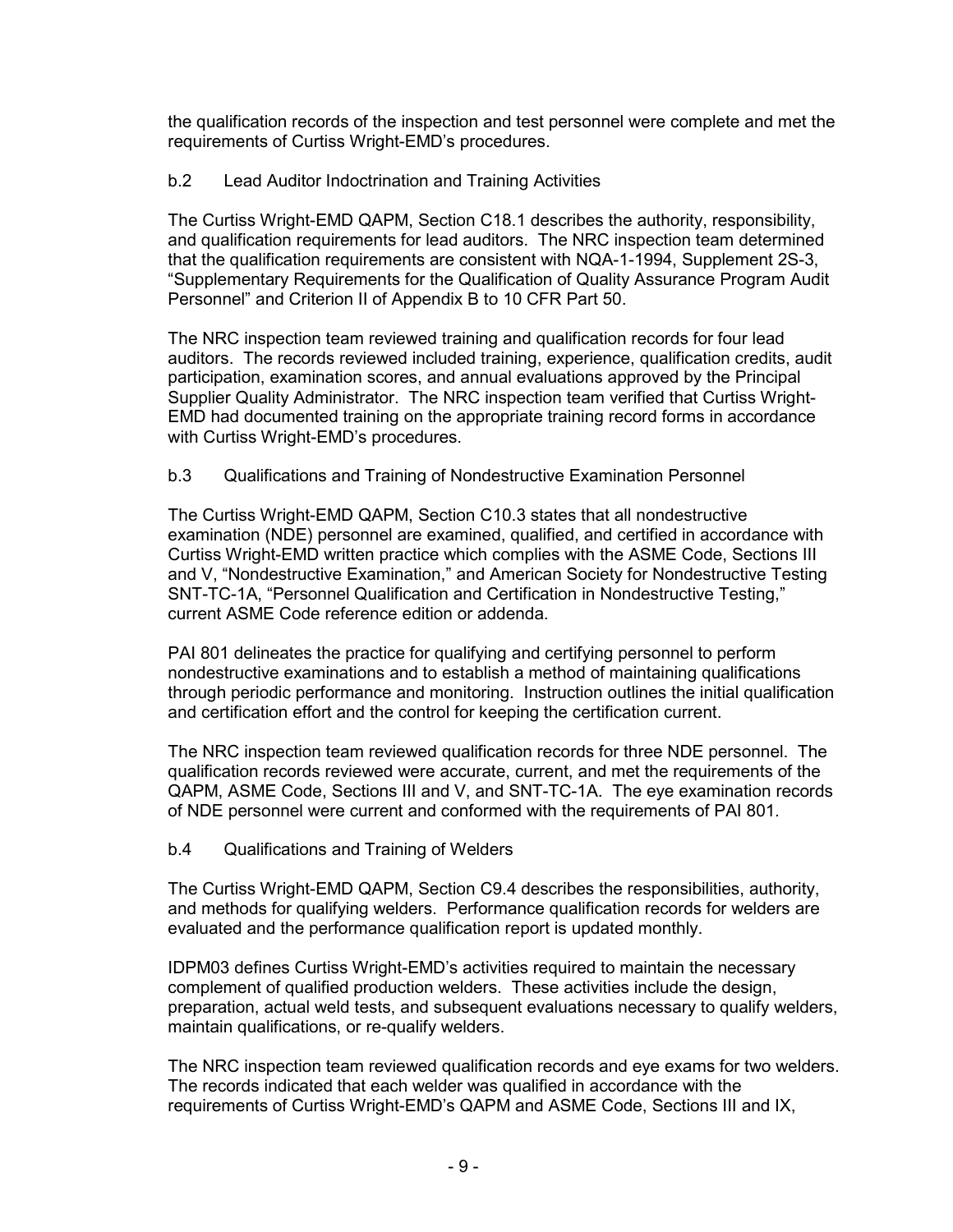"Qualification Standard for Welding and Brazing Procedures, Welders, Brazers, and Welding and Brazing Operators." The NRC inspection team verified that the performance qualification records of the welders were current and that they were evaluated in accordance with the requirements of the ASME Code, Sections III and IX.

b.5 Indoctrination and Training of Engineers and Performance and Quality Improvement (PQI) Personnel

The Curtiss Wright-EMD QAPM, Section C1.2, describes the responsibilities and authority and the indoctrination and training of personnel performing activities affecting quality. Training is provided to ensure that personnel comprehend the QA program requirements, and to ensure that proficiency in performance of related functions is achieved and maintained.

IDPQ03 establishes a method of ensuring that newly-hired personnel are aware of Curtiss Wright-EMD's QA programs and their applicability to quality-related activities. The training program includes the scope and implementation of the QA programs, applicable codes and standards, and an overview of the PQI organization, deliberate malpractice, and reporting of defects and nonconformances.

IDPA33 provides a means to ensure that departments have adequately assessed and trained personnel in their organizations to properly perform all assigned and anticipated work activities. All managers and supervisors are responsible for performing, at a minimum, an annual needs assessment to identify areas in which their personnel will need additional or refresher training and development to satisfy business needs.

The NRC inspection team reviewed a sample of training records for personnel performing activities affecting quality. Records reviewed included training records for a manufacturing engineer, two mechanical engineers, a registered professional engineer, and two senior quality engineers. Training of personnel was also discussed with the respective managers. All training needs were assessed on an annual basis. The NRC inspection team verified that training of personnel performing activities affecting quality met the indoctrination and training requirements of Curtiss Wright-EMD's QAPM and procedures.

#### c. Conclusions

The NRC inspection team concluded that Curtiss Wright-EMD's program requirements for training and qualification of personnel are consistent with the requirements of Criterion II of Appendix B to 10 CFR Part 50. The NRC inspection team also concluded that Curtiss Wright-EMD's QAPM and associated training and qualification procedures were adequate and effectively implemented. The NRC inspection team did not identify any significant findings.

- 3. Design Control
- a. Inspection Scope

The NRC inspection team reviewed Curtiss Wright-EMD's policies and implementing procedures that govern the design control activities to verify compliance with the requirements of Criterion III, "Design Control," of Appendix B to 10 CFR Part 50. More specifically, the NRC inspection team reviewed the following Curtiss Wright-EMD policies and procedures: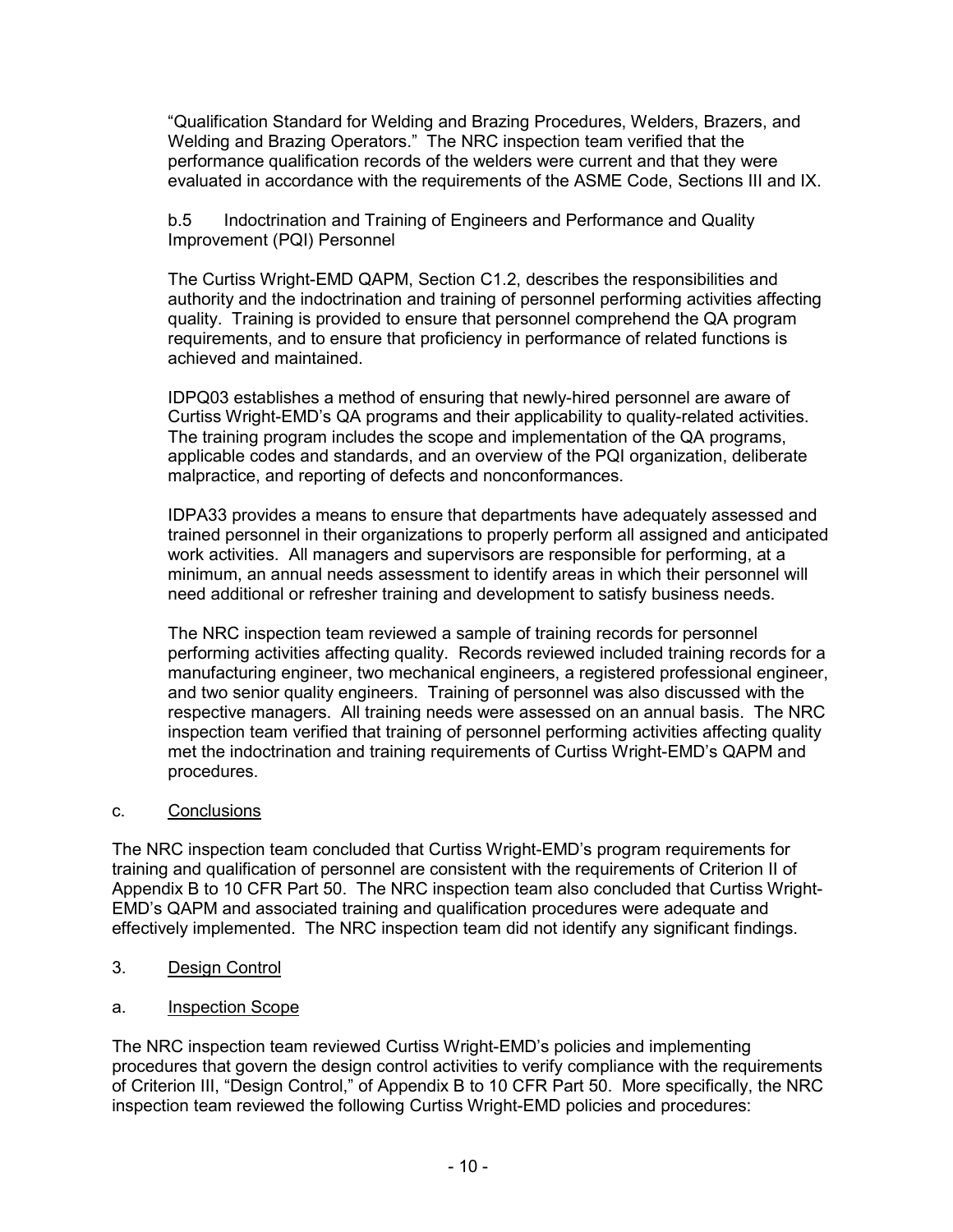- Curtiss Wright-EMD QAPM for Construction of Class 1, 2, 3 Components, Parts, NS Supports and Supply of Material in Accordance with ASME Section III, Division 1 Requirements, Section C3.1 Design Control, Revision 3
- Curtiss Wright-EMD QPM, Section 4.0 Design Control, Revision 8, dated April 16, 2009
- IDPE22, "Checking Design Calculations and Design Verification," Revision 007, dated December 20, 2006
- IDPE26, "Design Documentation," Revision 4, dated June 30, 2006
- IDPE27, "Engineering Document Signature Requirements," Revision 5, dated May 7, 2008

The NRC inspection team also reviewed the following documents related to AP1000 Reactor Coolant Pump (RCP) pressure boundary components and flywheels, and Watts Bar, Unit 2, RCP pressure boundary components to verify the effective implementation of Curtiss Wright-EMD design control requirements:

- APP-MP01-V2-001 through 010, "AP1000 Reactor Coolant Pump Outline," Revision 3, dated April 15, 2009
- APP-MP01-M2-001, "AP1000 Reactor Coolant Pump Design Specification," Revision 1, dated July 21, 2008
- EM 7242, "AP1000 Reactor Coolant Pump Casing and Main Closure Generic Pressure Boundary Report," Revision 0, dated October 31, 2008
- EM 7255, "AP1000 Reactor Coolant Pump End Closure Generic Pressure Boundary Report," Revision 0, dated October 31, 2008
- DRR 2103A, "Intermediate Peer Design Review for the AP1000 RCP Flywheels Design Data Package," Revision 0, dated June 19, 2006
- DRR 2103B, "Intermediate Peer Design Review for the AP1000 RCP Flywheel Design," Revision 0, dated July 31, 2006
- DRR 2103B, "Intermediate Peer Design Review for the AP1000 RCP Flywheel Design," Revision 1, dated July 11, 2007
- China AP1000 RCP Program Project Work Plan, dated August 1, 2008
- APP-RCS-M1-001, "Reactor Coolant System Design Transients," Revision 1, dated August 6, 2007
- DRR 2108A, "Intermediate Peer Design Review for the AP1000 RCP Pressure Boundary Components and Seismic Analysis Design Data Package," Revision 0, dated September 24, 2007
- DRR 2108B, "Intermediate Peer Design Review for the AP1000 RCP Pressure Boundary Components and Seismic Analysis Design Review Report," Revision 0, dated October 31, 2007
- EM 7250, "AP1000 RCP Generic Safety-Related Components Report," Revision 0, dated October 3, 2008
- ET/09-7, "Design Review Activity Biannual Report," dated October 20, 2009
- ET/08-3, "Review Activity Biannual Report Second Half 2007," dated April 30, 2008
- ET/08-9, "Review Activity Biannual Report First Half 2008," dated December 23, 2008
- ET/07-07, "Review Activity Biannual Report First Half 2007," dated December 21, 2007
- ET/09-2, "Review Activity Biannual Report," dated May 15, 2009
- ET/09-5, "Review Activity Biannual Report Second Half 2008," dated August 28, 2009
- HI-2083994, "Seismic/Fatigue Analysis of AP1000 Heat Exchanger," Revision 1, dated December 31, 2008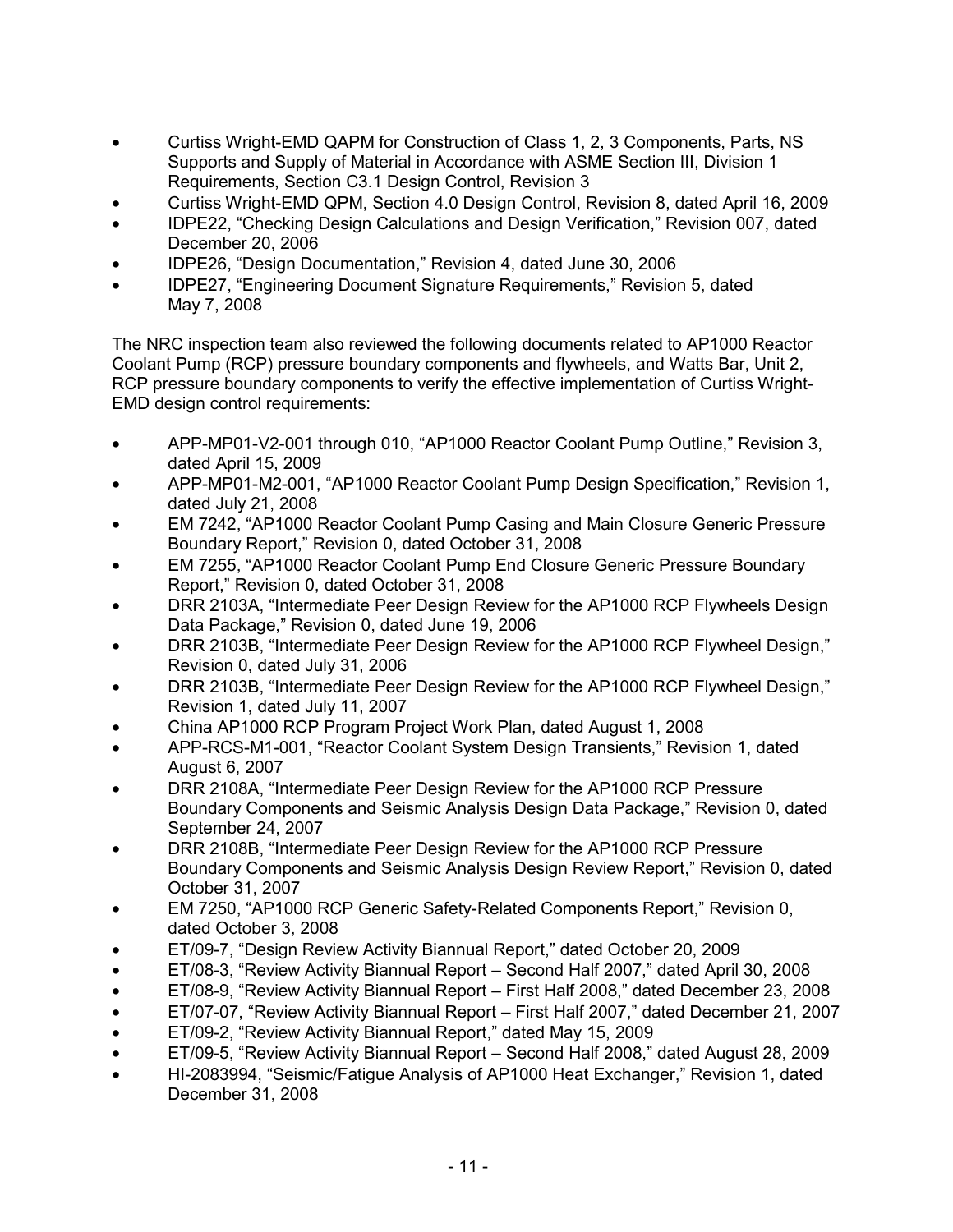- DS10031, "AP1000 Reactor Coolant Pump External Heat Exchanger Design Specification," Revision 0, dated October 6, 2008
- EM 6424, "TVA Watts Bar Units 1 and 2 Model 93A RCP Cartridge Seal Conversion Unit Pressure Boundary Summary Report," Revision 2, dated July 14, 1992
- G-677188, "Reactor Coolant Pump Equipment Specification," Revision 1, dated January 12, 1973
- 559687, "Cartridge Seal Conversion Package Model 93A and Model 93AS RCP," dated January 2, 1992
- 678814, "TVA Watts Bar Nuclear Plant Reactor Coolant Pump Equipment Specification," Revision 4, dated February 10, 1975
- EM 5001, "TVA Watts Bar Units 1 and 2 93A Reactor Coolant Pump Pressure Boundary Component Summary Report," Addendum 1, dated December 3, 1979
- EM 5001, "TVA Watts Bar Units 1 and 2 93A Reactor Coolant Pump Pressure Boundary Component Summary Report, dated April 26, 1978
- EM 5001, TVA Watts Bar Units 1 and 2 93A Reactor Coolant Pump Pressure Boundary Component Summary Report," Revision 1, dated August 29, 1980
- 114E921, "General Assembly Shaft Seal Pump," Revision 17
- 114E920, "TVA Reactor Coolant Pump Outline," Revision 16, dated February 7, 1995

## b. Observations and Findings

## b.1 Contract Requirements

The NRC inspection team reviewed contract requirements and discussed contract specifics with Curtiss Wright-EMD contract administrators for the purpose of verifying that contract requirements were accurately and fully reflected in Curtiss Wright-EMD design and test processes. The NRC inspection team verified that Curtiss Wright-EMD is a holder of N and NPT certificates of authorization for ASME Class 1, 2 & 3 vessels, pumps and valves, valid through May 2012.

## b.1.1 Vogtle Reactor Coolant Pumps

Westinghouse purchase order (PO) 4500265, dated April 30, 2008, documents the contractual requirements for procurement of eight Model N10087-A1 RCPs for Vogtle Units 3 and 4. The components are nuclear safety-related and the contracts invokes the requirements of 10 CFR Part 21, 10 CFR 50 Appendix B, and ASME NQA-1994. The RCPs are to be manufactured in accordance with governing design specification APP-MP01, as supplemented by APP-GW-VLR-010 for fabrication and inspection. Performance testing requirements include RCP flow rate and head, auxiliary load, and coastdown in accordance with an approved factory acceptance test. Test completion is scheduled consistent with a delivery date of 2013.

## b.1.2 Watts Bar Reactor Coolant Pumps

Westinghouse PO 45C0246058, dated November 1, 2007, documents the contractual requirements for four RCP Model 93AS internal assemblies for Watts Bar Unit 2. The components are nuclear safety-related and the contract invokes the requirements of the ASME Code, Section III for Class 1 components and Equipment Specification 678814. The regulatory requirements of 10 CFR Part 21 and 10 CFR 50, Appendix B apply. Manufacturing tasks shall be performed in accordance with the ASME Code of record, to be N-stamped at a later date. Testing to be conducted include a hydrostatic pressure test, operational test at rated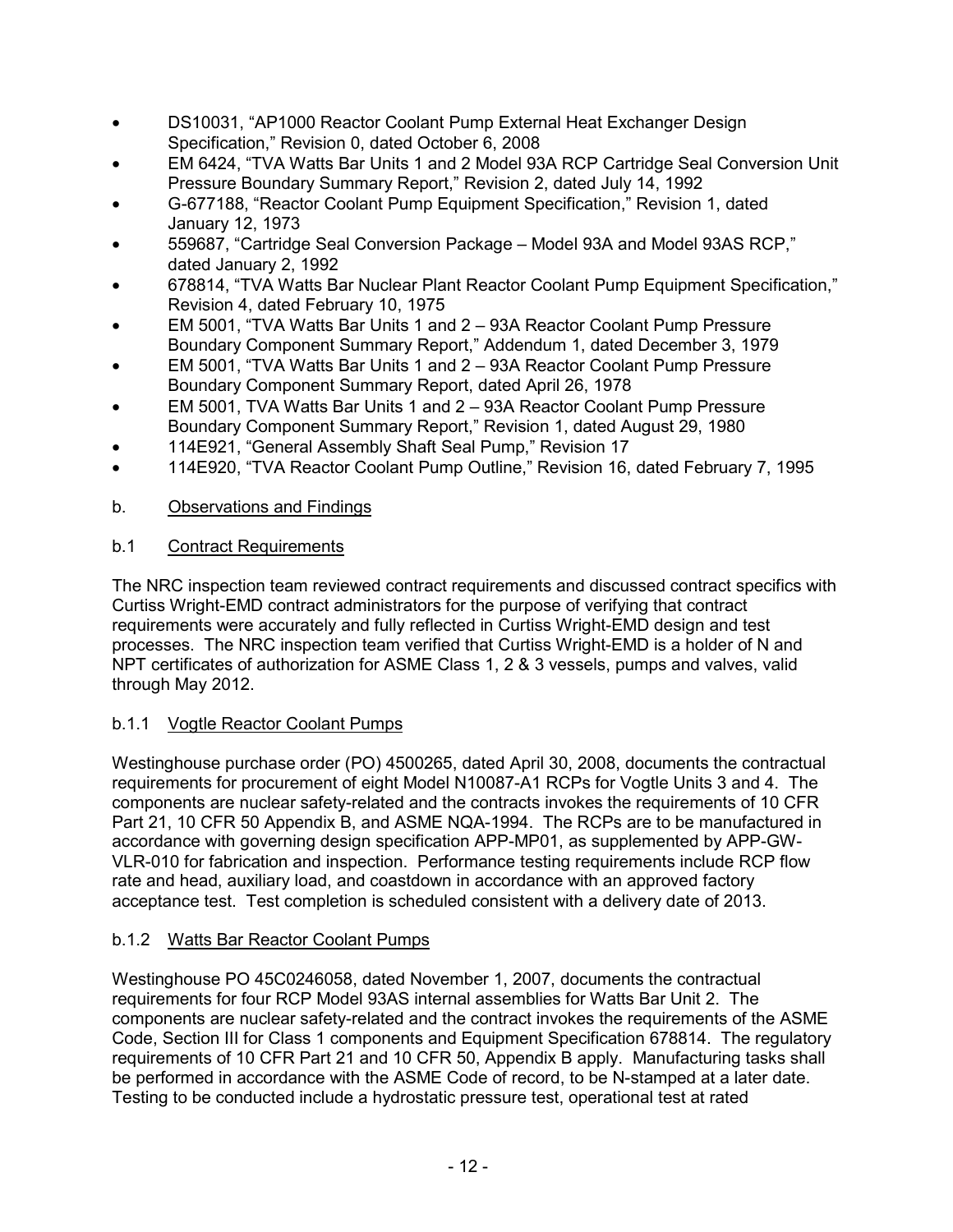temperature and pressure, and RCP backseat test. At the time of the inspection, one pump was ready to ship with a delivery date of July 2010.

### b.2 Design Control Implementation

#### b.2.1 Design Control

The Curtiss Wright-EMD QAPM, Section C3.1, 'Design Control," describes the measures for controlling the processing and treatment of purchase order requirements together with the subsequent design functions interface, review, analyses, and conversion to drawings and specifications, and their changes.

The NRC inspection team reviewed the QAPM for Construction of Class 1, 2, 3 components, related design control implementing procedures, and AP1000 RCP specifications, drawings and pressure boundary report. The NRC inspection team verified that the AP1000 RCP Design Specification, AP1000 RCP Outline Drawings, AP1000 RCP Casing and Main Closure Generic Pressure Boundary Report, and AP1000 RCP End Closure Generic Pressure Boundary Report are in accordance with the design specification and QAPM requirements.

The NRC inspection team reviewed the TVA Watts Bar Nuclear Plant RCP Equipment and General Assembly Shaft Seal Pump Specification, related pressure boundary component summary report, and TVA RCP outline drawing. The NRC inspection team verified that these design documents were in conformance with applicable design requirements and Curtiss Wright-EMD implementing procedures.

The NRC inspection team reviewed DS10031, "AP1000 Reactor Coolant Pump External Heat Exchanger Design Specification." The NRC inspection team verified that DS10031 was certified by a registered professional engineer. DS10031 specifies the ASME Code, Section III, Division 1, 1989 Edition through 2000 Addenda, as the design requirement. However, the NRC inspection team identified that DS10031 did not meet all the requirements of the ASME Code or the Curtiss Wright-EMD QAPM. Specifically, the Curtiss Wright-EMD QAPM, Section 3.3, "Design Specification," states that the design specification shall include all information required by NCA-3252. The ASME Code, 1998 Edition, Section III, Division 1, NCA-3252, "Content of Design Specifications," states, in part, that the Design Specification shall contain sufficient detail to provide a complete basis for Division 1 construction. NCA-3252 further states that *[a]ll Design Specifications shall include items (1) through (7) below:* 

- *(1) the functions and boundaries of the items covered (NCA-3254);*
- *(2) the design requirements [NCA-2110(a) and (b) and NCA-2140] including all required overpressure protection requirements [NCA-3220(m)];*
- *(3) the environmental conditions, including radiation;*
- *(4) the Code classification of the items covered (NCA-2000);*
- *(5) material requirements including impact test requirements;*
- *(6) when operability of a component is a requirement, the Design Specification shall make reference to other appropriate documents which specify the operating requirements;*
- *(7) the effective Code Edition, Addenda, and Code Cases to be used for construction.*

The NRC inspection team identified that the design specification for the AP1000 RCP External Heat Exchanger Design did not include 1) the necessary references to the design bases (NCA-2140, Design Bases) as required by NCA-3252(a)(2) or 2) reference to other appropriate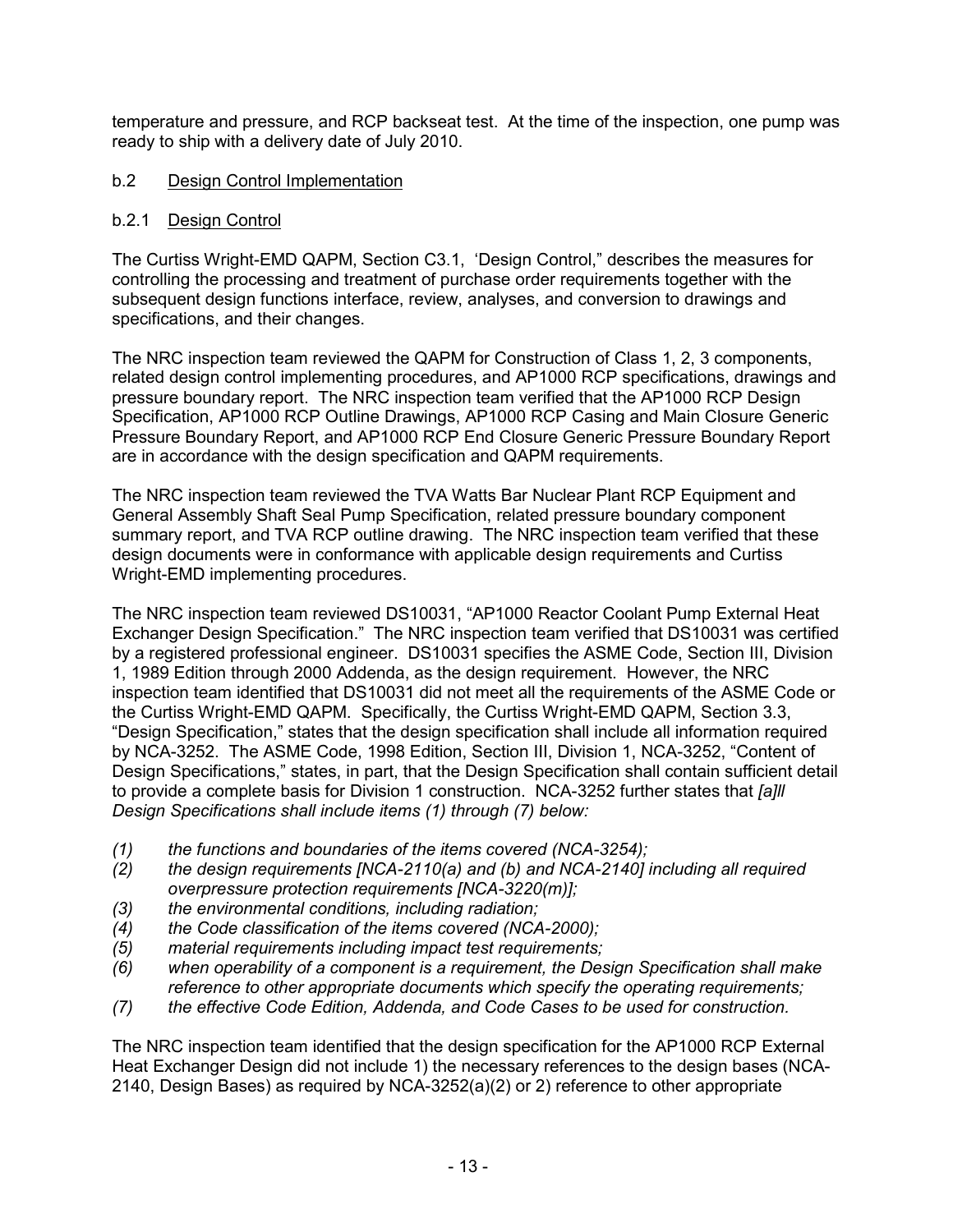documents which specify any additional operating requirements (NCA-3252(a)(6)) for the external heat exchanger design.

This issue is identified as Nonconformance 99901383/2009-201-02.

### b.2.2 Design Verification

The NRC inspection team reviewed the Curtiss Wright-EMD design review process and related documentation. The QAPM, Section 3.5 "Design Verification," and implementing procedure IDPE22, "Checking Design Calculations and Design Verification," provide the polices and procedures for the design review process.

Curtiss Wright-EMD QAPM, Section 3.5.1, "Design Reviews," requires design reviews to be performed to verify that designs meet the functional requirements, contractual requirements, and industry codes and standards which are specified in design specifications. To this end, the design review committee reviews drawings, specifications and analyses, and any other documentation to substantiate that the design meets the applicable requirements.

In addition, Curtiss Wright-EMD implementing procedure, IDPE22 requires that the design review chairperson and lead engineer perform the applicable design reviews and sign and date each action item chit form to document their review of the technical content.

The NRC inspection team reviewed the AP1000 RCP flywheel Intermediate Design Review package, the Pressure Boundary Components and Seismic Analysis Intermediate Design Review Data Package, and the AP1000 RCP Flywheel Intermediate Peer Design Review Report for compliance with requirements of QAPM and IDPE22. In addition, the second AP1000 RCP Flywheel Intermediate Peer Design Review Report was also reviewed. The NRC inspection team verified that these design documents were in conformance with applicable design requirements. However, the NRC inspection team identified that Curtiss Wright-EMD was not fully implementing its design verification procedures.

Specifically, the NRC inspection team identified that 121 design review action item chit forms did not document that the applicable design reviews had been performed since they had not been signed and dated by the chairperson or lead engineer as required by Curtiss Wright-EMD IDPE22. The breakdown of the unsigned action item chit forms are: 73 from DRR 2103B, Revision 0, Intermediate Peer Design Review for the AP1000 RCP Flywheel Design Report; 13 from DRR 2103B, Revision 1, the Second Intermediate Peer Design Review for the AP1000 RCP Flywheel Design Report; and 35 from the Intermediate Peer Design Review for the AP1000 RCP Pressure Boundary Components and Seismic Analysis Design Review Report.

This issue is identified as Nonconformance 99901383/2009-201-03.

#### c. Conclusions

The NRC inspection team concluded that, with the exception of the items identified in Nonconformance 99901383/2009-201-02 and Nonconformance 99901383/2009-201-03, Curtiss Wright-EMD's staff has been effectively implementing the Curtiss Wright-EMD design control process consistent with the regulatory requirements of Criterion III of Appendix B to 10 CFR Part 50 and the provisions of Curtiss Wright-EMD QAPM and applicable implementing procedures.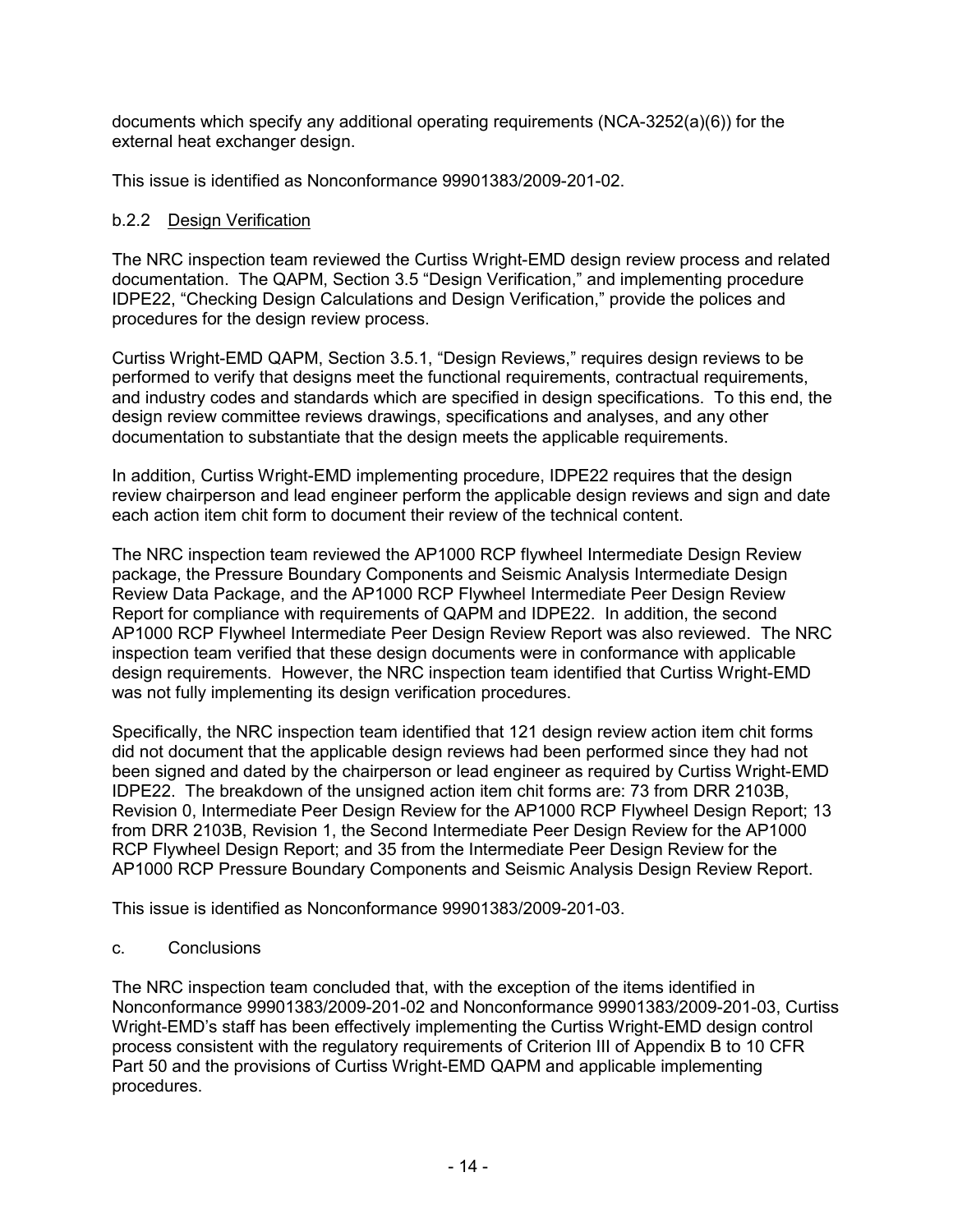## 4. Document Control

### a. Inspection Scope

The NRC inspection team reviewed Curtiss Wright-EMD policies and procedures for document control to verify compliance with Criterion VI, "Document Control," of Appendix B to 10 CFR Part 50. More specifically, the NRC inspection team reviewed the Curtiss Wright-EMD QPM, the applicable implementing procedures listed below that govern the review, approval, revision, and withdrawal of documents, such as instructions, procedures, and drawings that affect qualityrelated activities. In addition, the NRC inspection team reviewed other quality-related documents such as instructions, procedures, drawings, routings, weld joint records, NDE reports, qualifications, and revision notices (RN).

The NRC inspection team interviewed Curtiss Wright-EMD staff to discuss the distribution of documents through the computer release system and how the quality related documents such as procedural forms, NDE reports, routings, and RNs are maintained. In addition, the NRC inspection team reviewed selected documents to determine if the documents were reviewed, approved, and released by authorized personnel in accordance with Curtiss Wright-EMD procedures. Within the scope of these inspection activities, the NRC inspection team reviewed the following Curtiss Wright-EMD documentation:

- QPM, Chapter 5, "Document and Data Control," Revision 8, dated April 16, 2006
- QAPM, Chapter 6, "Control of Documents and Changes," Revision 3, dated April 17, 2009
- IDPA48 "On-line Department Procedures," Revision 002, dated May 17, 2007
- IDPQ20 "Making Temporary Changes and/or Corrections to Work Instructions," Revision 004, dated December 12, 2008
- IDPE06 "Engineering Procedures," Revision 006, dated March 31, 2003
- IDPE05 "Special Instruction System," Revision 007, dated April 20, 2009
- IDPA01 "Control Procedures for Interdepartmental Procedures," Revision 014, dated February 27, 2009
- INSIDP04 "IDP Control Process," Revision 003, dated February 10, 2009
- INSIDP08 "IDP Electronic Approval Signoff," Revision 003, dated February 10, 2009
- PAI100 "Instruction System for the Performance and Quality Improvement Department," Revision 012, dated March 16, 2009.
- PAI105 "Qualification of Inspectors," Revision 015, dated June 23, 2004
- PAI611 "Visual Inspection Guidelines," Revision 008, dated February 01, 2005
- IDPE27 "Engineer Document Signature Requirement," Revision 005, dated May 07, 2008
- AP100 Reactor Coolant Pump Generic Safety Related Components Report, Revision 0, dated October 3, 2008
- China AP1000 RCP Program Project Work Plan (PWP), Revision 1, dated August 1, 2008
- Intermediate Peer Design Review for the AP1000 RCP Pressure Boundary and Seismic Design (Design Report 2108B), Revision 0, dated October 31, 2007
- Intermediate Design Review of the AP1000 RCP Pressure Boundary Components and Seismic Analysis, Revision 0, dated September 24, 2007
- EP002 "Engineering Procedure Administration," Revision 011, dated April 16, 2007
- EP004 "Training," Revision 013, dated April 16, 2007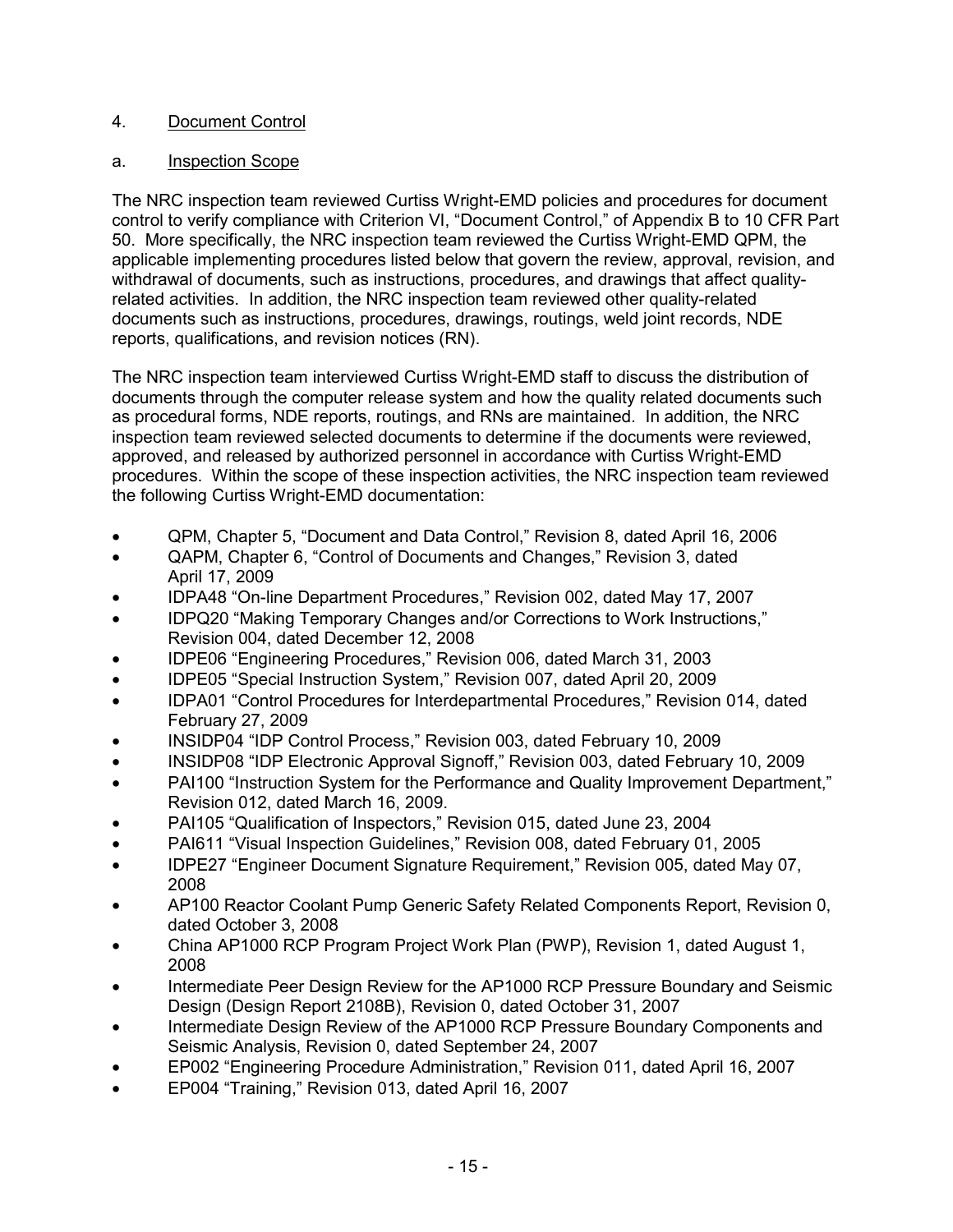- IDPE27 "Engineering Document Signature Requirements," Revision 005, dated May 7, 2008
- IDPE36 "Electronic Approval of Part Drawings Produced by the CAD System," Revision 002, dated June 20, 2008
- Drawings 6D70012 and 6D70008

## b. Observations and Findings

The Curtiss Wright-EMD QAPM, Chapter 6, "Control of Documents" describes the measures for preparation, review, approval, release, and control of drawings, specifications, and procedures. The QAPM also describes the requirements for the release of documents such as contract, technical, and design information in addition to special instructions and internal procedures.

The CW- EMD QPM, Chapter 5, "Document and Data Control," describes document and data control, document approval and issuance, QPM document control, computer software control, and specification and drawing controls. The QPM also describes the requirements for ensuring that all activities affecting the quality of items and services are accomplished according to interdepartmental and departmental procedures, work instructions, and controlled data such as customer order requirements.

The NRC inspection team reviewed Curtiss Wright-EMD's procedures for document control and verified that Curtiss Wright-EMD's program to control the issuance of documents was implemented and maintained in accordance with its implementing procedures. The inspection team verified that the document control system identifies the documents to be controlled and the individuals responsible for review, approval, and issuance of these documents. The NRC inspection team also verified that the document control system controls changes or revisions to controlled documents.

## C. Conclusion

The NRC inspection team concluded that Curtiss Wright-EMD's staff has been effectively implementing the Curtiss Wright-EMD document control process consistent with the regulatory requirements of Criterion VI of Appendix B to 10 CFR Part 50 and the provisions of Curtiss Wright-EMD's QAPM, QPM, and associated document control implementing procedures and instructions. The NRC inspection team identified no significant findings.

## 5. Control of Purchased Material, Equipment, and Services and Audits

## a. Inspection Scope

The NRC inspection team reviewed Curtiss Wright-EMD's policies and implementing procedures that govern the control of internal and external audits to verify compliance with the requirements of Criterion VII, "Control of Purchased Material, Equipment, and Services," and Criterion XVIII, "Audits," of Appendix B to 10 CFR Part 50. The NRC inspection team reviewed a sample of internal and external audit reports to evaluate compliance with program requirements and adequate implementation of those requirements. In addition, the inspection team reviewed corrective actions that address deficiencies identified by the audit findings for adequacy and timeliness.

Documents reviewed for this area of inspection include the following: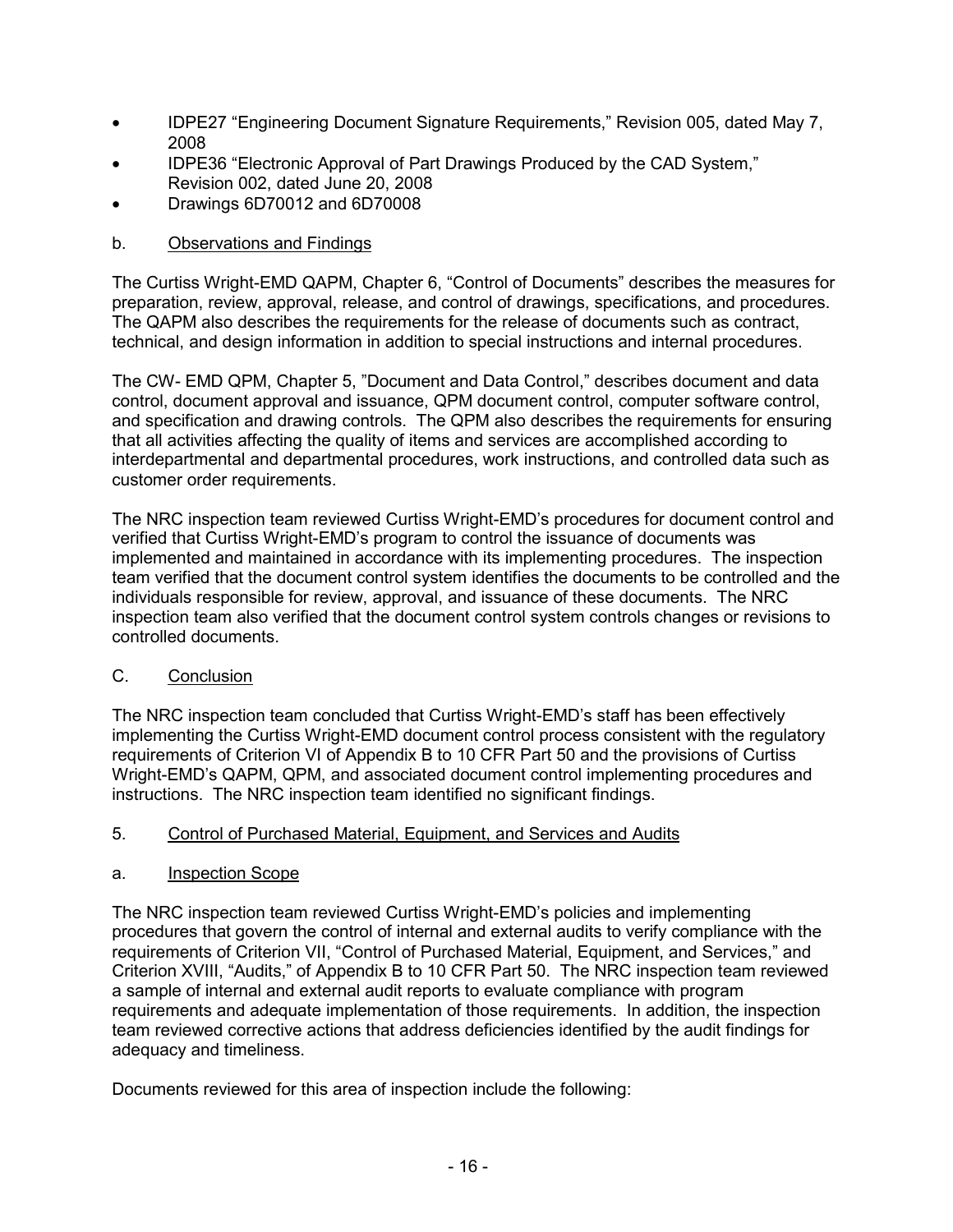- Policy No. 330, "Curtiss-Wright Electro-Mechanical Corporation Purchasing Manual Change Notice Procedure," Revision 9, dated March 27, 2005
- Policy No. 324, "Curtiss-Wright Electro-Mechanical Corporation Purchasing Manual Selection of Suppliers," Revision 7, dated May 2, 2005
- PAI 207, "Procurement Document Planning and Review," Revision 22, dated March 18, 2009
- IDPM09, "Purchased Material Control and Analysis, " Revision 7, dated June 4, 2008
- PAI 314, "Supplier Certification Evaluation," Revision 17, dated September 28, 2009
- PAI 221, "Supplier Qualification and Assessment," Revision 19, dated January 21, 2009
- INSQP001, "Supplier Audits," Revision 1, dated January 21, 2009
- PA 1532, "Supplier Evaluation Form," Revision 3, dated February 7, 1986
- PA 934, "Supplier Evaluation Form," Revision 6," dated August 13, 2008
- PAI 412, "Internal Assessments," Revision 25, dated October 1, 2009
- Curtiss-Wright Electro-Mechanical Corporation (EMD) 2009 Internal Assessment Schedule, dated January 19, 2009
- 2009 internal audits and associated corrective action reports
- 2008 internal audits and associated corrective action reports
- PA 319, "Supplier Quality System Evaluation Report," for Tioga Pipe, dated August 31, 2009
- WES-2009-130, Westinghouse NIAC Audit of Tioga, "Supplier Quality Program Audit Report," dated August 28, 2009
- PA 319 for Swagelok Company, dated August 6, 2009
- Senior Flexonics Pathway Report No. NIAC 14010, "Supplier Audit Swagelok Company," dated July 24, 2009
- PA 319 for Forge Monchieri, dated October 16, 2007
- Curtiss Wright-EMD Audit No. SQE-2007-12, dated October 10, 2007
- PA 319 for Dubose National Energy Service, dated June 1, 2009
- VAR-0905-01, Doosan Heavy Industries NIAC audit of DuBose National Energy Service, "Vendor Survey/Audit Report – NIAC Audit No. 14011," dated May 29, 2009

## b. Observations and Findings

The Curtiss Wright-EMD QAPM, Sections C7.1 and Section C18.1 establish requirements for external and internal audits, respectively.

The QAPM, Section C7.1 identifies the requirements for (1) performing the initial audit of suppliers prior to placement on the Curtiss Wright-EMD's qualified supplier list (QSL); (2) approval of supplier procedures; (3) triennial audits of suppliers; and (4) supplier quality documentation. The QAPM requires that an audit schedule be developed based on the supplier's performance, date of last audit, type of production involved, complexity, ASME Code certification, and commensurate with the production schedule. Suppliers of (1) ASME Code components or materials; (2) Appendix B to 10 CFR Part 50; or (3) subcontracted services for Section III of the ASME Code are audited, at a minimum, triennially. Curtiss Wright-EMD supplements triennial audits with annual audits or performance assessments. Additionally, Curtiss Wright-EMD performs an annual evaluation of the QSL.

PAI 221 establishes a system for qualifying and assessing suppliers' quality programs, personnel, equipment, and processes; and for providing material, product, and services in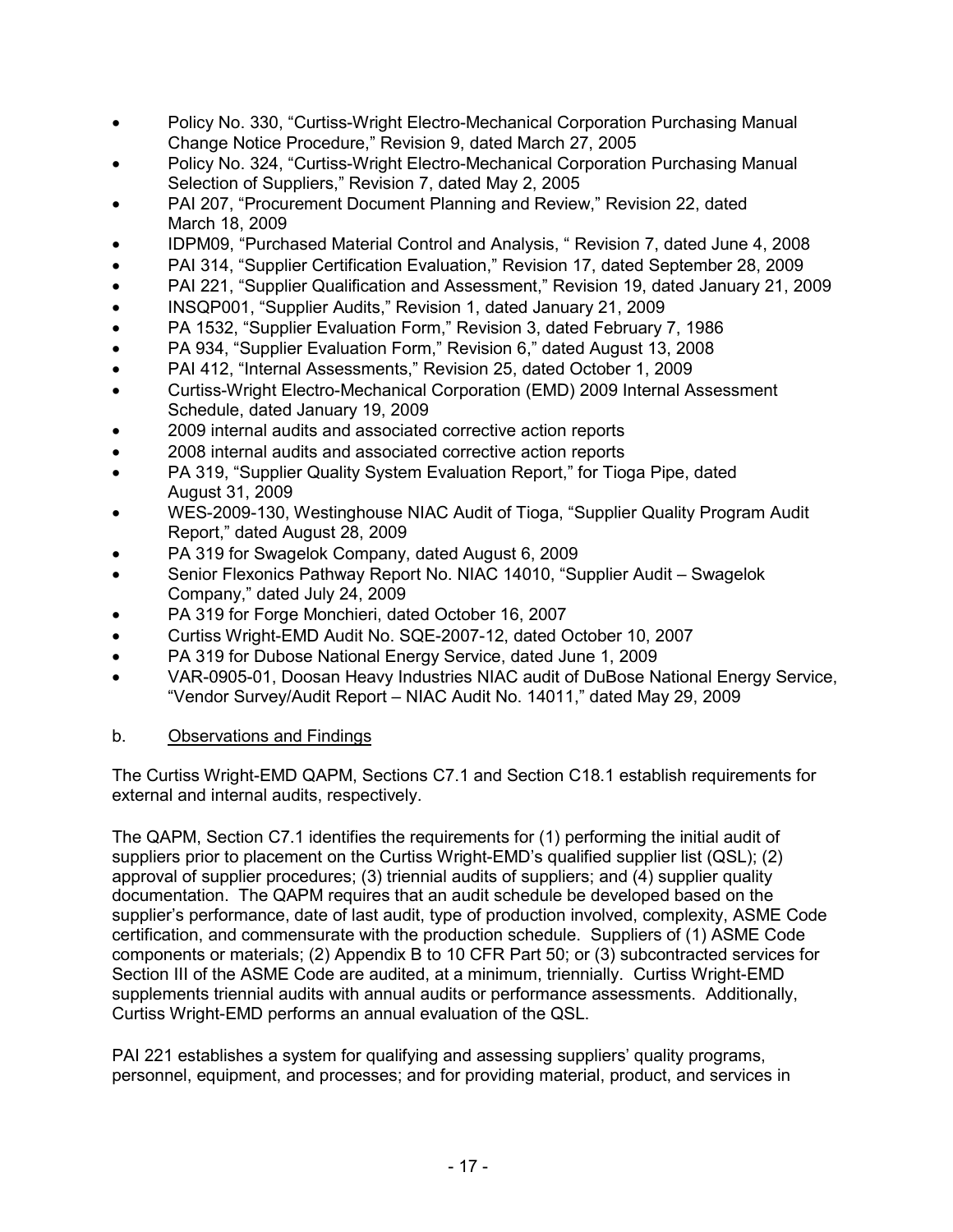accordance with contract requirements. PAI 221 directs the user to conduct supplier audit using INSQP001 and documenting the results on PA 319 and PA 319A.

The NRC inspection team reviewed the Curtiss Wright-EMD QSL and noted that 48 suppliers were listed as Appendix B suppliers. The QSL listed the supplier's name, address, last audit date, auditing organization (i.e., Nuclear Industry Assessment Committee (NIAC) or Curtiss Wright-EMD), ASME Code certifications, and qualification status consistent with the requirements of the Curtiss Wright-EMD QAPM. Curtiss Wright-EMD takes credit for approximately 12 to 13 NIAC audits per year after evaluating the NIAC audit reports for applicability to Curtiss Wright-EMD.

The NRC inspection team reviewed the following sample of supplier audits and the associated PA 319 forms:

- Tioga Pipe Supply Company NIAC audit conducted in July 2009. The NIAC audit identified five findings against the Tioga Pipe quality program. Curtiss Wright-EMD evaluated the NIAC audit of Tioga on PA 319 documenting the areas where findings were identified. The Curtiss Wright-EMD listed Tioga Pipe on its QSL with a restriction on shipment due to the open NIAC findings.
- Swagelok Company NIAC audit conducted in July 2009. The NIAC audit identified one observation and no findings against the Swagelok quality program. Curtiss Wright-EMD evaluated the NIAC audit of Swagelok on PA 319 documenting the acceptability of Swagelok as an Appendix B to 10 CFR Part 50 and ASME Section III NCA 3800 supplier. The Curtiss Wright-EMD QSL identifies Swagelok as a qualified supplier, however, Curtiss Wright-EMD procures Swagelok fittings through Pittsburgh Valve and Fitting Company and not with Swagelok directly. The Curtiss Wright-EMD QSL explicitly states that procurements with Pittsburgh Valve and Fitting Company are restricted to procurement of Swagelok products.
- Forge Monchieri Curtiss Wright-EMD audit conducted in September 2007. The Curtiss Wright-EMD audit identified three findings against the Forge Monchieri quality program. Findings have been closed based on objective evidence received on May 31, 2008 as documented on PA 319A dated June 18, 2008. The Curtiss Wright-EMD identifies Forge Monchieri as a qualified supplier with no restrictions on the QSL.
- DuBose National Energy Service NIAC audit conducted in May 2009. The NIAC audit identified two observations and no findings against the DuBose quality program. Curtiss Wright-EMD evaluated the NIAC audit of DuBose as documented on PA 319. The Curtiss Wright-EMD identifies DuBose as a qualified supplier with no restrictions on the QSL.
- Mattco Forge Inc expired on the Curtiss Wright-EMD QSL as denoted by "N" on the QSL. Mattco Forge decided not to maintain its Appendix B program. As such, Curtiss Wright-EMD treats Mattco Forge Inc as a commercial supplier of seal forgings and dedicates the forgings that are required to be safety-related.

The Curtiss Wright-EMD QAPM, Section C18.1 outlines the process for the conduct of internal audits. PAI 412 establishes the responsibilities and requirements for planning, scheduling, coordinating, conducting, reporting, verifying corrective actions, and maintaining records of internal assessments.

The NRC inspection team reviewed the Curtiss Wright-EMD 2008 and 2009 internal assessment schedules. At the time of the inspection, Curtiss Wright-EMD had conducted seven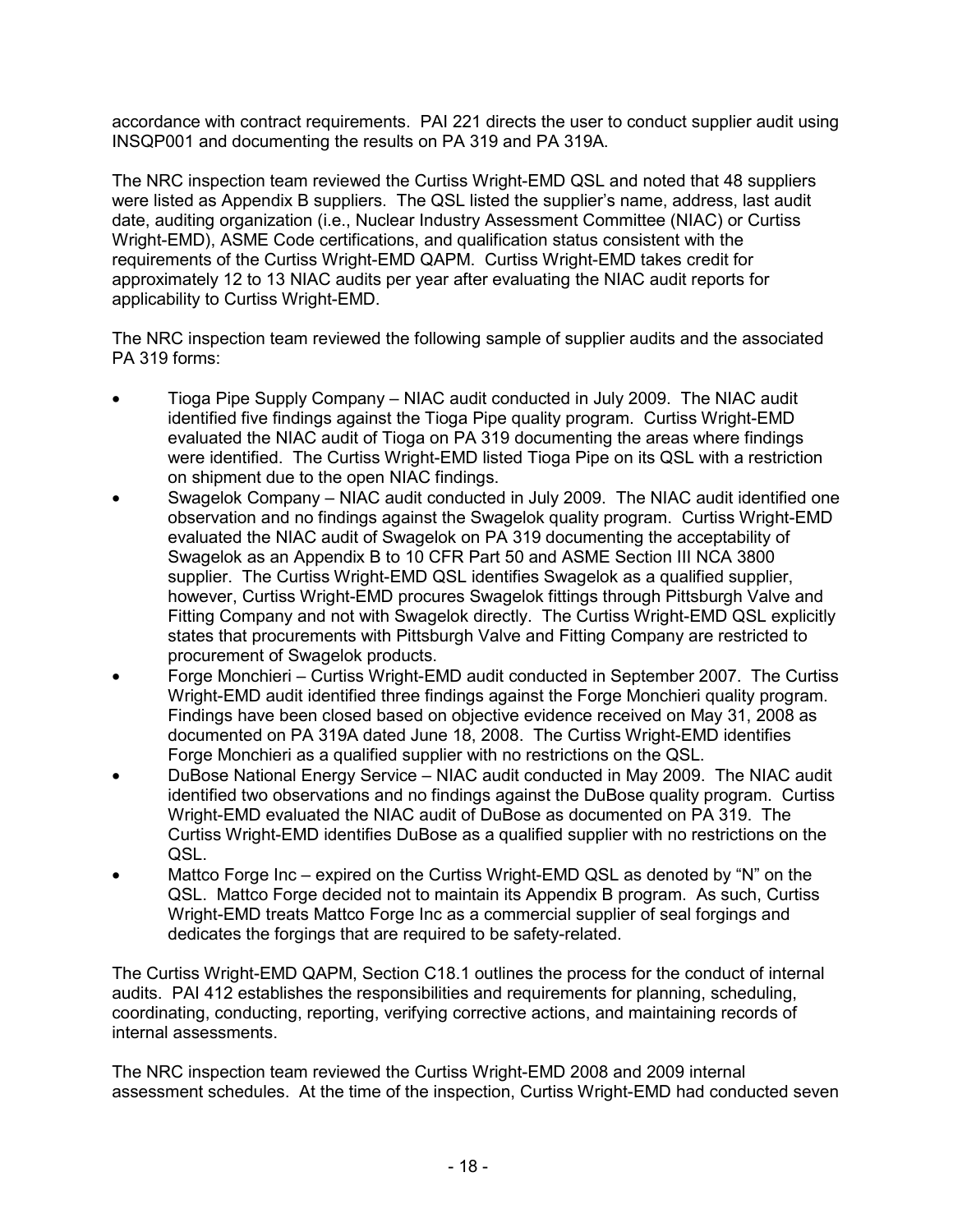of the nine internal audits scheduled for 2009. The NRC inspection team reviewed the seven 2009 audit reports and associated corrective action requests. All findings from the seven internal audits were documented in CARs consistent with PAI 412. The remaining two internal audits for 2009 had the audit plan issued at the time of the inspection. These plans included audits of control of inspection, test, and measuring equipment; inspection and test status; control of nonconforming product; and corrective and preventive action. The internal audit plans, audit reports, and associated CARs were consistent with PAI 412.

The NRC inspection team also reviewed a sample of the 2008 internal audits and their associated findings and corrective actions. The NRC inspection team observed that the internal audits were performed in accordance with written procedures and check lists. The QAPM requires that appropriately trained personnel who do not have direct responsibilities in the areas being audited perform these audits and that management responsible for the audited areas document and review the results of the audit. The lead auditors' qualifications were reviewed by the NRC inspectors, as described in Section 2.

## c. Conclusions

The NRC inspection team concluded that Curtiss Wright-EMD is implementing its control of purchased materials, equipment, and services and its audit requirements consistent with the regulatory requirements of Criterion VII and Criterion XVIII of Appendix B to 10 CFR Part 50, respectively. Based on the sample of audits reviewed, the inspection team also determined that Curtiss Wright-EMD has been effectively implementing its policies and associated procedures. The NRC inspection team did not identify any significant findings.

### 6. Control of Special Processes

## a. Inspection Scope

The NRC inspection team reviewed the Curtiss Wright-EMD QAPM, QPM and related implementing policies and procedures that govern the control of special processes to verify compliance with Criterion IX, "Control of Special Processes," of Appendix B to 10 CFR Part 50. More specifically, the NRC inspection team reviewed Curtiss Wright-EMD QAPM, Section C9, "Heat Treating and Welding," and Section C10, "Examinations, Tests, and Inspection." In addition, the NRC inspection team reviewed Curtiss Wright-EMD QPM, Section 9, "Process Control."

The NRC inspection team reviewed Curtiss Wright-EMD's implementing policies and procedures for welding, nondestructive examination (NDE), and brazing. For welding and activities, the NRC inspection team reviewed routings, weld procedure specifications, supporting procedure qualification records, preheat data, and welder qualifications. For NDE, the NRC inspection team reviewed radiography (RT) procedures, RT reports, RT Level I and Level II inspector qualifications, ultrasonic testing (UT) reports, UT Level II inspector qualifications, and visual inspection (VT) procedures.

NRC inspection team reviewed the following documents:

- QAPM, "Quality Assurance Program Manual," Section C9, "Heat Treating and Welding," Revision 3, dated April 17, 2009
- QAPM, Section C10, "Examinations, Tests, and Inspection," Revision 1, dated July 14, 2008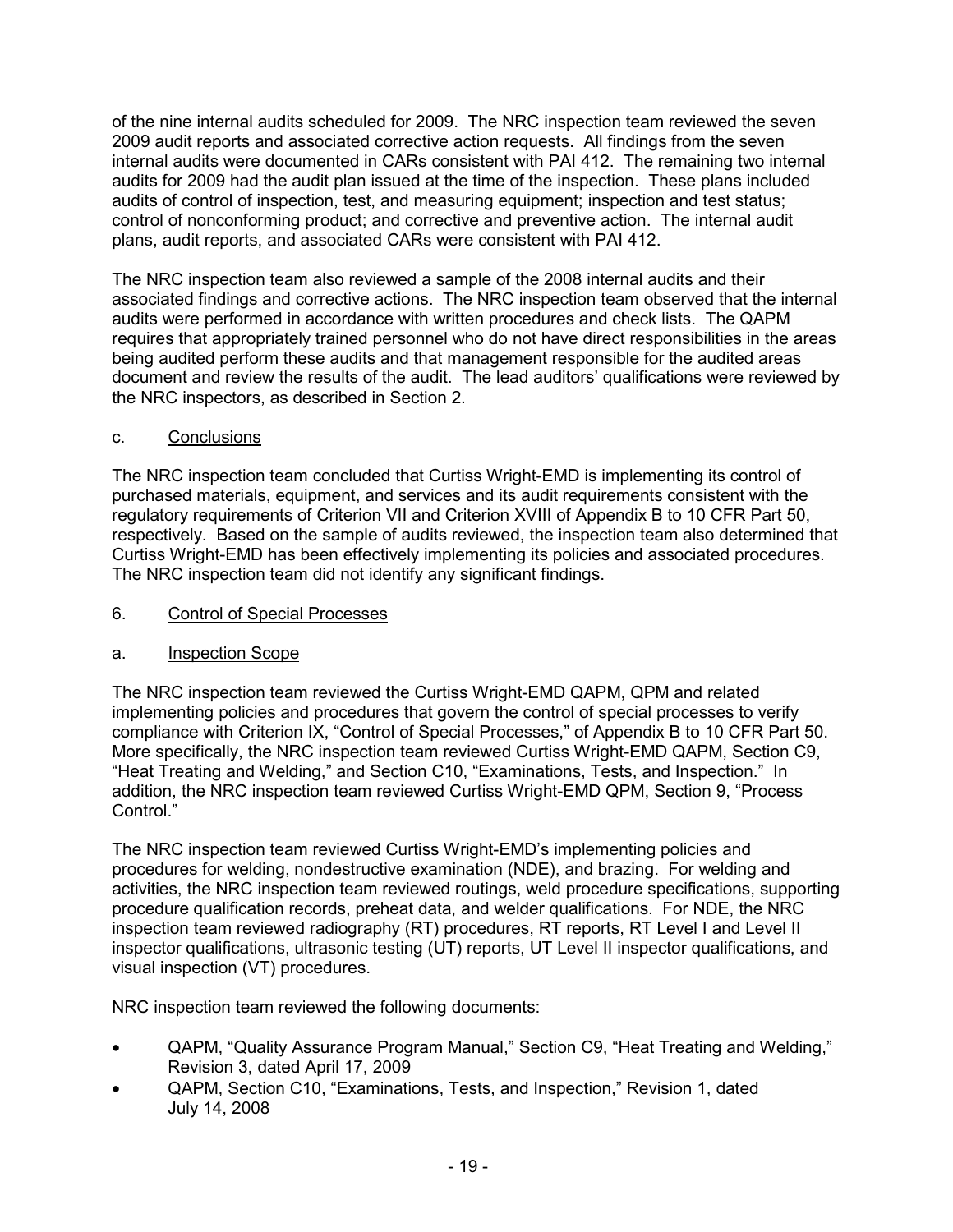- QPM, "Quality Program Manual," Section 9, "Process Control," Revision 8, dated April 16, 2009
- IDPM03, "Welder Performance Qualification," revision 3, dated October 7, 2004
- IDPM10, "Weld and Braze Procedure Qualification," revision 4, dated October 7, 2004
- IDPM21, "Creation, Update, and Issuance of Routings and Process Plans," revision 8, dated December 16, 2008
- MP 0684, "Procedure for Control in the EMD Weld Shop," revision 18, July 23, 2008
- MP 0684TT, "Procedure for Control in the EMD Weld Shop for AP1000 RCP Technology Transfer," revision 2, July 31, 2008
- PAI 111, "Standard Inspection Instructions," revision 14, dated March 26, 2009
- PAI 611, "Visual Inspection Guidelines," revision 8, dated February 1, 2005
- PAI 611TT, "Visual Inspection Guidelines," revision 0, dated January 12, 2009
- PAI 614, "Inspection Standard Operating Procedure," revision 14, dated March 24, 2005
- PAI 801, "Nondestructive Examination Personnel Qualification Practice," Revision 16, dated October 6, 2006
- PAI 807, "Radiographic Operational Methods and procedures," Revision 11, dated February 10, 2006
- RSS0157, "Radiographic Shooting Sketch for AP1000 Longitudinal Seam Welds (Stator or Rotor)," Revision A, dated February 10, 2009
- RT10001, "Radiographic Test Procedure AP1000 RCP Technology Transfer," Revision 1, dated April 29, 2008
- 302 WE, "Record of welder/welder operator performance qualifications (based on QW 484 or ASME IX) for Welding Qualification Code CMS070805A," dated February 11, 2009
- 302 WE, "Record of welder/welder operator performance qualifications (based on QW 484 or ASME IX) for Welding Qualification Code CTM070811YP," dated April 23, 2001
- PA 073, "Weld Joint Record for U598=1163E88G06 rev 009, Work Order 765342, Joint 56, Cooling Coils."
- PA 073, "Weld Joint Record for U598=930C392G03 rev 010, Work Order 779579 Turning Vane and Diffuser Assembly, Joint 62."
- PA 073, "Weld Joint Record for U598 ID99786 G01 rev 005, Work Order 764469, Rotor Journal Final Machining, Joint 55."
- PA 073TT, "Weld Joint Record for U597=6D70111G01 Rev 002, Work Order 764843, Shell/Flange, Joint 2."
- PA 073TT, "Weld Joint Record for U597=6D70111G01 Rev 002, Work Order 764843, Shell/Flange Carbon Steel Fabrication Joint 65A, 65B."
- PA 073TT, "Weld Joint Record for U597=6D70111G01 Rev 002, Work Order 764843, Shell/Flange Carbon Steel Fabrication Joint 66."
- PA 073TT, Weld Joint Record for U597=6D70336G01 Rev 002, Work Order 771893, TB/Diffuser Assembly, Joint 27."
- PA 073TT, "Weld Joint Record for U597=6D70561G01 rev 5, Work Order 776894, Upper Flywheel Shell, Joint 42."
- PA 2957, "Radiographic Inspection Report No 15674, " Revision 1, February 3, 2006
- PA 366TT, "Ultrasonic Test Report 15846," Revision 0. November 13, 2008
- PA0068, NDE Eye Examinations
- PA0066, NDE Qualification Records
- PA257TT, "Radiographic Exposure Record Ap1000 RCP Technology Transfer," Revision 0, dated October 20, 2009
- Procedure Qualification Record 24022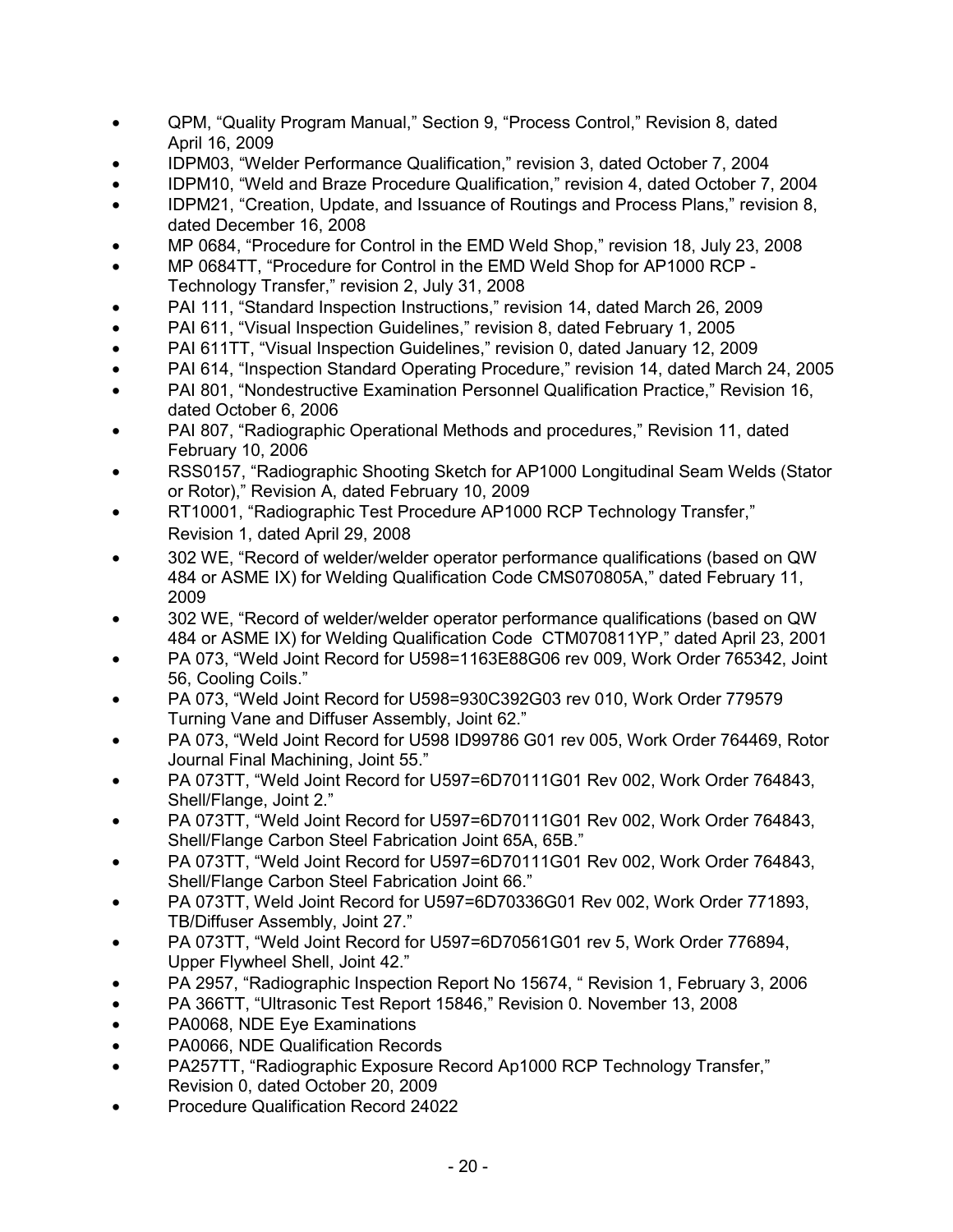- Procedure Qualification Record 24023
- Procedure Qualification Record 82127PQ052
- Procedure Qualification Record 934D153G01

The NRC inspection team witnessed welding and NDE activities being performed on AP1000 components bound for China that used the same controls and processes that will be used for US AP1000 components. These observations included witnessing of the Chinese AP1000 RCP stator can seam weld radiography testing (RT) including the radiographic shooting sketch (RSS0157), the radiographic test procedure (RT10001), and the qualifications and eye exams of the Level I and Level II NDE personnel performing the RT. In addition, the NRC inspection team verified that qualified and calibrated equipment was being used to perform the examination and reviewed the documents generated in support of these fabrication activities to verify compliance with Curtiss Wright-EMD program requirements and to verify adequate implementation of those requirements.

The NRC inspection team reviewed the AP1000 stator jacket heat exchanger assembly end ring welding documentation including the routing (U597=6D70752G01), weld joint record, welding procedure specification (WPS 82124PQ017), the two supporting procedure qualification reports (PQR 24022 and PQR 24023), and the welder's qualifications.

The NRC inspection team also reviewed a sample of completed routing forms for AP1000 and Watts Bar Unit 2 reactor coolant pumps and the supporting documentation, such as weld joint records, NDE reports, and the qualifications of the welders and NDE personnel performing those activities.

#### b. Observations and Findings

The Curtiss Wright-EMD QAPM describes the process for welding, and welding related activities including welding activities used to fabricate Class 1, 2, and 3 components, parts, and nuclear stamp (NS) supports in accordance with ASME Code, Section III, Division 1, requirements. The QAPM also describes the processes for NDE and other related inspection activities.

The Curtiss Wright-EMD QPM describes the control of special processes such as NDEs welding, brazing, cleaning, and heat treating. In part, the QPM states that NDEs are performed in accordance with SNT-TC-1A or other specified requirements. The QPM also provides guidance for personnel, equipment, and procedures used to perform special processes; qualification of processes and personnel for welding to ASME Code or other specified requirements; and welding to the requirements of ASME Code Section IX.

Implementing procedure IDPM21 provides instructions for manufacturing routings and process plans. MP0684 and MP0864TT provide the instructions for production welding including the welding process, weld records and drawings, verification of welder qualification, NDE of weld, and specification verification. IDPM10 provides instruction for welding and brazing procedure qualification. MP0772TT provides instruction for the control of brazing for AP1000 RCP and for the control and surveillance of production brazing. IDPM03 defines the activities required for qualification, to maintain qualification, or for requalification of production welders.

PA111 provides instructions and guidelines for inspection of manufacturing routings. PAI 614 provides the inspection standard operating procedures including the process for evaluating and documenting NDE defects, and instruction for weld inspections. PAI 801 describes the practice for qualifying and certifying NDE personnel. PAI 807 describes radiographic operational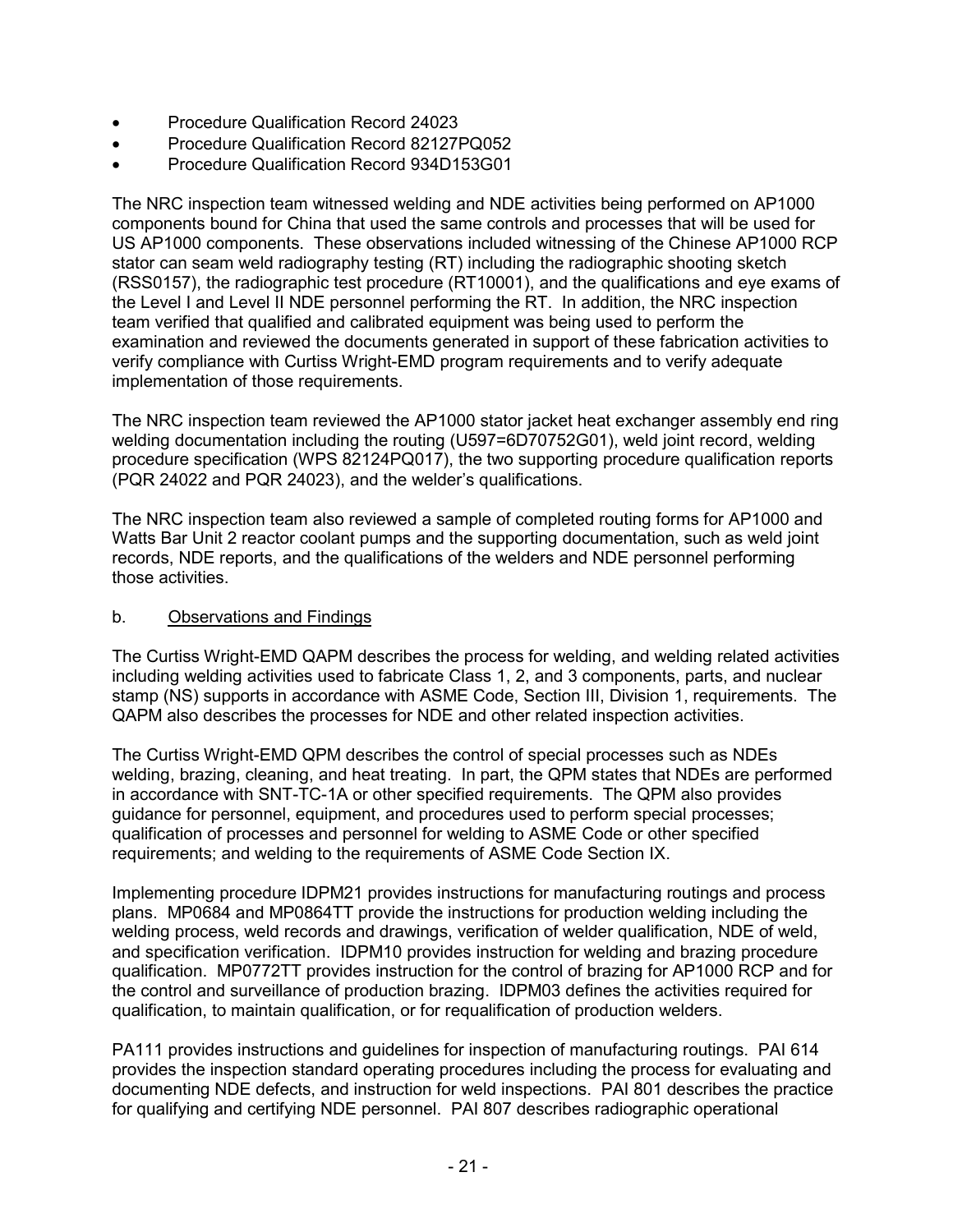methods procedures, and available equipment necessary to perform a radiographic inspection. RT10001 describes the radiographic test procedure and provides radiographic requirements and acceptance standards for welds. PAI 611 and PAI 611TT provide guidelines for visual inspection.

The NRC inspection team confirmed that Curtiss Wright-EMD established and implemented procedures for the control of special processes. In addition, the NRC inspection team verified that applicable procedures provide effective guidance for completing special process control documentation such as routings, process sheets, instructions, checklists, or other related activities.

The NRC inspection team confirmed that the Curtiss Wright-EMD's manufacturing process used routings to control shop production activities. The routings and associated documents incorporated witness and hold points for the customer, authorized nuclear inspector (ANI), and Curtiss Wright-EMD quality control inspectors, and identified the applicable drawings, material specifications, work instructions, and procedures applicable to the manufacturing activity being performed.

The NRC inspection team found that the routings and associated documentation provided sufficient guidance for fabrication activities to be performed in accordance with specified requirements and in the correct sequence. The routings and associated documentation included personnel and equipment qualification requirements; required conditions; acceptance criteria; and checkpoints that require signature, initials, or stamp and date of the authorized representative for the activities witnessed.

The NRC inspection team determined that Curtiss Wright-EMD's welding on ASME Code materials and fabrication of ASME Code items were performed by qualified welders and welding operators in accordance with approved welding procedure specifications. The inspection team verified that Curtiss Wright-EMD's welding procedure specifications, welders, and welding operators were qualified in accordance with the requirements of the QAPM and ASME Code Section III and Section IX.

The NRC inspection team verified that nondestructive examiners were qualified in accordance with SNT-TC-1A and ASME Code Sections III and V. Based on witnessed NDE activities and the review of completed NDE reports, the NRC inspection team verified that the personnel performing NDE activities were appropriately qualified and their qualifications and eye exams were current. The NRC inspection team verified that Curtiss Wright-EMD's NDE procedures were consistent with ASME Code requirements. The NRC inspection team also observed an RT activity that was conducted consistent with Curtiss Wright-EMD's QA program and procedures.

## c. Conclusions

The NRC inspection team concluded that Curtiss Wright-EMD's staff was effectively implementing the control of special processes consistent with the regulatory requirements of Criterion IX of Appendix B to 10 CFR Part 50, ASME Code requirements, and the provisions of Curtiss Wright-EMD's QPM, QAPM, associated implementing procedures, and special process control documents such as routings, process sheets, instructions, and checklists. The NRC inspection team did not identify any significant findings.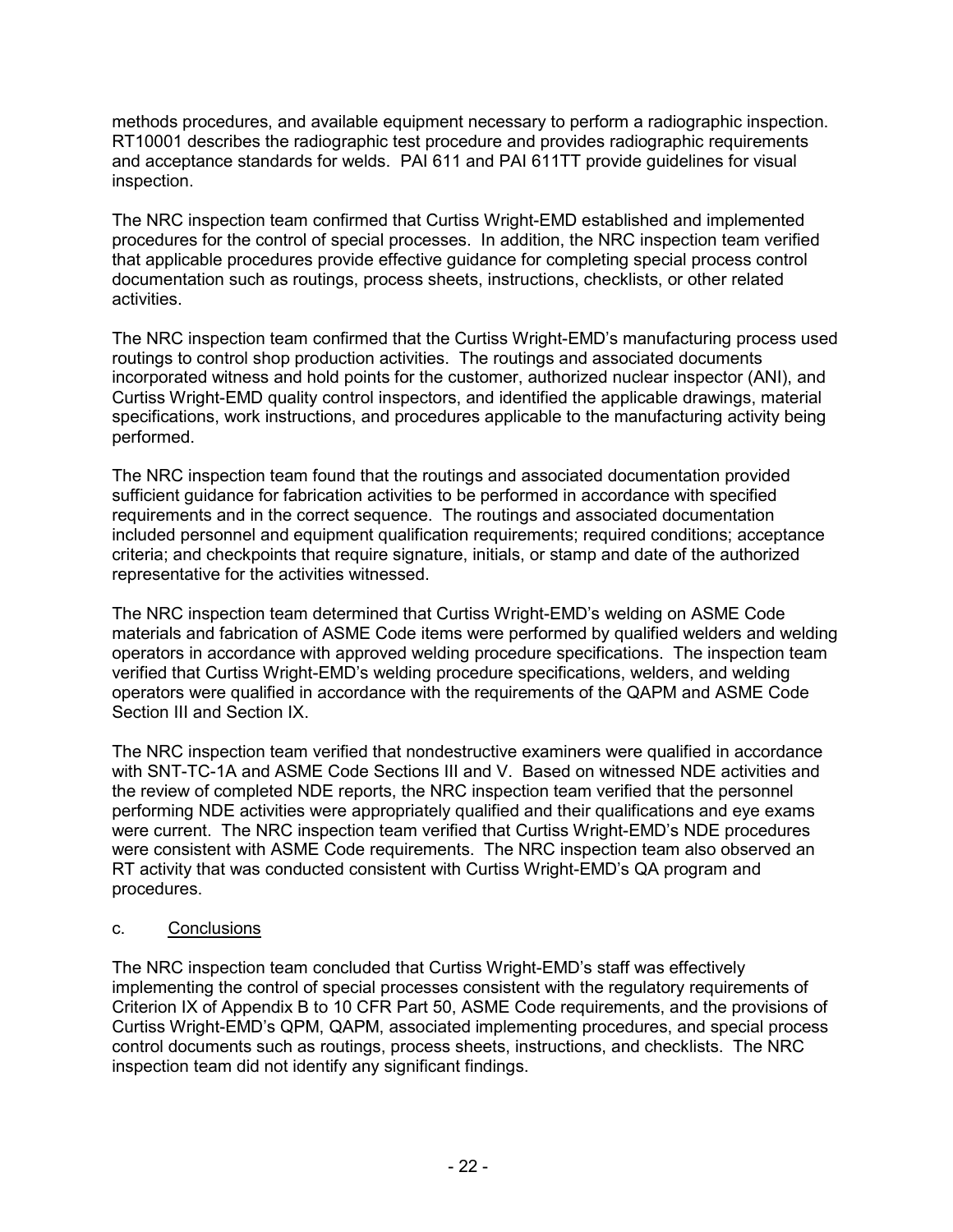# 7. Test Control

### a. Inspection Scope

The NRC inspection team reviewed Curtiss Wright-EMD policies and implementing procedures that govern test activities to verify compliance with Criterion XI, "Test Control," of Appendix B to 10 CFR Part 50.

Within the scope of this inspection, the NRC inspection team reviewed the following Curtiss Wright-EMD documents:

- Curtiss Wright-EMD QPM Section 10.0, "Inspection and Testing," Revision 8, dated April 16, 2009
- Curtiss Wright-EMD QAPM for Construction of Class 1,2,3 Components, Parts, NS Supports and Supply of Material in Accordance with ASME Section III, Division 1 Requirements, Section C.11, "In-Process and Final Inspection and Testing," Revision 4, dated July 27, 2009
- Curtiss Wright-EMD Test Procedure No. 80, "Administration of Test Department Procedures," Revision E, dated September 10, 2008
- Curtiss Wright-EMD Test Procedure No. 81, "Qualification of Test Technicians and Examiners," Revision A, March 10, 2003
- Curtiss Wright-EMD Test Procedure No. 11. "Test Data Control," Revision G, dated May 1, 2002
- Curtiss Wright-EMD Test Procedure No. 12, "Computer Control of Instrument Calibration," Revision AC, dated November 27, 2006

The NRC inspection team reviewed the following test specifications related to AP1000 and Watts Bar pumps to verify effective implementation of design and contractual requirements.

- Curtiss Wright-EMD Test Specification 10088, "AP1000 Model N10086-A1 RCP Lead Unit Test Specification," Revision 2, dated May 22, 2009
- Curtiss Wright-EMD Test Specification 712282, Functional Acceptance Testing of Large Reactor Coolant Pump Models 93A, 93A1, 100, and 100D," Revision BA, dated April 21, 2003 (as supplemented by Special Instruction 56715 for verification of impeller and pressure boundary acceptability)
- Curtiss Wright-EMD Test Specification 00105, "Leak Test Specification for AP1000 Reactor Coolant Pumps – AP1000 RCP Technology Transfer," Revision 2, dated June 8, 2009
- Curtiss Wright-EMD Drawing No. 6F70683, "Flywheel Initial and Final Assembly," (Note specifying flywheel overspeed test specification), Revision 3, dated October 16, 2009.
- Curtiss Wright-EMD Test Specification 921656, "Cartridge Seal Mock-up Production Testing," Revision H, August 28, 2002
- b. Observations and Findings
- b.1 Test Facilities

The NRC inspection team toured Curtiss Wright-EMD test facilities for full flow testing of pump assemblies and for separate tests of pump components, such as flywheels and seal cartridges.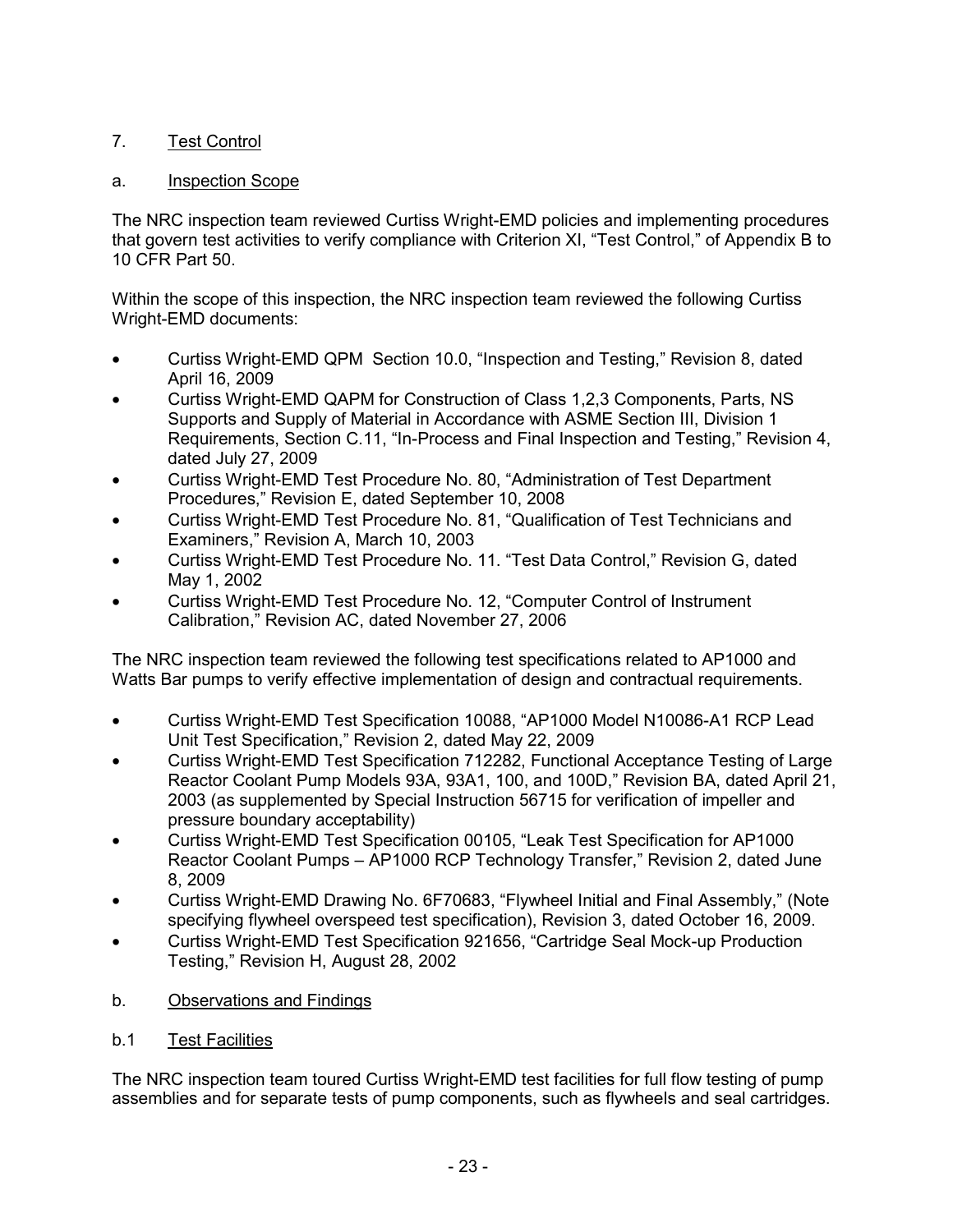In conjunction with the tour of the test facilities, the NRC inspection team observed work inprocess on Watts Bar pump assemblies and on AP1000 pump components similar to those to be manufactured for the Vogtle units. These activities included grinding and metal removal from a Watts Bar pump rotor, and machining of an impeller and wrapping of a stator winding for an AP1000 pump motor. The NRC inspection team was accompanied by the Curtiss Wright-EMD Test Manager who discussed the operational and technical aspects of the various testing facilities. Curtiss Wright-EMD technical personnel were available to discuss specific areas during the evaluation, including test technicians, who explained facility operation, test engineers who conducted the tests, and design engineers, who discussed evaluation of the test data.

## b.2 AP 1000 RCP Design Verification

The NRC inspection team toured the Y-Loop test facility, which is configured to conduct design verification testing on the RCPs for the AP1000 reactor type during the first quarter of 2010. The NRC Inspection team toured the facility, and reviewed loop operation, auxiliary systems, calibration records, and control room layout. Test loop operation was discussed with an AP1000 test engineer. A pump being tested is mounted vertically in the test section and is capable of delivering full primary flow and stator coolant at operating temperature and pressure. Tests are monitored by two operators on panels displaying configuration diagrams of the facility with real time system parameters. All data is recorded electronically in a format amenable to engineering evaluation. The control log book, which is maintained by the operators to record significant operational activities, was reviewed. The logbook recorded preoperational activities beginning July 2009.

The NRC inspection team reviewed Test Specification 10088, which defines all engineering test requirements in the Y-Loop test facility for the prototype AP1000 RCP in accordance with Westinghouse Design Specification APP-MP01-M2-001. The test specification addresses test data and records, design and operating requirements, and preoperational tasks. Test requirements include no-load testing, thrust bearing testing, cold and hot performance characteristics, net positive suction head testing, coastdown, and other tests necessary to fully qualify the AP1000 RCP design.

# b.3 Other Test Facilities

The NRC inspection team reviewed the P-Loop, where the current lines of Curtiss Wright-EMD pumps are functionally tested. The NRC inspection team observed that a pump was installed in the testing casing, awaiting installation of the end coupling. The NRC inspection team reviewed TS712282, which is being used for functional testing of the Watts Bar pumps internals manufactured under PO 45C0246058. The specification provides complete step-by-step instructions for the performance of the functional acceptance test with explanations and references to promote understanding of the purpose of these steps by operating personnel and those who witness the test. Acceptance testing conducted under this specification includes performance testing, hydrostatic testing, seal leakage testing, and loss-of-injection testing. For the purpose of reviewing completed test data and evaluating Curtiss Wright-EMD's test control process for RCPs, the NRC inspection team reviewed an RCP functional test report for Diablo Canyon, dated August 26, 2005. The test report for this RCP Model 93A, similar to the Watts Bar RCPs, was determined to be adequate and met applicable requirements.

In addition to the full flow performance test loops and associated procedures, the NRC inspection team reviewed the following component test facilities and associated test specifications: (1) Hydro Test Facility for performing leak testing on the AP1000 RCP flywheel;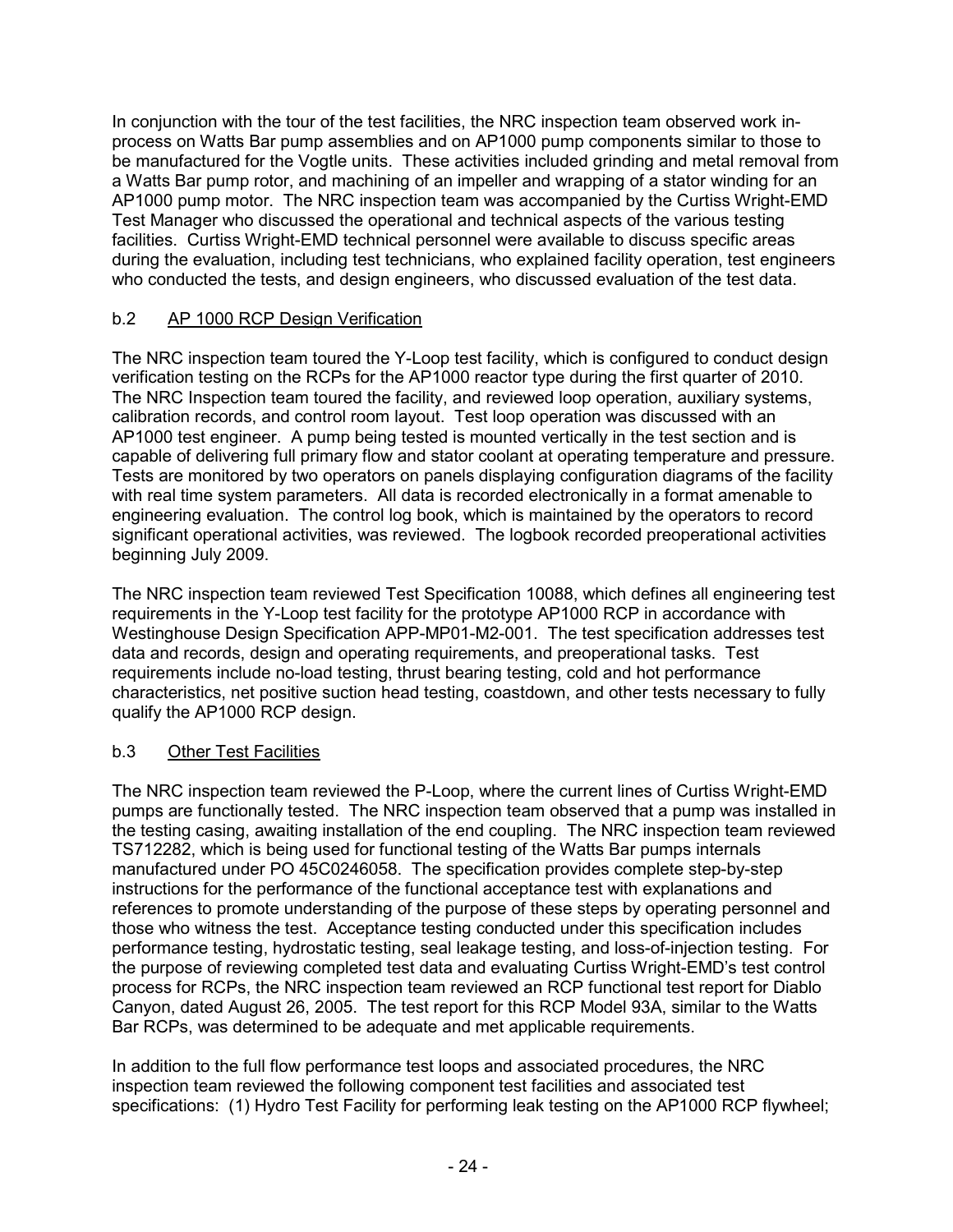(2) Rotor Test Facility, where flywheel overspeed spin tests are conducted; and (3) Cartridge Seal Testing Facility, where seal cartridges are leak tested. Raw data for a cartridge test package, conducted on October 7, 2009, were discussed with a test technician who explained operation of the test facility and with the Seal Engineer, who explained how raw test data for a test conducted on October 3, 2009 (CSA\_09\_65) were evaluated and who demonstrated how it met the acceptance test requirements. The NRC inspection team reviewed the archived data package, which contained the certificate of conformance, contract information, and supporting test data, and found it adequate.

## c. Conclusions

The NRC inspection team concluded that Curtiss Wright-EMD has established an effective test program that complies with Criterion XI of Appendix B to 10 CFR Part 50. Tests are being conducted in accordance with written procedures that provide adequate guidance for establishing and controlling test conditions, incorporate requirements and acceptance limits of applicable design documents, provide the necessary documentation to evaluate component performance, and provide reasonable assurance that nuclear-safety-related components shall perform satisfactorily in service.

## 8. Control of Nonconforming Materials, Parts, or Components

## a. Inspection Scope

The NRC inspection team reviewed Curtiss Wright-EMD policies and procedures for control of nonconforming materials, parts, or components to verify compliance with Criterion XV, "Nonconforming Materials, Parts, or Components," of Appendix B to 10 CFR Part 50. Specifically, the NRC inspection team reviewed the Curtiss Wright-EMD QAPM, Section C15.1, "Nonconforming Items," and the Curtiss Wright-EMD QPM, Section 13, "Control of Nonconforming Product." These sections establish policies and procedural requirements for controlling nonconforming materials, parts and components.

The NRC inspection team also reviewed a sample of nonconformance reports initiated during the previous 36-month period. These nonconformance reports documented deficiencies primarily identified by Curtiss Wright-EMD personnel. The NRC inspection team discussed the nonconformance process with responsible Curtiss Wright- EMD management and staff to confirm that applicable regulatory requirements are being effectively implemented.

Within the scope of this inspection, the NRC inspection team reviewed the following Curtiss Wright-EMD documents:

- QAPM, Section C.15.1, "Nonconforming Items," Revision 3, dated July 27, 2009
- QPM, Section 13, "Control of Nonconforming Products," Revision 8, dated April 16, 2009
- IDPQ01, "Control of Nonconforming Material," Revision 15, dated February 25, 2008
- INS11, "Initiating a Material Reject Report," Revision 000, dated November 29, 2006
- IDPQ24, "Modified Work Instructions, Drawings and Procedures and Nonconformance Process," Revision 001, dated September 17, 2008
- PAI302, "Processing of Material Review Reports (MRRs) by PQI," Revision 018, dated April 22, 2009
- MRR 2722, dated October 20, 2009
- MMR 1018Y, dated April 24, 2009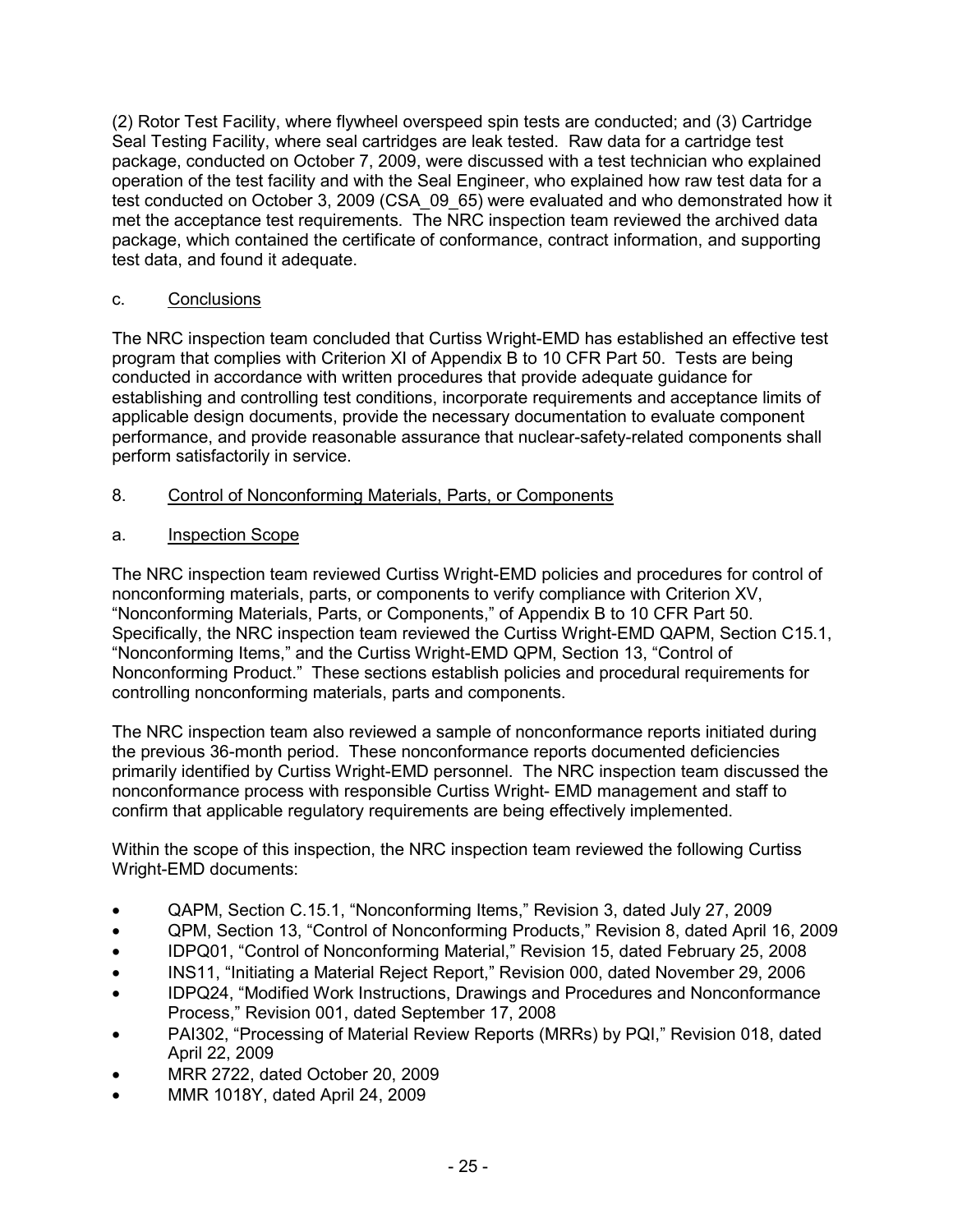- MRR 2325Y, dated October 15, 2009
- MRR 2168Y, dated October 19, 2009
- MRR 9832X, dated March 24, 2009
- MRR 9719X, dated March 31, 2009
- Error Correction Tag (ECT) 29610, dated August 6, 2007
- ECT 29612, dated August 6, 2007
- ECT 29812, dated May 19, 2009
- ECT 29813, dated July 22, 2009

### b. Observations and Findings

The NRC inspection team reviewed Curtiss Wright-EMD's QAPM, Section 15 which describes the general requirements for implementing the Curtiss Wright-EMD nonconforming material control system as it relates to incoming and in-process materials. The NRC inspection team also reviewed implementing procedure IDPQ01, which describes the control of nonconforming materials (purchased or processed), and paperwork from the development of a Material Reject Report (MRR), through the retention and use of MRRs for trending, determining root cause, and verifying effectiveness of corrective actions to prevention reoccurrence. IDPQ01 supplementary attachment INSP 16, "Rework," outlines the actions for reworking nonconforming items per a MRR. The NRC inspection team verified that Curtiss Wright-EMD's process for controlling nonconforming materials is linked to 10 CFR Part 21 reporting requirements as part of design engineering's disposition activities.

The NRC inspection team toured plant areas where MRR records were maintained, discussed the review process with a receipt inspector, reviewed a sample of MRRs for items pending disposition, and witnessed processing of MRR rework and related Oracle database documentation. The NRC inspection team verified that nonconforming materials, parts, and components were appropriately identified and segregated.

The NRC inspection team reviewed implementation of the Error Correction Tag (ECT) process which maintains ECT records, including dispositions, rework operation, verification, and closure documentation. The NRC inspection team reviewed a sample of 4 ECTs and 25 MRRs, 8 of which were in process. The NRC inspection team verified that nonconforming items were reviewed in accordance with documented procedures for materials, parts, and components that were scrapped, repaired, reworked, or dispositioned as used-as-is. The disposition documentation contained technical justifications for items that were repaired or dispositioned used-as-is. The NRC inspection team verified that repaired or used-as-is items with design requirements were subject to design control measures commensurate with those applied to the original design.

The NRC inspection team reviewed repair work being conducted for an AP1000 RCP stator core assembly, documented on MRR 8665X. The NRC inspection team verified that the repair work was performed in accordance with the MRR disposition as documented in the repair routing and the acceptance criteria noted on Electro-Chemical Etching procedure RP10658 Revision 1, dated June 29, 2009.

As part of their nonconformance process, Curtiss Wright-EMD performs a trend analysis of MRRs that are significant to quality. The NRC inspection team interviewed the preventive action coordinator, who monitors MRR trend analyses and issues monthly and quarterly reports.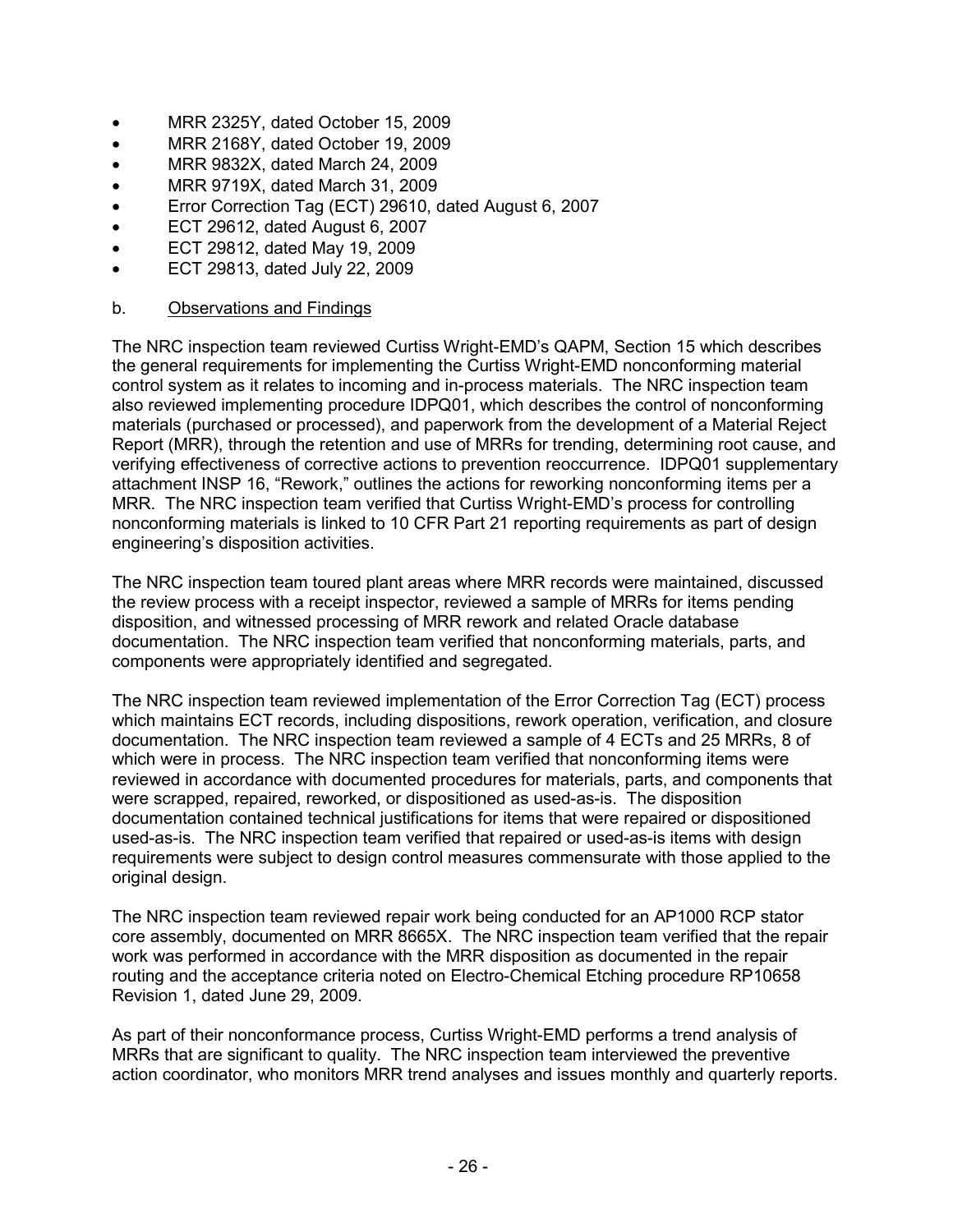Each week, the coordinator issues a Project Quality Point Risk Operation Analysis, which addresses issues concerning work in process and relates them to previous experience.

## c. Conclusions

The NRC inspection team concluded that the Curtiss Wright-EMD staff was effectively implementing the process for the control of nonconforming materials, parts, or components, consistent with the requirements of Criterion XV of Appendix B to 10 CFR Part 50 and the provisions of the Curtiss Wright-EMD QAPM, QPM, and associated implementing procedure. The NRC inspection team did not identify any significant findings.

## 9. Corrective Actions

## a. Inspection Scope

The NRC inspection team reviewed Curtiss Wright-EMD's policies and procedures that govern the corrective action process to ensure that they adequately describe the process and implement the requirements of Criterion XVI, "Corrective Actions." of Appendix B to 10 CFR Part 50. The NRC inspection team reviewed a sample of CARs to determine whether they document and adequately describe conditions adverse to quality, the cause of these conditions, and corrective actions taken to prevent recurrence. The NRC inspection team discussed the corrective action process with responsible Curtiss Wright-EMD management and staff to verify that applicable regulatory requirements are being effectively implemented.

Within the scope of this inspection, the NRC inspection team reviewed the following Curtiss Wright-EMD documents:

- Curtiss Wright-EMD QAPM, Section C16.1, "Corrective Action," Revision 3, dated July 27, 2009
- IDPQ17, "Corrective Action Request," Revision 9, dated November 19, 2008
- IDPQ18, "Significant Quality Problem Investigation and Resolution," Revision 3, dated July 31, 2009
- IDPA55, "Government, Commercial and Utility Field Feedback Tracking Procedure," Revision 1, dated January 09, 2008
- CAR 2009-00224, dated September 4, 2009
- CAR 2009-00225, dated September 4, 2009
- CAR 2009-00253, dated April 1, 2009
- CAR 2009-00299, dated April 1, 2009
- CAR 2009-00269, dated April 1, 2009
- CAR 2009-00305, dated September 17, 2009
- CAR 2008-00134, dated June 19, 2008
- Significant Quality Problem (SQP) Report No-08-004, dated June 20, 2008

## b. Observations and Findings

The NRC inspection team reviewed Curtiss Wright-EMD's QAPM, Section 16.0 which describes the requirements for implementing the Curtiss Wright-EMD corrective action program. The NRC inspection team also reviewed implementing procedures and practices that provide the necessary guidance for promptly identifying, documenting, and correcting conditions adverse to quality. The QAPM requires that the scope of conditions reported in CARs include significant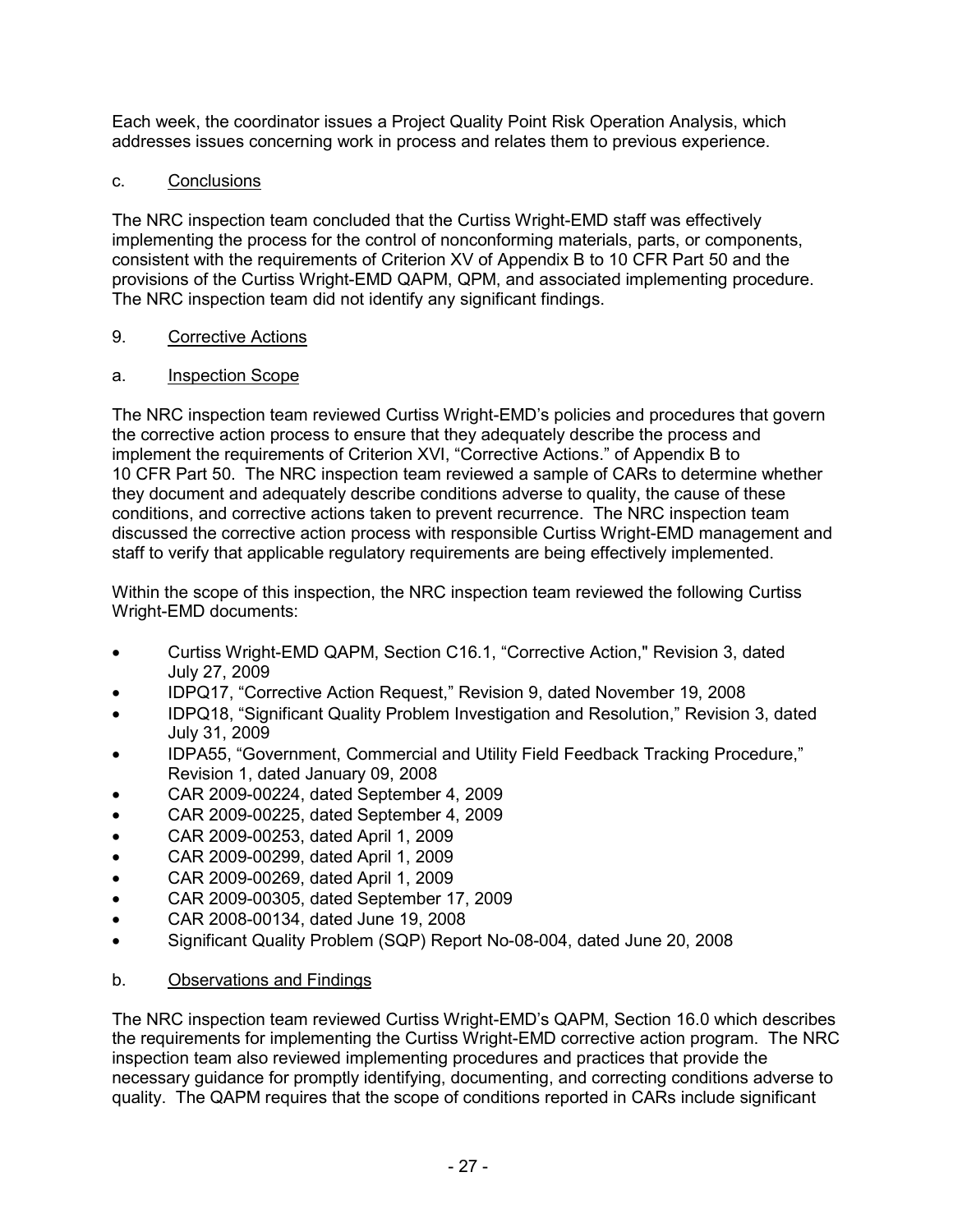conditions identified by nonconformance reports (NCR); ANI, internal, customer and NRC audits; improvements initiated by the performance and quality organization; MRR trend analyses; and nonconformances reported by customers.

Implementing procedure IDPQ17 establishes program responsibilities and describes the corrective action process for actions relating to the production processes for both Curtiss Wright-EMD and its vendors. The procedure allows conditions adverse to quality to be identified through various means, including nonconformances that are repetitive, internal and external audits, nonconformances related to safety issues, monitoring reports, field service reports, external audits, and source surveillances.

Implementing procedure IDPQ18 establishes program responsibilities and describes the process for identifying, documenting, evaluating and resolving significant quality problems. In addition, the NRC inspection team verified that IDPQ18 provides the necessary guidance to link Curtiss Wright-EMD's corrective actions program to 10 CFR Part 21 reporting requirements.

Implementing procedure IDPA55 establishes responsibilities and describes the field feedback tracking process for handling customer complaint reports. For reported conditions, corrective action requests are processed in accordance with IDPQ27 with a determination of cause, corrective action, recommendations for improvement and feedback to the customer. Contract administrators respond to their customers and issue monthly reports of actions taken on customer complaints, which are distributed to the director of the applicable business segment(s) and the director of PQI.

The NRC inspection team reviewed a sample of CARs to verify the effective implementation of the corrective action process. Based on its review of these CARs, the NRC inspectors confirmed that the causes of significant or recurring conditions were evaluated, corrected, and closed. The NRC inspection team also reviewed CARs issued to suppliers for deficiencies identified during receipt inspections or for MRRs of a repetitive nature. The NRC inspection team verified that CARs were promptly processed, root cause(s) documented, and corrective and preventive actions initiated, and reviewed by Curtiss Wright-EMD quality personnel for effectiveness.

The NRC inspection team reviewed a sample of Curtiss Wright-EMD significant quality problem reports (SQPRs) and interviewed responsible Curtiss Wright-EMD management and staff. The NRC inspection team verified that the process was being effectively implemented, and was in conformance with applicable regulatory requirements. The NRC inspection team reviewed SQPR 08-004 relating to the loss of cleanliness during fabrication of an AP1000 RCP thermal barrier. The NRC inspection team verified that Curtiss Wright-EMD SQPR personnel had performed a thorough investigation of the customer complaint and documented a root cause analysis. The NRC inspection team verified that 43 corrective actions related to this SQP were adequately documented, processed and closed in timely manner consistent with implementing procedure IDPQ18.

The NRC inspection team reviewed the Curtiss Wright-EMD customer complaint program for tracking and documenting customer complaints. The NRC inspection team reviewed the commercial and utilities field feedback tracking log for the AP1000 RCP maintained by the contract administrator. The log documented eight corrective actions initiated in response to customer complaints. The NRC inspection team verified that documentation of the root cause, corrective and preventative actions, and actions taken to prevent recurrence was effectively processed. The NRC inspection team verified that the complaints were being adequately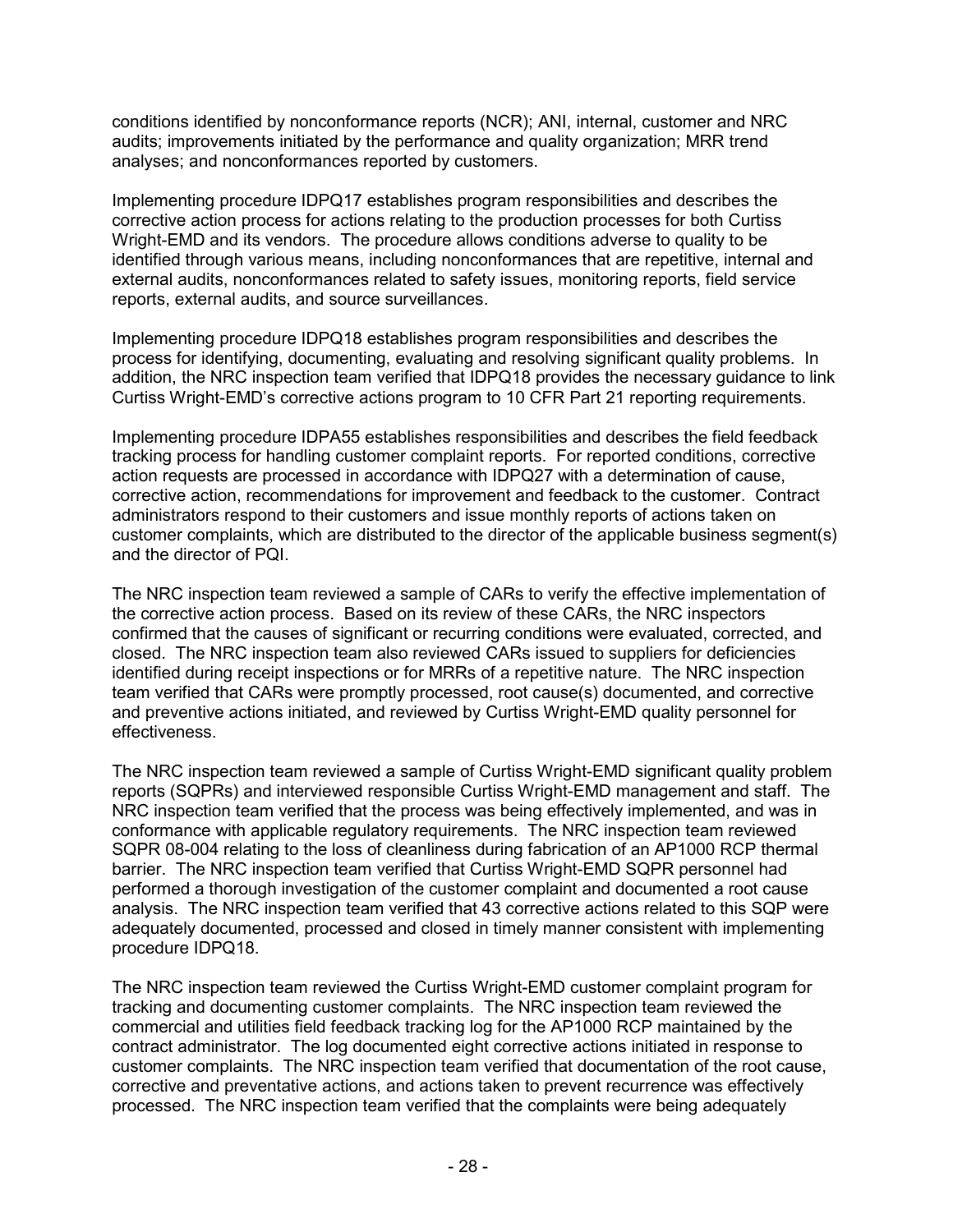documented and distributed to design and quality engineering for technical and quality evaluations and processing consistent with implementing procedure IDPA55.

## c. Conclusions

The NRC inspection team concluded that Curtiss Wright-EMD staff was effectively implementing the corrective action program consistent with the regulatory requirements of Criterion XVI of Appendix B to 10 CFR Part 50 and the provisions of the Curtiss Wright-EMD QAPM and associated implementing procedures. The NRC inspection team did not identify any significant findings.

## 10. Entrance and Exit Meetings

On October 19, 2009, the NRC inspection team discussed the scope of the inspection with Mr. James Drake, Curtiss Wright-EMD General Manager, and with the Curtiss Wright-EMD management and engineering staff. On October 22, 2009, the NRC inspection team presented the inspection results and observations during an exit meeting with Mr. Gregory Hempfling, Senior Vice-President and General Manager, Electro-Mechanical Systems, Mr. James Drake, Curtiss Wright-EMD General Manager, and other Curtiss Wright-EMD management and engineering staff. Lists of entrance and exit meeting attendees are attached to this report as Attachment 1 and Attachment 2, respectively.

On October 23, 2009, a member from the NRC inspection team was asked to return to the Curtiss Wright-EMD facility to further explain Nonconformance 99901383/2009-201-02 regarding references to other documents that specify operating requirements. The NRC inspection team member provided the additional information to Curtiss Wright-EMD engineering staff members and re-exited the inspection with Mr. Stewart Shannon, the Director of Performance and Quality Improvement.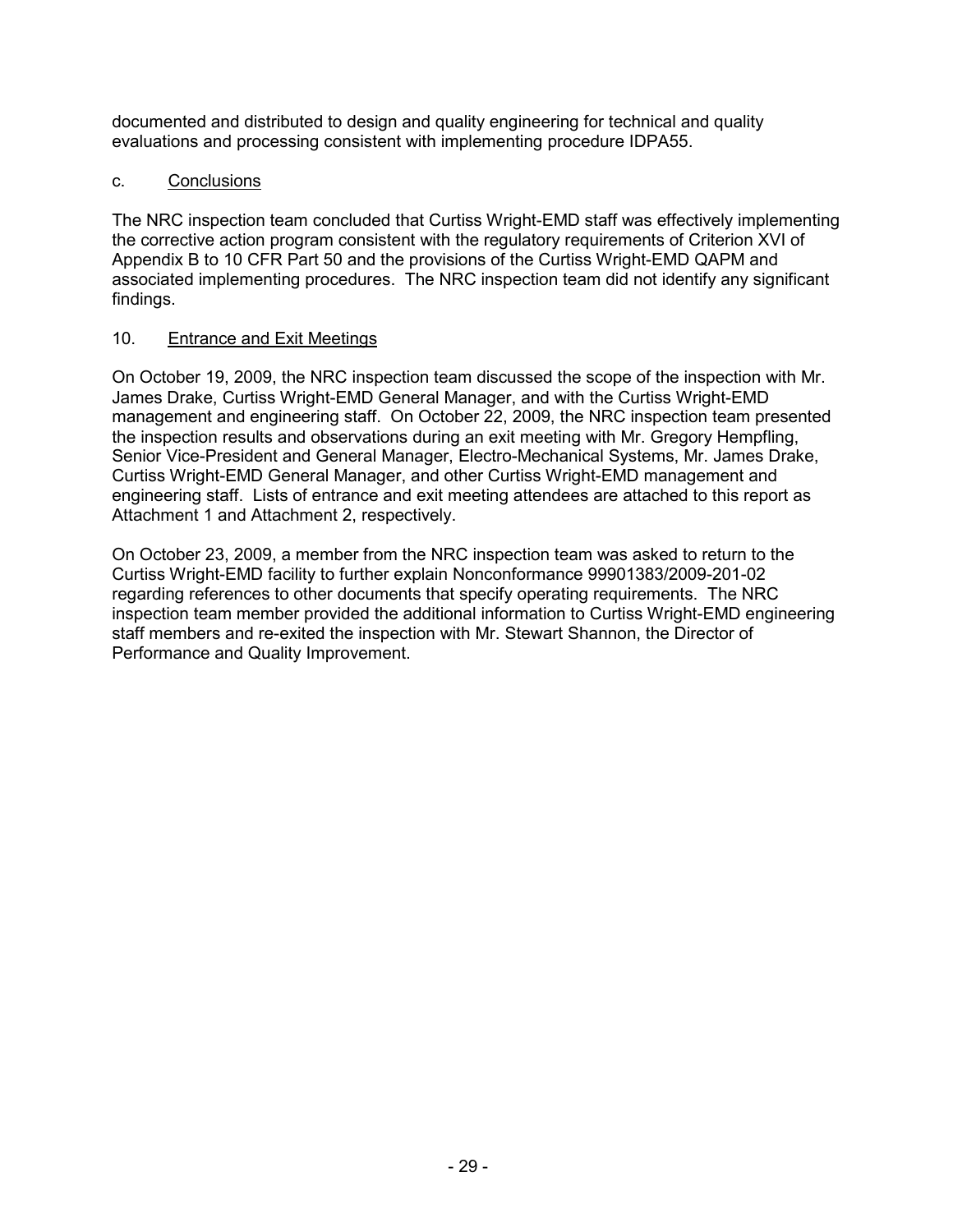## **ATTACHMENT**

# 1. PERSONS CONTACTED

| Hempfling G.    | Senior Vice-President Curtiss Wright, Electro-Mechanical Systems |
|-----------------|------------------------------------------------------------------|
| Drake, J.       | <b>Curtiss Wright-EMD General Manager</b>                        |
| Shannon, S.     | Director, Performance and Quality Improvement                    |
| Asselta, R.     | <b>Manager Quality Engineer</b>                                  |
| Adams, M.       | Structural and Thermal Analysis Manager                          |
| Blackburn, T.   | <b>Quality Engineering Manager</b>                               |
| Bohinski, A.    | <b>Contract Manager</b>                                          |
| Brown, J.       | <b>Quality Engineering Manger/Records</b>                        |
| Delestienne, S. | <b>Contract Manager</b>                                          |
| Dietrich, D.    | <b>Project Manager</b>                                           |
| Donaldson, R.   | <b>Welding Engineer</b>                                          |
| Dougherty, M.   | Manager, Test Engineering and Operations                         |
| Drag, G.        | <b>Material Reject Reports Coordinator</b>                       |
| Dunn, T.        | Lead Design Engineer for AP1000                                  |
| Egley, A.       | Inspector                                                        |
| Ferrero, J.     | <b>Compliance Assessment Coordinator</b>                         |
| Figore, D.      | <b>Record Specialist</b>                                         |
| Grimm, J.       | Level 2 NDE Inspector                                            |
| Habron, B.      | Principal Engineer, Test Engineering                             |
| Hall, B.        | <b>Manufacturing Operations Superintendent</b>                   |
| Haneel, J       | Design Engineer                                                  |
| Hesson, D.      | Level 1 NDE Inspector                                            |
| Hobbins, D.     | Manager, Dynamic Acoustics and Hydraulic                         |
| Horomanski, C.  | <b>Engineering Manager</b>                                       |
| Iseman, D.      | Level 3 NDE Examiner                                             |
| Jenkins, S.     | Design Engineer                                                  |
| Karl, D.        | <b>Quality Control Manager</b>                                   |
| Kline, R.       | Design Manager                                                   |
| Kotch, M.       | <b>Quality Control Engineer</b>                                  |
| Lysiak, S.      | Sr. Quality Engineer                                             |
| Mawhinney, M.   | Performance Improvement Coordinator                              |
| Pearlman, R.    | <b>Engineering Technology Engineer</b>                           |
| Rady. J.        | <b>Product Manufacturing Engineering Manager</b>                 |
| Randy, J.       | Manager, Manufacturing Engineer                                  |
| Renock, K.      | Planner                                                          |
| Roofner, F.     | Receipt Inspector                                                |
| Rothermel, J.   | <b>Test Engineer</b>                                             |
| Rudolph, D.     | <b>Principal Contract Administrator</b>                          |
| Scalise, F.     | Sr. Quality Engineer                                             |
| Sobo, D.        | <b>Test Engineer</b>                                             |
| Thomas, J.      | Welder                                                           |
| West, W.        | <b>Purchasing Manager</b>                                        |

# 2. **INSPECTION PROCEDURES USED**

Inspection Procedure 43002, "Routine Inspections of Nuclear Vendors"